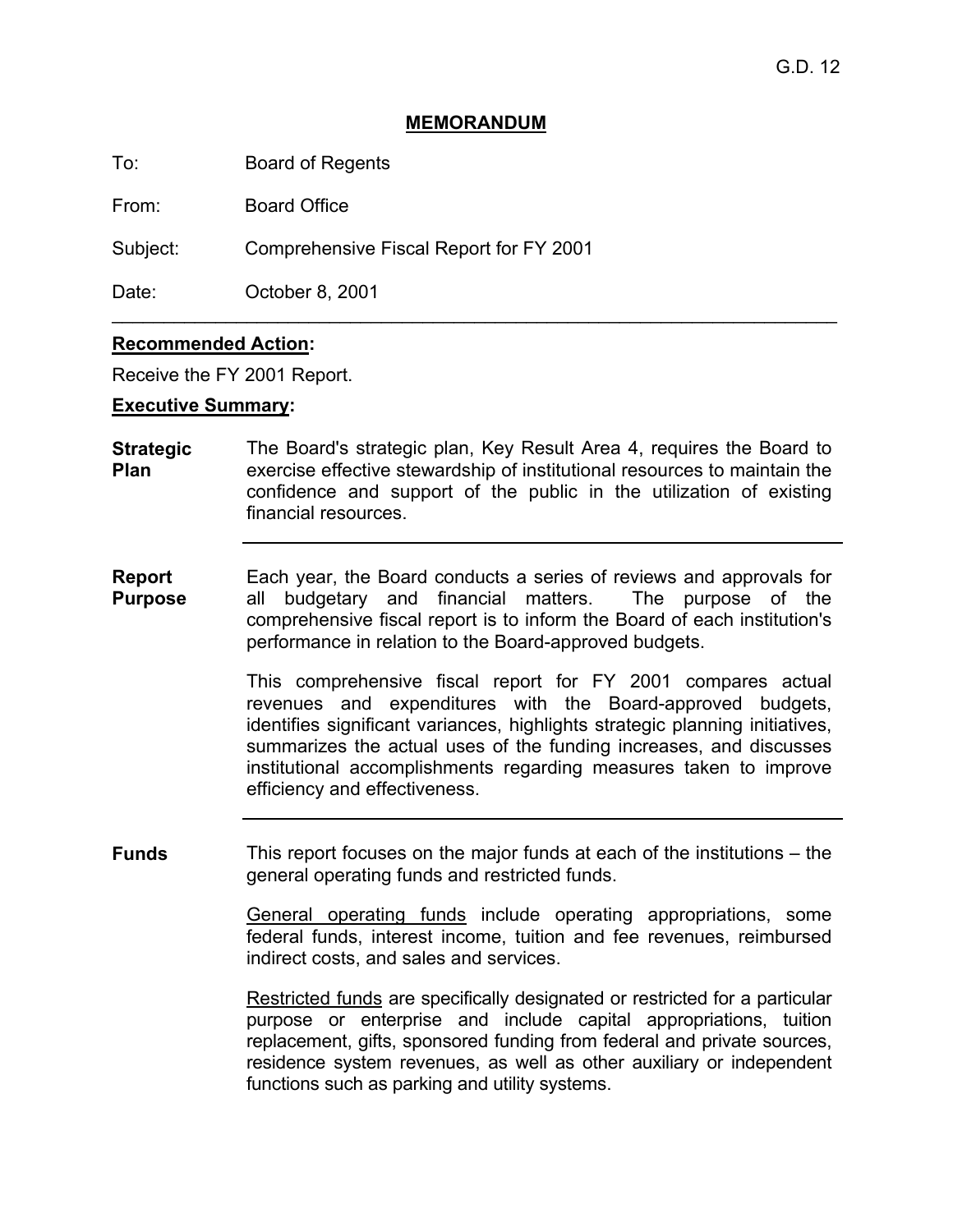| <b>FY 2001 Data</b> | <b>General Operating</b> | Restricted    | Total<br>---- |
|---------------------|--------------------------|---------------|---------------|
|                     | \$1.5 billion            | \$1.1 billion | \$2.6 billion |

The combined general operating fund revenues of all Regent institutions represented 99.9% of the total combined revised budgets. Salary expenditures were 100.3% of the approved budget.

The combined restricted fund revenues of all Regent institutions were 102.6% of the total budgeted amount.

The institutional information indicates that:

- Strategic planning initiatives of \$33.8 million were met as budgeted;
- New tuition revenues of \$16.4 million were spent as intended; and
- Reallocations of \$25.0 million were accomplished as budgeted.

A four-year comparison of capital expenditures for projects with costs exceeding \$250,000 is provided at the end of the Analysis section on page 10. The FY 2001 projects total \$171.6 million.

Institutional detail for FY 2001 is included in Attachments A through E.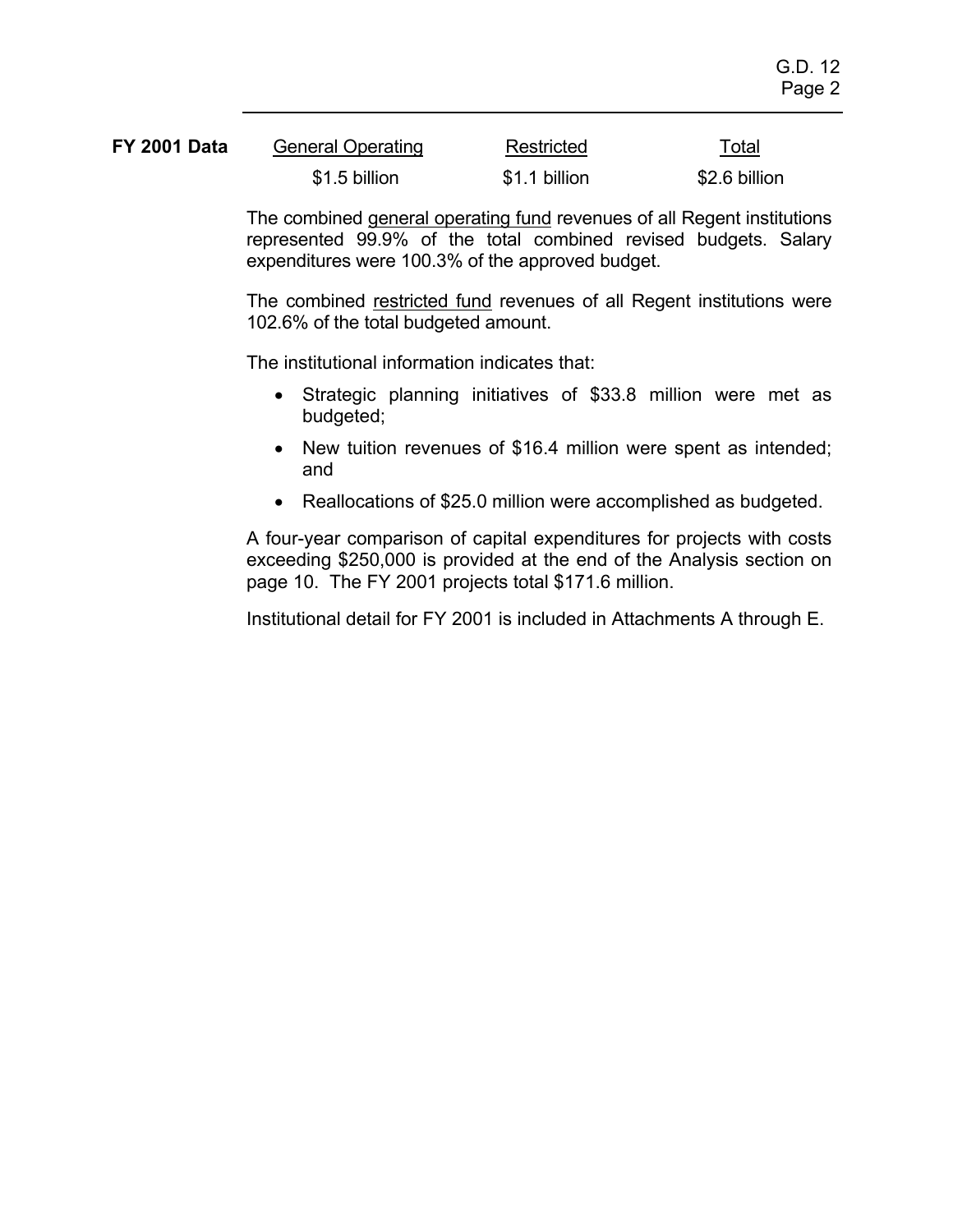#### **Background:**

**Fiscal Accountability**  The Board's system of governance is intended to maintain confidence in the financial management of the Regent institutions while allowing the institutions relatively wide latitude in the administration of their internal fiscal affairs.

> In accordance with the Board's strategic plan regarding its accountability and stewardship responsibilities, the Board, as a governing body, established financial management guidelines for its institutions that help to ensure competent performance.

> These mechanisms were designed to help the Board proactively and systematically set goals and develop strategies for maximizing achievement within the framework of available funding.

> The Comprehensive Fiscal Report brings closure to the budget process for FY 2001 by reporting variances in Board-approved budgets as required in the Board's strategic plan, Action Step 4.1.2.2.

**Budget Process**  Strategic Planning Goal 4.1.1.0 requires the Board annually to review and approve institutional resource allocations and reallocations consistent with the Board and institutional strategic plans. In accordance with this goal and the Board's budget process, budgets are presented to the Board at various times before final approval is requested.

> The Board's budget process for the institutions incorporates several key elements including strategic planning, reallocations, state appropriations, tuition and fees, and enrollments.

#### **Strategic Planning**

The Board views strategic planning as essential to effective governance of the institutions. Through strategic plans, the Board strives to make Iowa public universities and special schools the premier institutions of their type. The budgets of the Regent institutions are based on the strategic planning goals of the Board and the institutions.

#### Appropriations Requests

Preliminary operating appropriations requests (excluding salaries) are presented to the Board in July, of the prior fiscal year, for consideration. Then, in September, the final appropriations requests are presented to the Board for approval.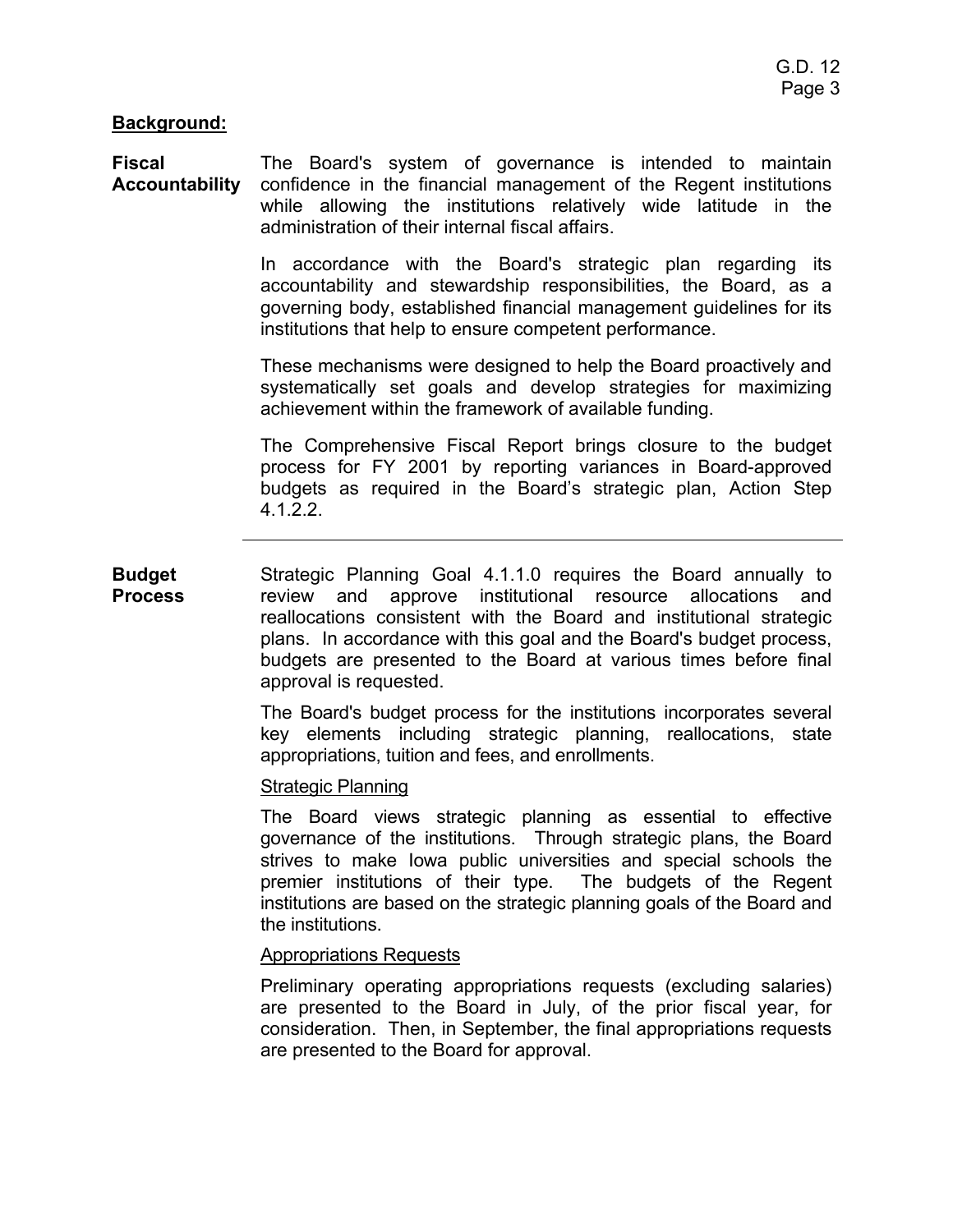#### Revenue Sources

There are two main revenue sources for the Regent institutions – state appropriations and tuition. Once state appropriations for the Regent institutions are finalized, the institutions incorporate the appropriated amounts into the budgets. The state provides funding for the state salary policy in an appropriations bill separate from the base operating appropriations. The Governor and the Department of Management then make allocations of the salary appropriations to all state agencies. The two types of appropriations are merged when preparing budgets.

Tuition and fee revenues are a significant part of each university's budget. During the Board's annual consideration of rates for tuition and mandatory fees, the universities identify areas for use of increased tuition proceeds.

During the budget development of the last two years, the Regent universities have reevaluated the proposed use of tuition during the budget process due to shortfalls in state appropriations.

#### Budget Ceiling Adjustments

Board policy and Strategic Planning Goal Action Step 4.1.1.5 require the Board to approve all budget ceiling adjustments. Budget ceiling adjustments are implemented to recognize any new revenue or expenses incurred in the current fiscal year.

By Iowa Code, additional fiscal year revenues are not allowed to be carried forward to the following fiscal year for expenditure. If an institution anticipates revenues in excess of the Board-approved budget, the institution must present a request for a budget ceiling adjustment to the Board in May or June, pursuant to the Board's Procedural Guide, to be allowed the opportunity to expend the unanticipated funds in the current fiscal year.

#### **Reallocations**

In 1996, the Board approved a five-year program requiring institutional reallocations of at least 2% per year in order to promote strategic planning goals to increase effectiveness and efficiency.

In 2001, the Board approved the continuation of the current reallocation process. The organizational review will include a review of that process.

Reallocations are based on changing needs identified by the institutions in accordance with objectives set out in the strategic plans. The institutions use the reallocation process to implement new systems, reflect outcomes of academic as well as non-academic programs, improve services, and fund program enhancements by redirecting resources to signify appropriate and efficient stewardship of resources.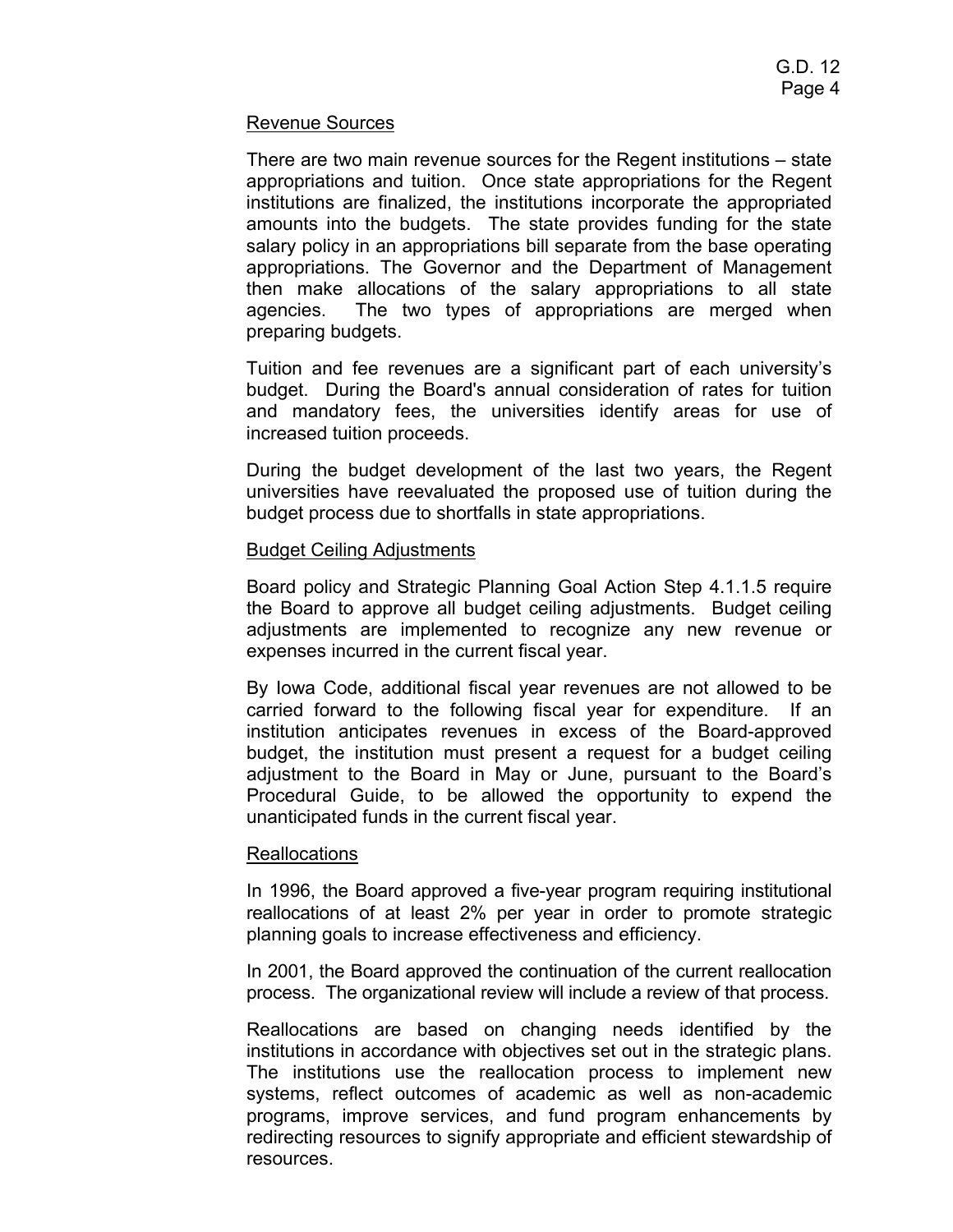## **Analysis:**

**General Operating Fund**  General operating funds include operating appropriations, some federal support, interest income, tuition and fee revenues, reimbursed indirect costs, and sales and services. Interest income earned on general operating funds is retained within these funds.

> The table below identifies revenues by source in the original budget, all Board-approved budget adjustments, and the revised final budget for all Regent institutions combined.

The budget ceiling adjustments include increased revenues from:

- Increased enrollments which provide more revenues from tuition and fees.
- Strong grant and contract activity which contributes to an increase in indirect cost recovery funds.

Increase in patient revenues (sales and services) at the University of Iowa Hospitals and Clinics – which resulted from increased costs of pharmaceuticals and medical/surgical supplies.

## **FY 2001 General Operating Fund Revenue Budgets Regent Institutions**

|                                          |               | <b>Budget</b> |                                              |
|------------------------------------------|---------------|---------------|----------------------------------------------|
|                                          | Original      | Ceiling       | Revised                                      |
|                                          | <b>Budget</b> | Adjustment    | <b>Budget</b>                                |
| <b>REVENUES</b>                          |               |               |                                              |
| <b>APPROPRIATIONS</b>                    |               |               |                                              |
| General                                  | \$693,060,885 |               | \$693,060,885                                |
| Other                                    | 744,600       |               | 744,600                                      |
| <b>RESOURCES</b>                         |               |               |                                              |
| <b>Federal Support</b>                   | 15,340,102    | (26, 390)     | 15,313,712                                   |
| Interest                                 | 2,802,000     | (3,000)       | 2,799,000                                    |
| <b>Tuition and Fees</b>                  | 264,728,687   | 225,000       | 264,953,687                                  |
| <b>Reimbursed Indirect Costs</b>         | 45,272,949    | 279,651       | 45,552,600                                   |
| Sales and Services <sup>1</sup>          | 425,716,693   | 20,102,333    | 445,819,026                                  |
| Other Income                             | 3,204,556     |               | 3,204,556                                    |
| <b>TOTAL REVENUES</b>                    |               |               | \$1,450,870,472 \$20,577,594 \$1,471,448,066 |
| University of Iowa Hospitals and Clinics |               |               |                                              |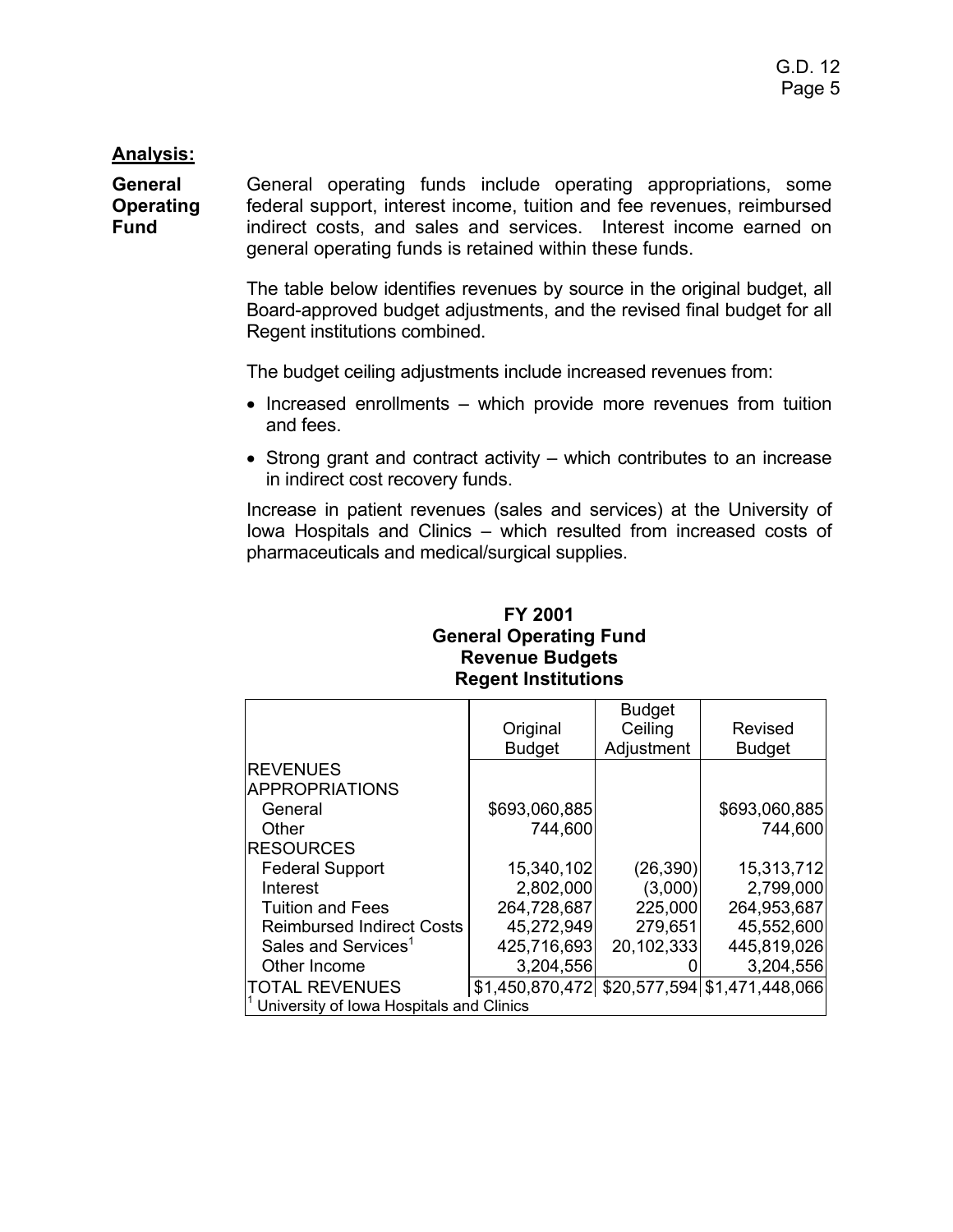## **FY 2001 General Operating Fund Regent Institutions Comparison – Budget to Actual**

|                             | Revised         |                 | Variance      |        |
|-----------------------------|-----------------|-----------------|---------------|--------|
|                             | <b>Budget</b>   | Actual          | Over/(Under)  | %      |
| <b>REVENUES</b>             |                 |                 |               |        |
| <b>APPROPRIATIONS</b>       |                 |                 |               |        |
| General                     | \$693,060,885   | \$693,060,885   | \$0           | 100.0% |
| Other                       | 744,600         | 594,600         | (150,000)     | 79.9%  |
| <b>RESOURCES</b>            |                 |                 |               |        |
| <b>Federal Support</b>      | 15,313,712      | 14,488,015      | (825, 697)    | 94.6%  |
| Interest                    | 2,799,000       | 3,506,101       | 707,101       | 125.3% |
| <b>Tuition and Fees</b>     | 264,953,687     | 263,682,655     | (1, 271, 032) | 99.5%  |
| <b>Reimbursed Indirect</b>  | 45,552,600      | 46,104,721      | 552,121       | 101.2% |
| Costs                       |                 |                 |               |        |
| Sales and Services          | 445,819,026     | 444,743,022     | (1,076,004)   | 99.8%  |
| Other Income                | 3,204,556       | 3,332,252       | 127,696       | 104.0% |
| <b>TOTAL REVENUES</b>       | \$1,471,448,066 | \$1,469,512,251 | (\$1,935,815) | 99.9%  |
|                             |                 |                 |               |        |
| <b>EXPENDITURES</b>         |                 |                 |               |        |
| <b>Salaries</b>             | \$1,018,336,778 | \$1,021,479,503 | \$3,142,725   | 100.3% |
| Prof. /Scientific Supplies  | 275,778,259     | 278,019,400     | 2,241,141     | 100.8% |
| <b>Library Acquisitions</b> | 18,514,313      | 18,921,073      | 406,760       | 102.2% |
| Rentals                     | 6,909,367       | 7,197,393       | 288,026       | 104.2% |
| <b>Utilities</b>            | 52,922,613      | 55,008,706      | 2,086,093     | 103.9% |
| <b>Building Repairs</b>     | 26,633,604      | 20,680,733      | (5,952,871)   | 77.6%  |
| <b>Auditor of State</b>     | 1,136,656       | 1,047,987       | ( \$88, 669)  | 92.2%  |
| Equipment                   | 26,047,811      | 19,047,649      | (7,000,162)   | 73.1%  |
| Aid to Individuals          | 45,168,665      | 48,722,973      | 3,554,308     | 107.9% |
| TOTAL EXPENDITURES          | \$1,471,448,066 | \$1,470,125,417 | (\$1,322,649) | 99.9%  |

**Variance Explanations** the budget. The institutions expended 100.3% of their total general General fund revenues and expenditures were consistent (99.9%) with fund budgeted salaries. Building repairs and equipment expenses were curtailed to provide additional funding for salaries, library acquisitions, utilities, and student financial aid.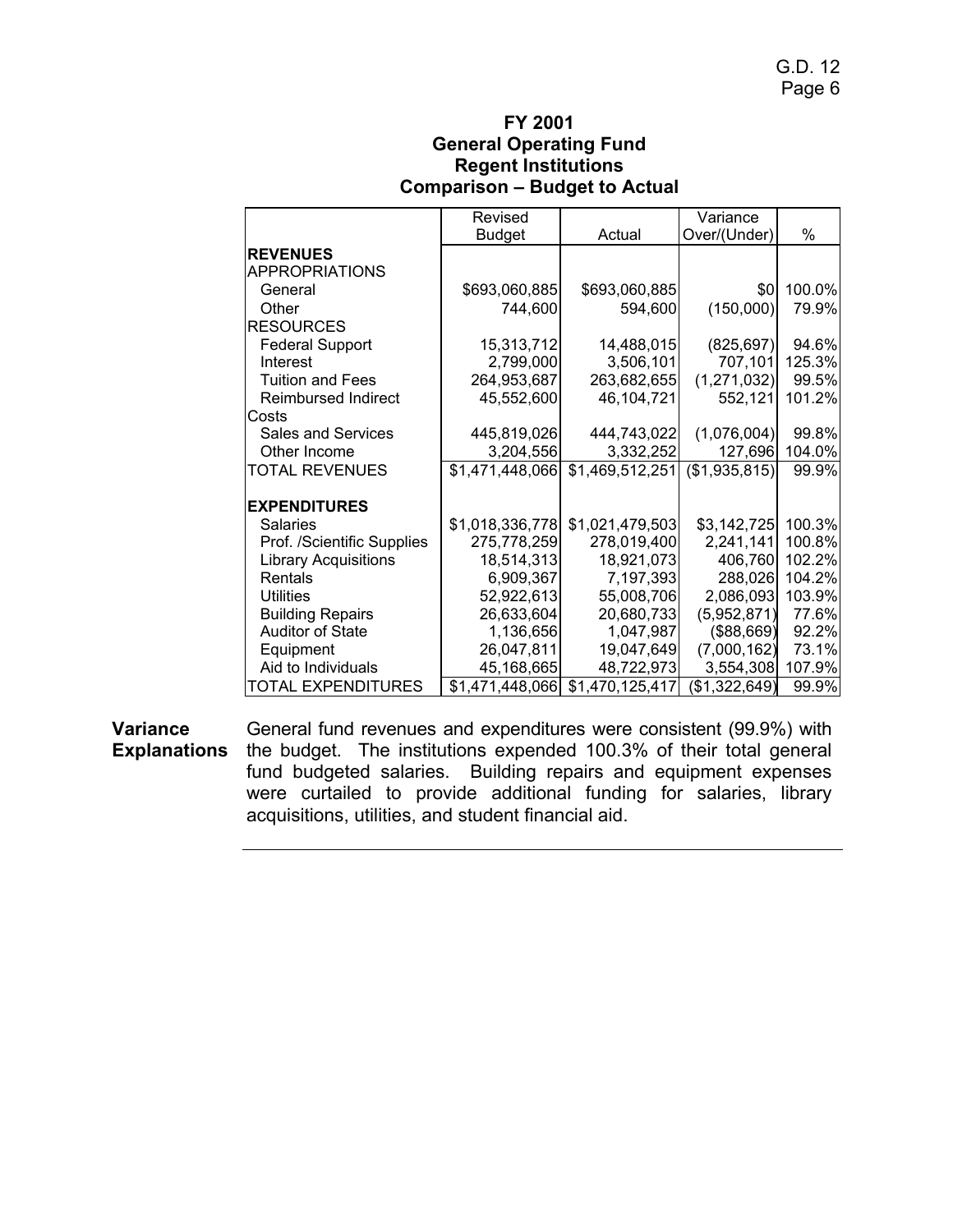| <b>Strategic</b><br><b>Planning</b>       | The Regent institutions utilized \$33.8 million of new revenues and<br>reallocation for strategic planning initiatives as planned.                                                                      |              |  |  |  |
|-------------------------------------------|---------------------------------------------------------------------------------------------------------------------------------------------------------------------------------------------------------|--------------|--|--|--|
| <b>Initiatives</b>                        | University of Iowa (page 13)                                                                                                                                                                            | \$15,067,529 |  |  |  |
|                                           | Iowa State University (page 21)                                                                                                                                                                         | 14,055,591   |  |  |  |
|                                           | University of Northern Iowa (page 29)                                                                                                                                                                   | 4,083,803    |  |  |  |
|                                           | lowa School for the Deaf (page 36)                                                                                                                                                                      | 206,862      |  |  |  |
|                                           | lowa Braille and Sight Saving School (page 41)                                                                                                                                                          | 417,559      |  |  |  |
|                                           |                                                                                                                                                                                                         | \$33,831,360 |  |  |  |
| <b>New State</b><br><b>Appropriations</b> | Minimal new state funding was provided to the Regent institutions in<br>FY 2001.                                                                                                                        |              |  |  |  |
|                                           | General operating fund appropriations were reduced \$2.7 million<br>from the original FY 2000 base operating appropriations.                                                                            |              |  |  |  |
|                                           | Salary appropriations of \$17.7 million were less than the<br>\$28.9 million of salary funding needed to fully fund that state salary<br>policy. Health insurance needs of \$7.4 million were unfunded. |              |  |  |  |
| <b>New Tuition</b><br><b>Revenues</b>     | The total tuition increases for FY 2001 were expended as outlined in<br>the approved budgets.                                                                                                           |              |  |  |  |
|                                           | University of Iowa (page 14)                                                                                                                                                                            | \$7,481,165  |  |  |  |
|                                           | Iowa State University (page 22)                                                                                                                                                                         | 7,063,388    |  |  |  |
|                                           | University of Northern Iowa (page 29)                                                                                                                                                                   | 1,895,000    |  |  |  |
|                                           |                                                                                                                                                                                                         | \$16,441,554 |  |  |  |
| <b>Reallocations</b>                      | In accordance with the Board's five-year program of reallocations<br>averaging two percent per year, the institutions accomplished their<br>reallocations as budgeted.                                  |              |  |  |  |
|                                           | University of Iowa (page 14-15)                                                                                                                                                                         | \$10,860,900 |  |  |  |
|                                           | Iowa State University (page 22-23)                                                                                                                                                                      | 8,606,746    |  |  |  |
|                                           | University of Northern Iowa (page 30)                                                                                                                                                                   | 4,913,200    |  |  |  |
|                                           | lowa School for the Deaf (page 36)                                                                                                                                                                      | 178,862      |  |  |  |
|                                           | Iowa Braille and Sight Saving School (page 42)                                                                                                                                                          | 488,166      |  |  |  |
|                                           |                                                                                                                                                                                                         | \$25,047,874 |  |  |  |
|                                           |                                                                                                                                                                                                         |              |  |  |  |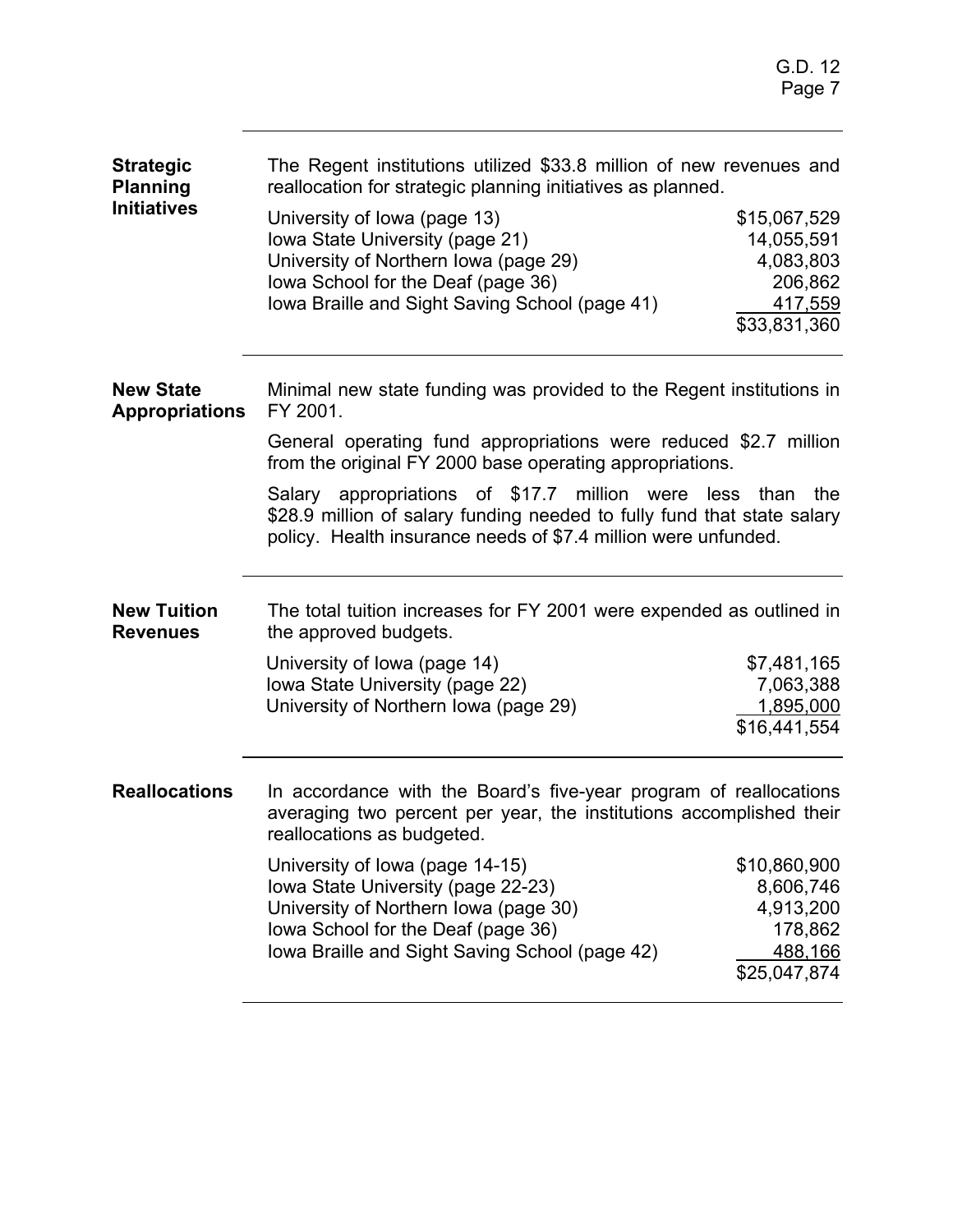**Restricted Funds**  Restricted fund revenues are specifically designated or restricted for a particular purpose or enterprise. These revenues include capital appropriations, tuition replacement appropriations, gifts, sponsored funding from federal and private sources, residence system revenues, as well as other auxiliary or independent functions such as parking systems.

> With respect to capital appropriations, the revenues reflect the drawdowns of funds from current and prior fiscal years, while the budgets reflect the total amounts appropriated by the state. Interest earnings within bonded enterprises (e.g. residence systems, utility systems, UIHC) are retained within the individual bonded enterprise.

### **FY 2001 Restricted Funds Regent Institutions Comparison – Budget to Actual**

|                             |                 |                 | Variance                     |        |
|-----------------------------|-----------------|-----------------|------------------------------|--------|
|                             | <b>Budget</b>   | Actual          | Over/(Under)                 | %      |
| <b>REVENUES</b>             |                 |                 |                              |        |
| <b>APPROPRIATIONS</b>       |                 |                 |                              |        |
| Capital                     | \$28,947,546    |                 | $$17,779,375$ (\$11,168,171) | 61.4%  |
| <b>Tuition Replacement</b>  | 28,174,854      | 28,201,492      | 26,638                       | 100.1% |
| Technology                  | 1,000,000       | 1,000,000       |                              | 100.0% |
| <b>RESOURCES</b>            |                 |                 |                              |        |
| <b>Federal Support</b>      | 252,755,376     | 255, 194, 779   | 2,439,403                    | 101.0% |
| Interest                    | 7,608,410       | 8,833,517       | 1,225,107                    | 116.1% |
| <b>Tuition and Fees</b>     | 32,084,729      | 31,832,320      | (252, 409)                   | 99.2%  |
| <b>Reimbursed Indirect</b>  | 16,419,064      | 18,624,934      | 2,205,870                    | 113.4% |
| Costs                       |                 |                 |                              |        |
| <b>Sales and Services</b>   | 234,493,827     | 254,557,690     | 20,063,863                   | 108.6% |
| Other Income                | 462,629,634     | 475,941,624     | 13,311,990                   | 102.9% |
| <b>TOTAL REVENUES</b>       | \$1,064,113,440 | \$1,091,965,731 | \$27,852,291                 | 102.6% |
| <b>EXPENDITURES</b>         |                 |                 |                              |        |
| <b>Salaries</b>             | \$362,202,666   | \$383,793,958   | \$21,591,292                 | 106.0% |
| Prof./Scientific Supplies   | 304,808,760     | 322,764,874     | 17,956,114                   | 105.9% |
| <b>Library Acquisitions</b> | 8,000           | 1,606           | (6, 394)                     | 20.1%  |
| Rentals                     | 7,665,600       | 11,134,827      | 3,469,227                    | 145.3% |
| <b>Utilities</b>            | 14,606,162      | 15,840,774      | 1,234,612                    | 108.5% |
| <b>Building Repairs</b>     | 19,468,124      | 27,585,691      | 8,117,567                    | 141.7% |
| <b>Auditor of State</b>     | 5,000           |                 | (5,000)                      | 0.0%   |
| Equipment                   | 26,601,128      | 29,839,956      | 3,238,828                    | 112.2% |
| Aid to Individuals          | 68,586,000      | 66,784,519      | (1,801,481)                  | 97.4%  |
| <b>Debt Service</b>         | 63,956,000      | 66,624,141      | 2,668,141                    | 104.2% |
| <b>Plant Capital</b>        | 196,206,000     | 179,562,398     | (16, 643, 602)               | 91.5%  |
| <b>TOTAL EXPENDITURES</b>   | \$1,064,113,440 | \$1,103,932,744 | \$39,819,304                 | 103.7% |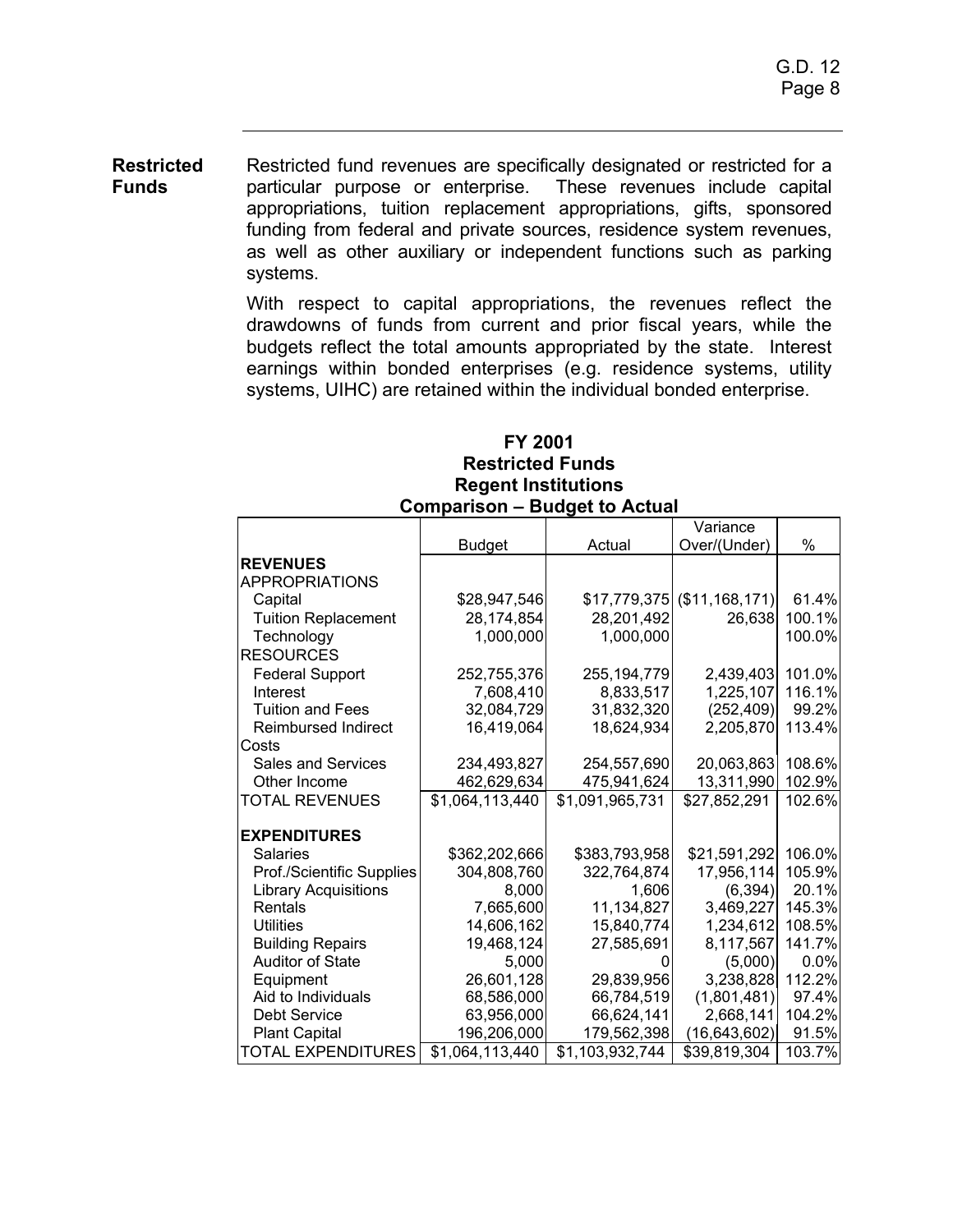| <b>Variance</b><br><b>Explanations</b>                                     | The FY 2001 restricted fund budgets include amounts appropriated to<br>the Board for capital improvements. The variance between revenues<br>and expenditures is the result of actual capitals reflecting draw-downs<br>of appropriations from current and prior fiscal years, while budgeted<br>capitals record the amount appropriated by the state.                                                                                                                                                                        |
|----------------------------------------------------------------------------|------------------------------------------------------------------------------------------------------------------------------------------------------------------------------------------------------------------------------------------------------------------------------------------------------------------------------------------------------------------------------------------------------------------------------------------------------------------------------------------------------------------------------|
| <b>Residence</b><br><b>System and</b><br><b>Athletic</b><br><b>Budgets</b> | The residence system and athletic budgets are part of the restricted<br>budget, however, each are presented to the Board individually for<br>approval. Tables comparing residence system and athletic budgeted<br>revenues and expenditures with actual revenues and expenditures as<br>well as the variances are identified in each University attachment<br>$(A - C)$ .                                                                                                                                                    |
| <b>Capital</b><br><b>Expenditures</b>                                      | The Board of Regents Strategic Plan, Action Step 4.3.3.2, requires<br>the development of a matrix of capital expenditures from all funds and<br>a comparison of year-to-year trends.                                                                                                                                                                                                                                                                                                                                         |
|                                                                            | The following table compares institutional expenditures for FY 1998 –<br>FY 2001 for capital projects with project costs exceeding \$250,000.<br>The data are from status reports filed by the institutions per<br>Iowa Code.                                                                                                                                                                                                                                                                                                |
|                                                                            | The reports include expenditures from all sources of funds including<br>capital appropriations; building renewal (repair) funds; institutional<br>road funds; gifts and grants; income from treasurer's temporary<br>proceeds of<br>academic<br>investments;<br>building,<br>dormitory,<br>telecommunications, and other revenue bond issues; and university<br>hospitals building usage funds. During FY 2001, revenue bonds<br>totaling \$31.7 million were issued for new capital projects at the<br>Regent institutions. |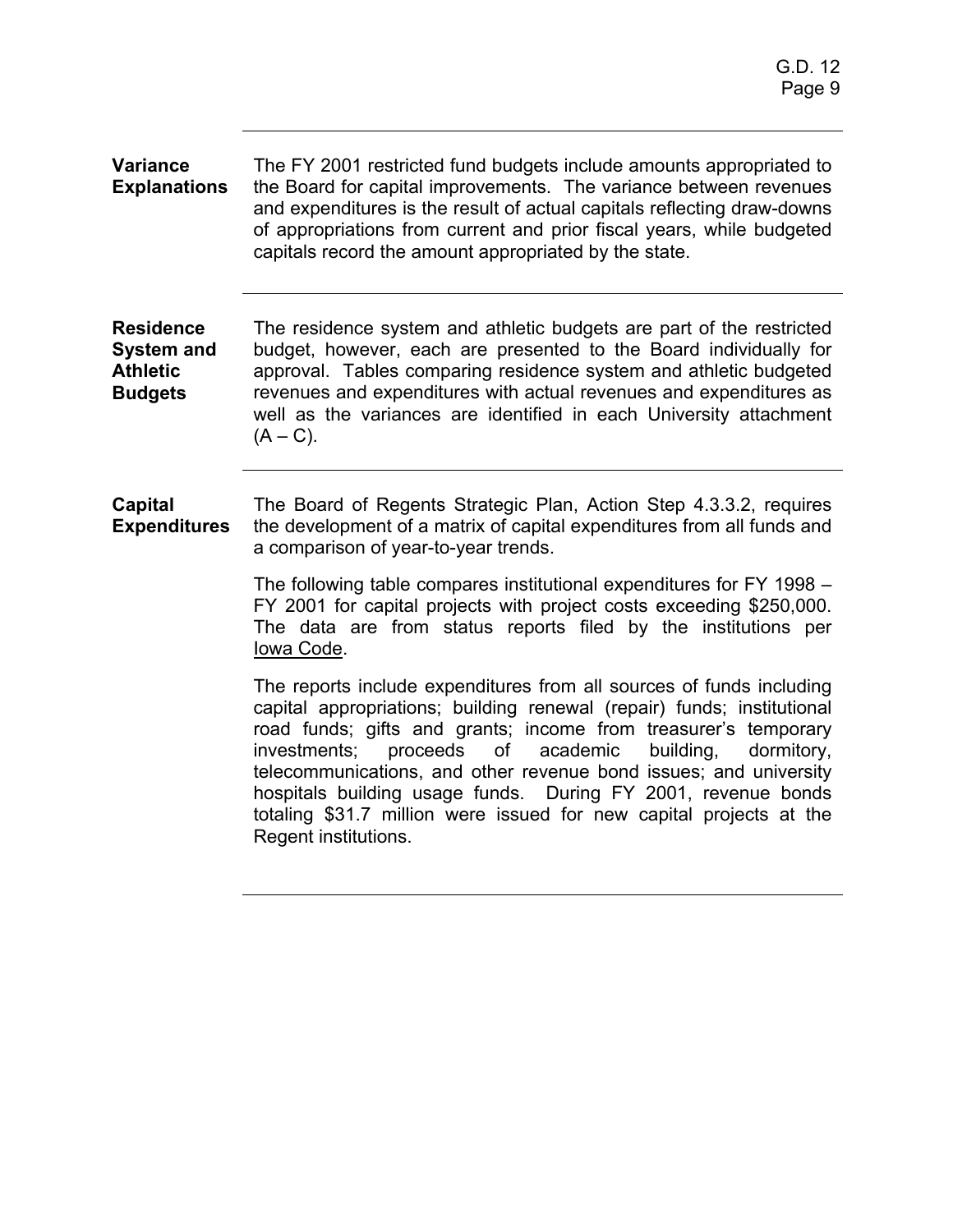| (In Millions) |                |         |                |         |          |                |                  |         |
|---------------|----------------|---------|----------------|---------|----------|----------------|------------------|---------|
|               |                | FY 1998 |                | FY 1999 |          | <b>FY 2000</b> |                  | FY 2001 |
|               | #              |         | #              |         | #        |                | #                |         |
|               | Projects       | Expense | Projects       | Expense | Projects | Expense        | Projects         | Expense |
|               |                |         |                |         |          |                |                  |         |
| SUI           | 162            | \$64.1  | 181            | \$85.8  | 214      | \$95.4         | 238              | \$90.3  |
| <b>ISU</b>    | 67             | 41.0    | 72             | 58.9    | 77       | 59.3           | 84               | 61.5    |
| UNI           | $\frac{24}{ }$ | 16.3    | $\frac{30}{2}$ | 21.2    | $-45$    | 20.7           | $\underline{45}$ | 19.8    |
|               | 253            | \$121.4 | 283            | \$165.9 | 336      | \$175.4        | 367              | \$171.6 |
| Total         |                |         |                |         |          |                |                  |         |

**Projects with Costs Exceeding \$250,000 - All Funds** 

\* As submitted by the institutions on capital project status reports.

**Approval Requested** 

eb A. Hendrichson  $\left( \right)$  $\overline{\mathbf{d}}$ :

Deb A. Hendrickson

Anla + 11 Anla<br>Robert S. Barak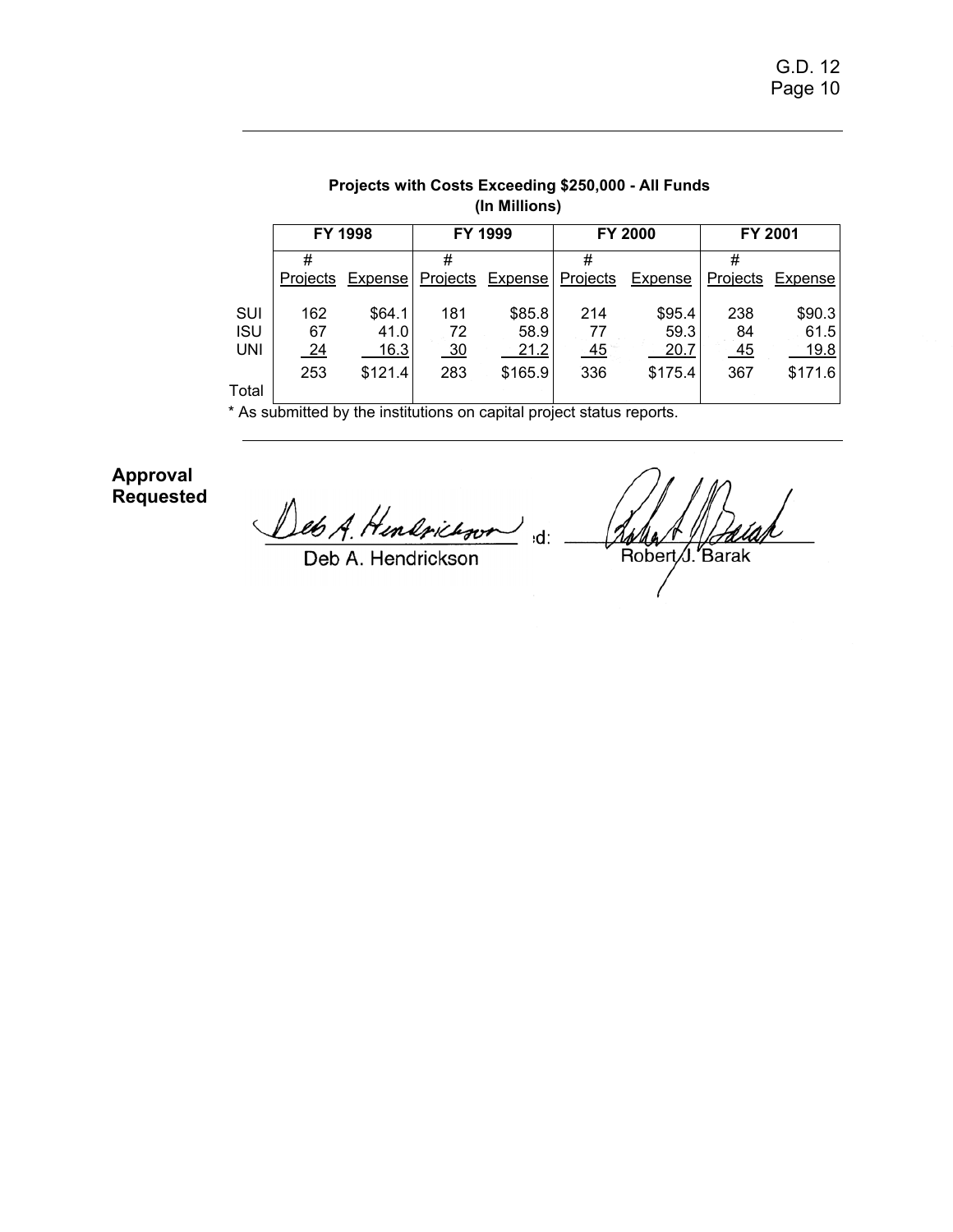# **Attachment A UNIVERSITY OF IOWA**

**General Operating Fund**  The following tables show adjustments to original budgets and compare the revised budget to actual revenues and expenditures.

## **FY 2001 General Operating Fund Revenue Budget University of Iowa**

|                                  | Original      | <b>Budget Ceiling</b> | Revised       |
|----------------------------------|---------------|-----------------------|---------------|
|                                  | <b>Budget</b> | Adjustment            | <b>Budget</b> |
| <b>REVENUES</b>                  |               |                       |               |
| <b>APPROPRIATIONS</b>            |               |                       |               |
| General                          | \$318,587,761 |                       | \$318,587,761 |
| <b>RESOURCES</b>                 |               |                       |               |
| <b>Federal Support</b>           | 2,710,039     |                       | 2,710,039     |
| Interest                         | 938,000       |                       | 938,000       |
| <b>Tuition and Fees</b>          | 125,729,260   |                       | 125,729,260   |
| <b>Reimbursed Indirect Costs</b> | 34,369,600    | 50,000                | 34,419,600    |
| <b>Sales and Services</b>        | 424,419,833   | 20,000,000            | 444,419,833   |
| Other Income                     | 1,941,556     |                       | 1,941,556     |
| <b>TOTAL REVENUES</b>            | \$908,696,049 | \$20,050,000          | \$928,746,049 |

The largest portion of SUI's budget ceiling adjustment represented increased sales and services revenues from pharmaceuticals and medical / surgical supplies at the University of Iowa Hospitals and Clinics.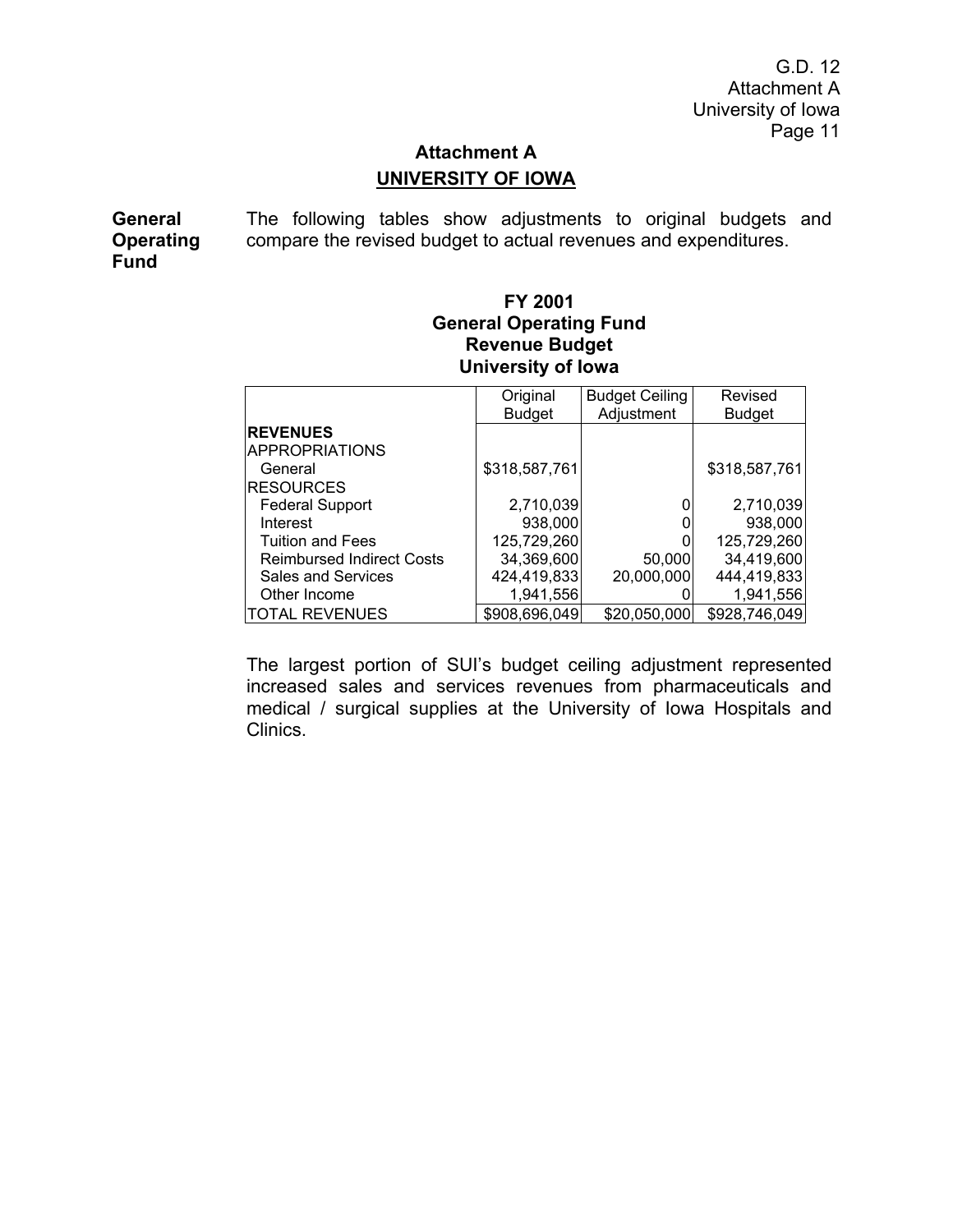#### **FY 2001 General Operating Fund University of Iowa Comparison – Budget to Actual**

| University Approp. Units *                              | <b>Revised Budget</b>  | Actual                 | Over/(Under)           | Percent         |
|---------------------------------------------------------|------------------------|------------------------|------------------------|-----------------|
| <b>REVENUES</b>                                         |                        |                        |                        |                 |
| <b>General Appropriations</b>                           | \$268,958,231          | \$268,958,231          | \$                     | 100.0%          |
| Interest                                                | 938,000                | 1,257,440              | 319,440                | 134.1%          |
| <b>Tuition and Fees</b>                                 | 125,729,260            | 125,772,900            | 43,640                 | 100.0%          |
| <b>Reimbursed Indirect Costs</b>                        | 32,170,600             | 31,690,183             | (480, 417)             | 98.5%           |
| Sales and Services                                      | 1,963,473              | 1,928,958              | (34, 515)              | 98.2%           |
| Other Income                                            | 220,000                | 137,955                | (82, 045)              | 62.7%           |
| <b>TOTAL REVENUES</b>                                   | \$429,979,564          | \$429,745,667          | $($ \$233,897)         | 99.9%           |
| <b>EXPENDITURES</b>                                     |                        |                        |                        |                 |
| Salaries                                                | \$325,739,742          | \$325,498,666          | (241,076)              | 99.9%           |
| Prof. /Scientific Supplies                              | 39,941,512             | 40,328,893             | 387,381                | 101.0%          |
| <b>Library Acquisitions</b>                             | 9,411,574              | 9,443,266              | 31,692                 | 100.3%          |
| Rentals                                                 | 1,010,000              | 1,572,003              | 562,003                | 155.6%          |
| <b>Utilities</b>                                        | 19,032,547             | 18,588,278             | (444, 269)             | 97.7%           |
| <b>Building Repairs</b>                                 | 7,134,073              | 6,663,587              | (470, 486)             | 93.4%           |
| Auditor of State                                        | 428,913                | 443,184                | 14,271                 | 103.3%          |
| Equipment<br>Aid to Individuals                         | 7,164,261              | 6,355,123              | (809, 138)             | 88.7%           |
| <b>TOTAL EXPENDITURES</b>                               | 20,116,942             | 20,852,667             | 735,725<br>(\$233,897) | 103.7%<br>99.9% |
|                                                         | \$429,979,564          | \$429,745,667          |                        |                 |
| <b>Hospital Approp. Units**</b>                         | <b>Revised Budget</b>  | <b>Actual</b>          | Over/(Under)           | <b>Percent</b>  |
| <b>REVENUES</b>                                         |                        | \$49,629,530           |                        | 100.0%          |
| <b>General Appropriations</b><br><b>Federal Support</b> | \$49,629,530           |                        |                        |                 |
| <b>Reimbursed Indirect Costs</b>                        | 2,710,039<br>2,249,000 | 1,895,774<br>2,755,818 | (814, 265)<br>506,818  | 70.0%<br>122.5% |
| Sales and Services                                      | 442,456,360            | 441,502,192            | (954, 168)             | 99.8%           |
| Other Income                                            | 1,721,556              | 1,590,788              | (130, 768)             | 92.4%           |
| TOTAL REVENUES                                          | \$498,766,485          | \$497,374,102          | (\$1,392,383)          | 99.7%           |
| <b>EXPENDITURES</b>                                     |                        |                        |                        |                 |
| Salaries                                                | \$288,815,481          | \$288,395,853          | (419, 628)             | 99.9%           |
| Prof. /Scientific Supplies                              | 176,015,604            | 190,033,187            | 14,017,583             | 108.0%          |
| Rentals                                                 | 3,983,300              | 3,595,119              | (388, 181)             | 90.3%           |
| <b>Utilities</b>                                        | 12,303,700             | 13,461,901             | 1,158,201              | 109.4%          |
| <b>Building Repairs</b>                                 | 8,140,500              | 676,415                | (7, 464, 085)          | 8.3%            |
| Equipment                                               | 9,507,900              | 1,757,545              | (7,750,355)            | 18.5%           |
| TOTAL EXPENDITURES                                      | \$498,766,485          | \$497,920,020          | (\$846,465)            | 99.8%           |
| <b>Total General Fund</b>                               | <b>Revised Budget</b>  | Actual                 | Over/(Under)           | Percent         |
| <b>REVENUES</b>                                         |                        |                        |                        |                 |
| <b>General Appropriations</b><br><b>RESOURCES</b>       | \$318,587,761          | \$318,587,761          | 0                      | 100.0%          |
| Interest                                                | 938,000                | 1,257,440              | 319,440                | 134.1%          |
| <b>Tuition and Fees</b>                                 | 125.729.260            | 125,772,900            | 43,640                 | 100.0%          |
| <b>Reimbursed Indirect Costs</b>                        | 34,419,600             | 34,446,001             | 26,401                 | 100.1%          |
| Sales and Services                                      | 444,419,833            | 443,431,150            | (988, 683)             | 99.8%           |
| Other Income                                            | 1,941,556              | 1,728,743              | (212, 813)             | 89.0%           |
| <b>TOTAL REVENUES</b>                                   | \$928,746,049          | \$927,119,769          | (\$1,626,280)          | 99.9%           |
| <b>EXPENDITURES</b>                                     |                        |                        |                        |                 |
| Salaries                                                | \$614,555,223          | \$613,894,519          | (660, 704)             | 99.9%           |
| Prof. /Scientific Supplies                              | 215,957,116            | 230,362,080            | 14,404,964             | 106.7%          |
| <b>Library Acquisitions</b>                             | 9,411,574              | 9,443,266              | 31,692                 | 100.3%          |
| Rentals                                                 | 4,993,300              | 5,167,122              | 173,822                | 103.5%          |
| <b>Utilities</b>                                        | 31,336,247             | 32,050,179             | 713,932                | 102.3%          |
| <b>Building Repairs</b>                                 | 15,274,573             | 7,340,002              | (7,934,571)            | 48.1%           |
| Auditor of State                                        | 428,913                | 443,184                | 14,271                 | 103.3%          |
| Equipment                                               | 16,672,161             | 8,112,668              | (8,559,493)            | 48.7%           |
| Aid to Individuals                                      | 20,116,942             | 20,852,667             | 735,725                | 103.7%          |
| <b>TOTAL EXPENDITURES</b>                               | \$928.746.049          | \$927,665,687          | (\$1,080,362)          | 99.9%           |

\* Includes all university appropriation units except for the hospital appropriation units.

\*\* Includes University Hospitals, Psychiatric Hospital, SCHS, and Center for Disabilities and Development.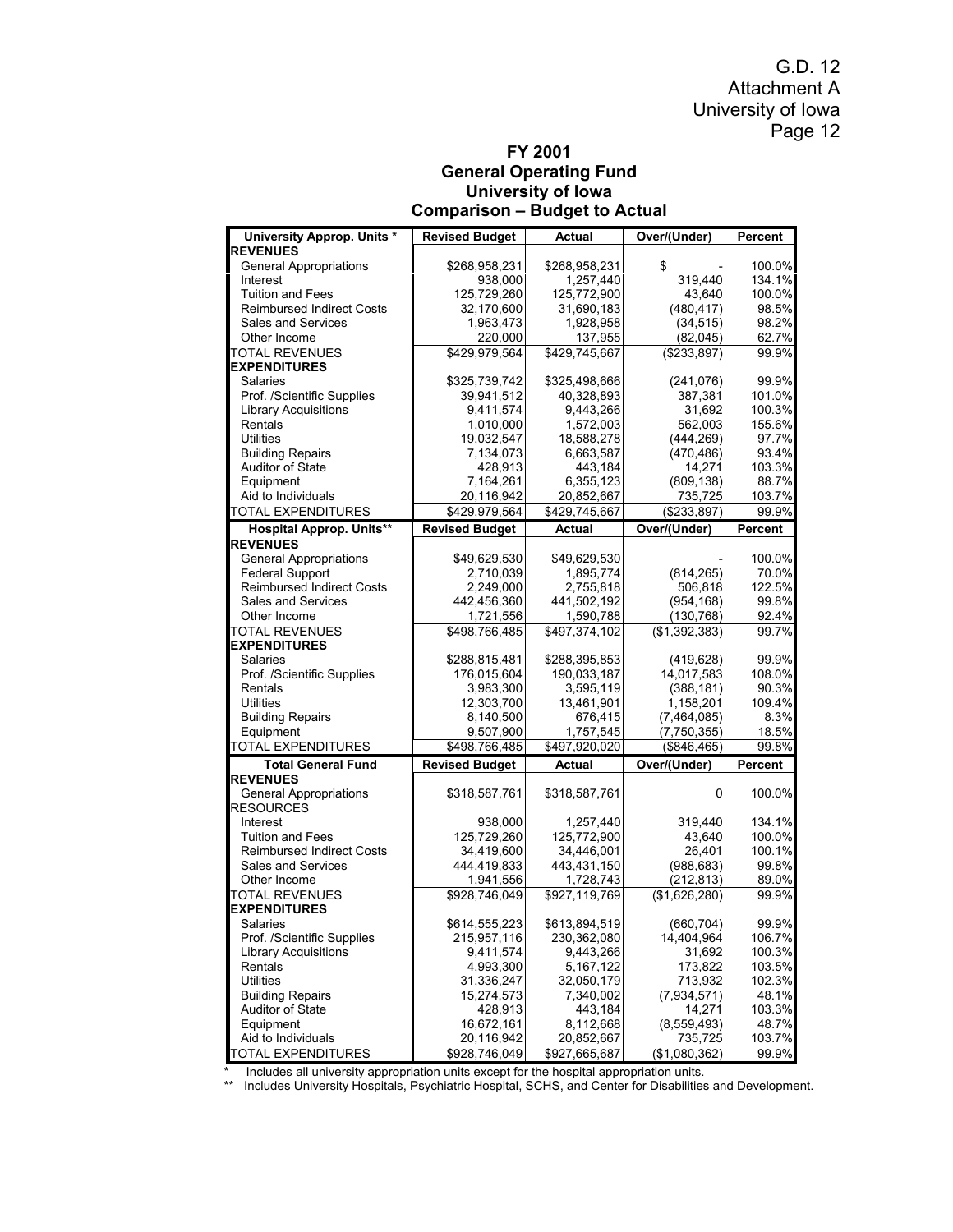| <b>Variance</b><br><b>Explanations</b>                    | General fund revenues and expenditures were consistent with<br>budget.                                                                                                                            |  |  |  |  |  |
|-----------------------------------------------------------|---------------------------------------------------------------------------------------------------------------------------------------------------------------------------------------------------|--|--|--|--|--|
|                                                           | Federal Support was below budget due to the timing of receipt of<br>SCHS federal block grant funds.                                                                                               |  |  |  |  |  |
|                                                           | Interest Income was higher than budget due primarily to spending<br>patterns and the resulting cash balances available for investment.                                                            |  |  |  |  |  |
|                                                           | Other Income was below budget due to timing of receipts from the<br>Department of Health.                                                                                                         |  |  |  |  |  |
|                                                           | Salary expenditures were 99.9% of budget.                                                                                                                                                         |  |  |  |  |  |
|                                                           | Professional/Scientific Supplies were over budget due to increases<br>in patient volumes.                                                                                                         |  |  |  |  |  |
|                                                           | Rentals were over budget due to additional space requirements.                                                                                                                                    |  |  |  |  |  |
|                                                           | Building Repairs were less than budget due to the need to manage<br>expenses within budget.                                                                                                       |  |  |  |  |  |
|                                                           | <b>Equipment</b> was less than budget due to the need to manage<br>expenses within budget.                                                                                                        |  |  |  |  |  |
| <b>Strategic</b><br><b>Planning</b><br><b>Initiatives</b> | The University utilized \$15.1 million of new revenues<br>and<br>reallocation for strategic planning initiatives as planned.                                                                      |  |  |  |  |  |
| <b>State</b><br><b>Appropriations</b>                     | General operating fund appropriations were reduced \$2.2 million<br>from the original FY 2000 base operating appropriations.                                                                      |  |  |  |  |  |
|                                                           | Salary funding - the allocation of \$8.0 million for the state's salary<br>policy was less than the \$13.1 million needed to fully fund salary<br>increases, excluding health insurance.          |  |  |  |  |  |
|                                                           | Public Health appropriation<br>The<br>combined<br>the<br>was<br>with<br>appropriation for the General University. The total FY 2001 budget<br>for the Public Health initiative was \$2.0 million. |  |  |  |  |  |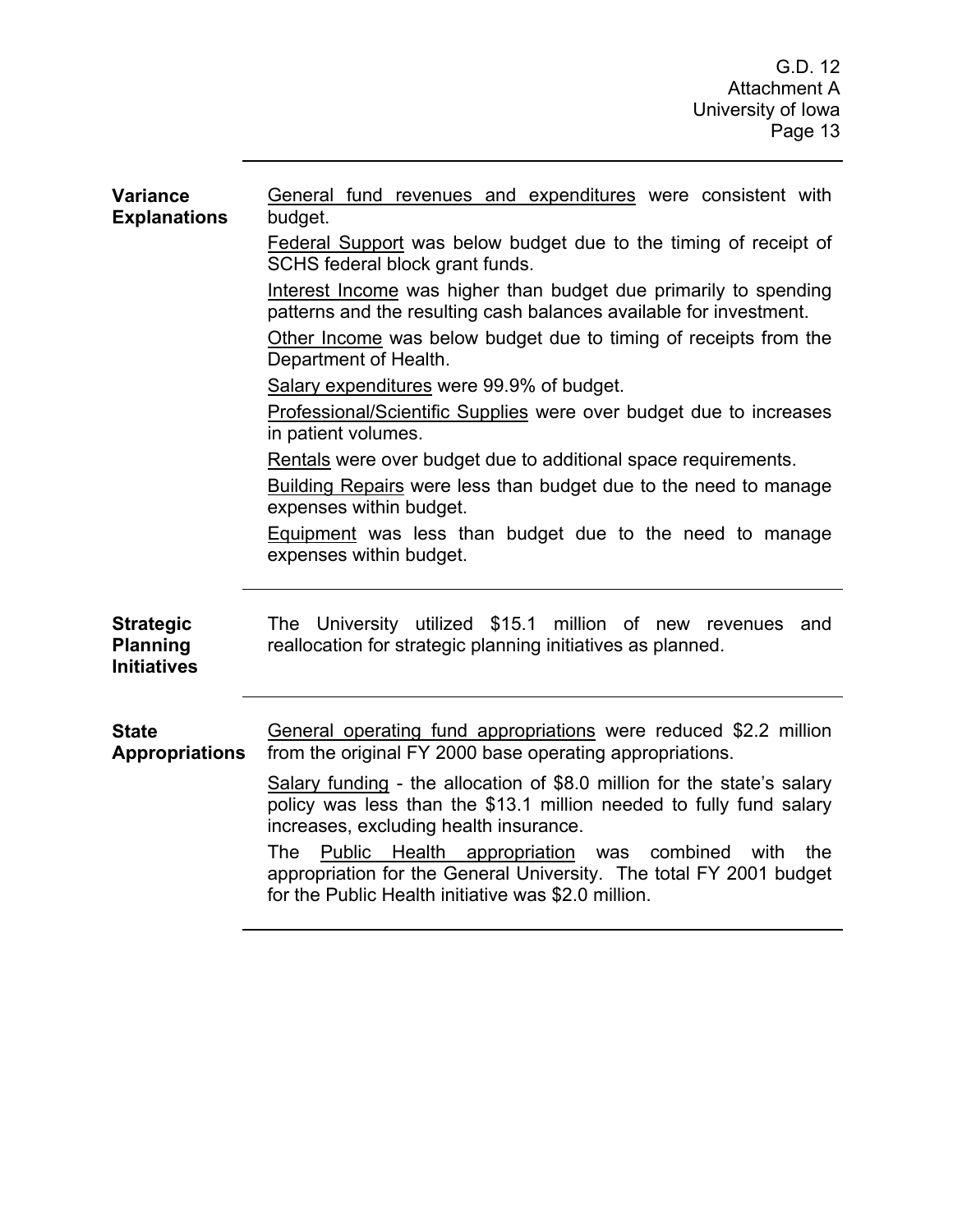**New Tuition Revenues**  The University utilized the revenue as planned: Tuition Aid Set-Aside - \$1.2 million Salary Shortfall - \$3.1 million Surcharges to Appropriate Colleges - \$1.2 million Redirection of Designated Tuition – \$1.9 million Student Financial Aid - \$304,000 Library Acquisitions - \$150,000 Library Improvements - \$450,000 Instructional Equipment - \$868,000 Writing Initiative - \$128,000

**Reallocations** Reallocations of \$10.9 million were implemented as budgeted. Some examples include:

- The Tippie College of Business reallocated \$1.1 million of its faculty salary budget from resignations and retirements to add faculty in key high demand areas such as marketing, finance, management information systems, and entrepreneurship and to support Professional and Scientific staff who support technology enhanced instruction.
- The College of Dentistry reallocated \$450,000 from faculty retirements and resignations to support faculty start-up costs, the clinical operation of the pre-doctoral clinics, the development and implementation of the new Oral Health Information System, and the new first and second year dentistry curriculum.
- The College of Education reallocated \$539,000, from faculty salary and fringe benefit funds created through vacancies and retirements, to nine newly hired assistant professors.
- The College of Liberal Arts reallocated the following: \$130,000 from the College's visiting faculty budget to increase the faculty travel and departmental general expense budgets; \$300,000 from faculty lines to instructional equipment; \$105,500 from the staff budget to create three new positions in the Dean's office; \$273,500 within the College's teaching assistant budget to support new interdisciplinary and international initiatives including the Crossing Borders project, the FLARE Ph.D. program, and the Center for New Music; \$900,000 from faculty lines distributed for new faculty in African American World Studies, Anthropology, Art and Art History, Biological Sciences, Communication Studies, Comparative Literature, and Computer Science.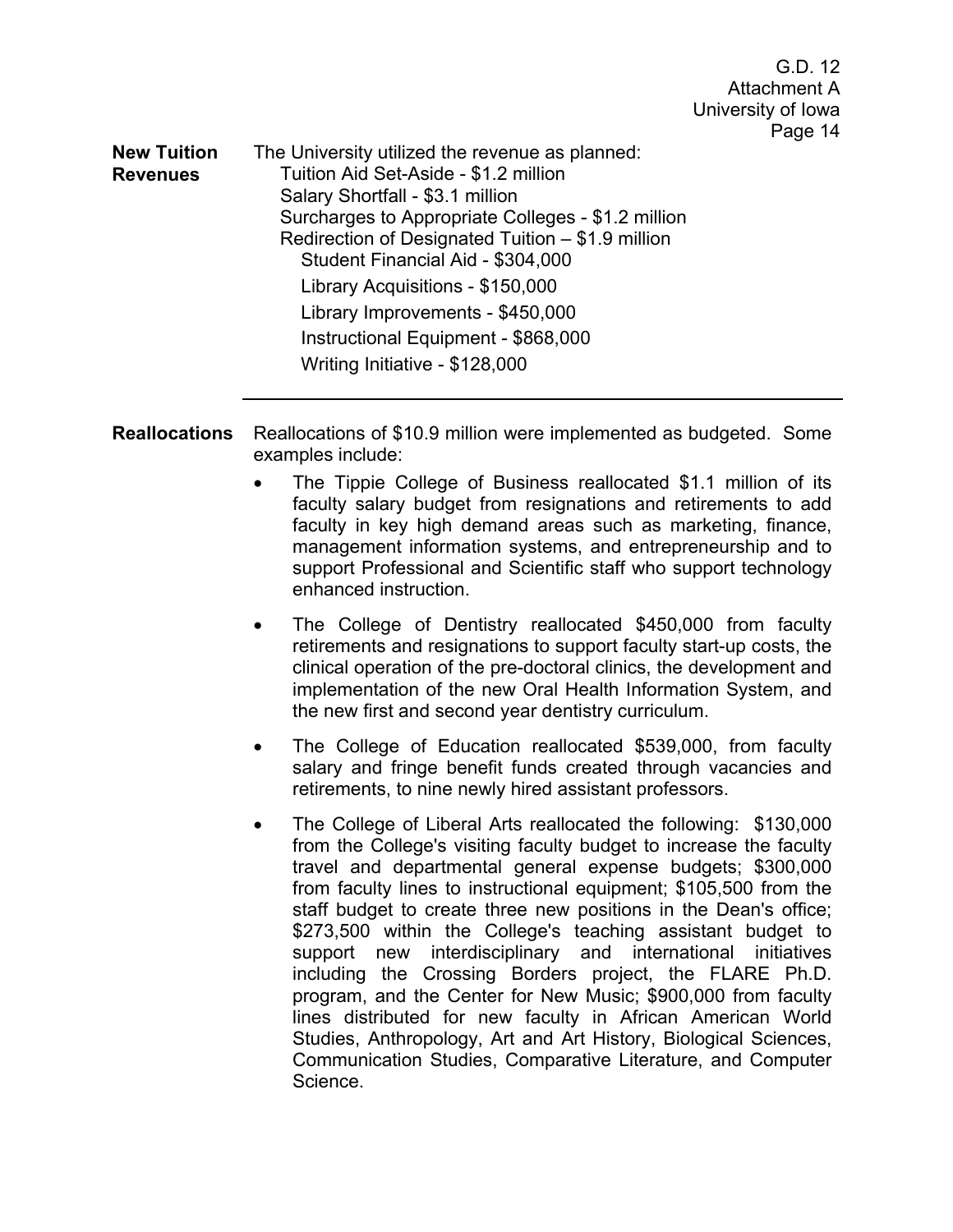- The College of Law reallocated \$230,000 from collegiate salary funds to pay for the costs of the Law Library/ITS data ports project.
- The College of Medicine reallocated \$650,000 created through faculty retirements and resignations for the development of interdisciplinary graduate programs, to provide bridge support to faculty between grants and contracts, and to address the cost of recruiting new department heads.
- The College of Public Health reallocated \$200,000 from vacancies to upgrade technology for teaching and research.

**Efficiencies and Effectiveness** The University identified several examples of initiatives that increased efficiency and effectiveness. Some examples are provided below.

- The College of Liberal Arts has created two new divisions, the Division of Performing Arts and the Division of Interdisciplinary Programs. This has enabled the College to provide needed services without redundancy.
	- The Tippie College of Business developed a decentralized strategic planning-budgeting process to improve its operational efficiency. Each unit develops an approved strategic plan and a tactical plan, which are linked to the budget of that unit. The budgets provide an annual projection for all revenues and direct costs.
	- The College of Medicine began the implementation of CELLS (Communities for Excellence in Learning and Leadership for Society). These communities are a conceptual and physical means of connecting administration, faculty and students to enhance learning and leadership.
	- The College of Pharmacy faculty and administration are focusing on developing a stronger and more transparent linkage with the UIHC Pharmaceutical Care Department to enhance its ability to deliver its full mission. This will include more liberal use of Clinical Track appointments where appropriate to enhance the teaching, patient care and research agenda of both institutions.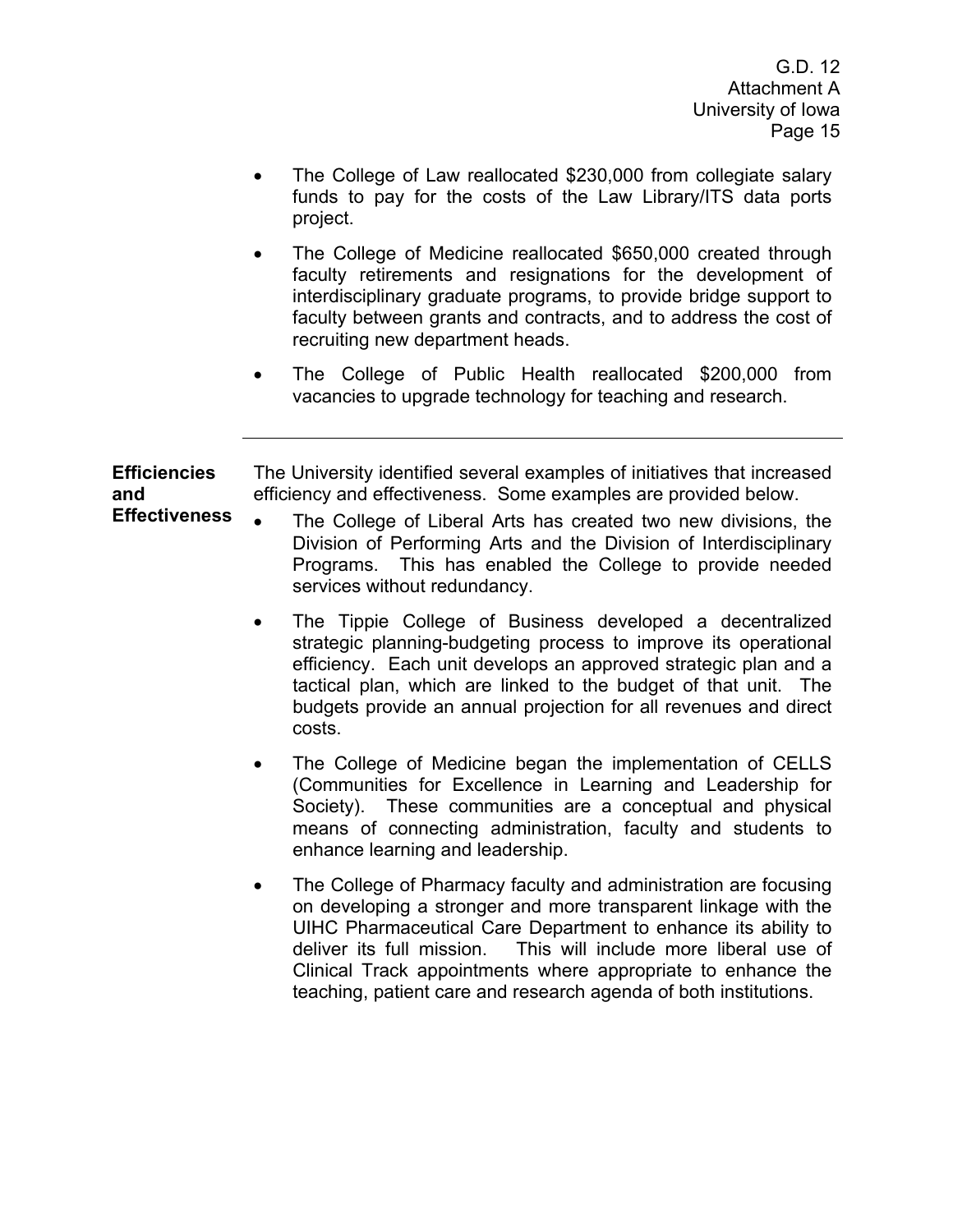- The Division of Sponsored Programs has refined and advanced the capabilities of the University of Iowa Research Information System (UIRIS) database which has greatly improved the potential for summarizing and tracking grants activities for academic units, particularly those units engaged in interdisciplinary research.
- The Libraries added substantial numbers of full-text electronic resources to its collections, including Lexis-Nexis Academic Universe (over 6,000 full-text titles) and hundreds of electronic journals, many in science, engineering and health science. Availability of these resources campus-wide, twenty-four hours a day, should significantly enhance the effectiveness and efficiency of information seeking for research and teaching.
- Summer Session developed a pilot project to add a Winter Term to the academic schedule. Six courses with over 100 students participated in the pilot project. Effort will be expanded in FY 2002 with enrollments expected to increase by a factor of three.
- The Provost sponsored the development of a new academic revenue information system (MARS). The new system will enable the University's information systems to address the number of changes that are taking place in the tuition and fee schedules. It also includes an accounts receivable component.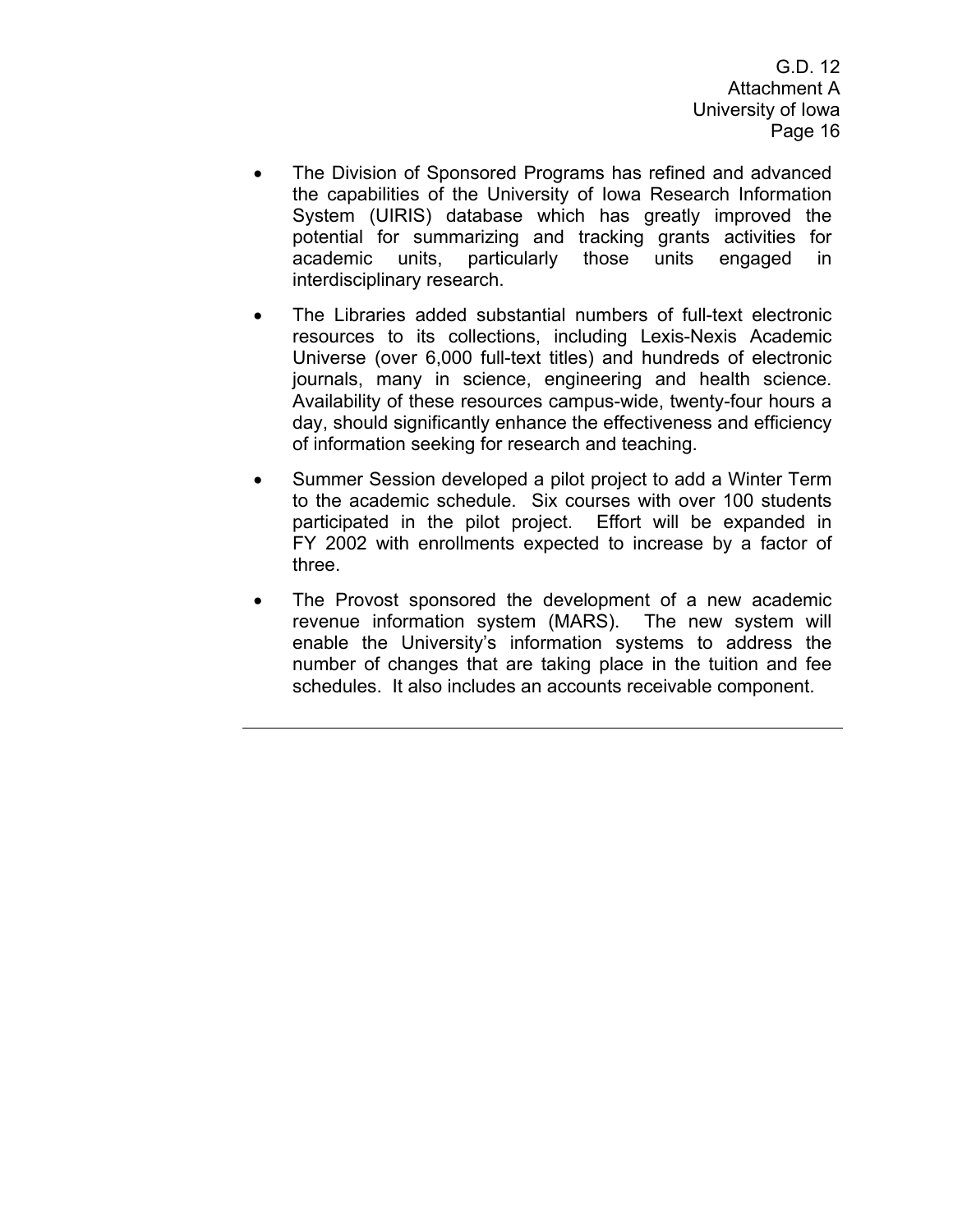**Restricted Funds**  The following table compares the revised budget to actual revenues and expenditures.

## **FY 2001 Restricted Funds University of Iowa Comparison – Budget to Actual**

|                                                | <b>Budget</b> | Actual        | Variance<br>Over/(Under) | Percent |
|------------------------------------------------|---------------|---------------|--------------------------|---------|
| <b>REVENUES</b>                                |               |               |                          |         |
| <b>APPROPRIATIONS</b>                          |               |               |                          |         |
| Capital                                        | \$7,022,000   | \$7,022,000   | \$0                      | 100.0%  |
|                                                |               |               |                          |         |
| <b>Tuition Replacement</b><br><b>RESOURCES</b> | 12,060,970    | 11,931,688    | (129, 282)               | 98.9%   |
|                                                |               |               |                          |         |
| <b>Federal Support</b>                         | 149,138,000   | 150,028,989   | 890,989                  | 100.6%  |
| <b>Tuition and Fees</b>                        | 19,000,000    | 20,052,725    | 1,052,725                | 105.5%  |
| Reimbursed Indirect                            | 13,335,000    | 13,866,173    | 531,173                  | 104.0%  |
| Costs                                          |               |               |                          |         |
| Sales and Services                             | 172,490,000   | 181, 142, 301 | 8,652,301                | 105.0%  |
| Other Income                                   | 192,155,530   | 198,787,242   | 6,631,712                | 103.5%  |
| <b>TOTAL REVENUES</b>                          | \$565,201,500 | \$582,831,118 | \$17,629,618             | 103.1%  |
| <b>EXPENDITURES</b>                            |               |               |                          |         |
| Salaries                                       | \$204,800,000 | \$211,220,302 | \$6,420,302              | 103.1%  |
| Prof./Scientific Supplies                      | 143,494,000   | 154,243,625   | 10,749,625               | 107.5%l |
| Rentals                                        | 7,100,000     | 10,226,085    | 3,126,085                | 144.0%l |
| Utilities                                      | 5,139,000     | 6,046,782     | 907,782                  | 117.7%  |
| <b>Building Repairs</b>                        | 3,666,500     | 3,811,589     | 145,089                  | 104.0%  |
| Equipment                                      | 13,203,000    | 14,200,681    | 997,681                  | 107.6%  |
| Aid to Individuals                             | 32,546,000    | 32,913,089    | 367,089                  | 101.1%  |
| <b>Debt Service</b>                            | 31,253,000    | 33,309,077    | 2,056,077                | 106.6%  |
| <b>Plant Capital</b>                           | 124,000,000   | 117,938,900   | (6,061,100)              | 95.1%   |
| TOTAL EXPENDITURES                             | \$565,201,500 | \$583,910,130 | \$18,708,630             | 103.3%  |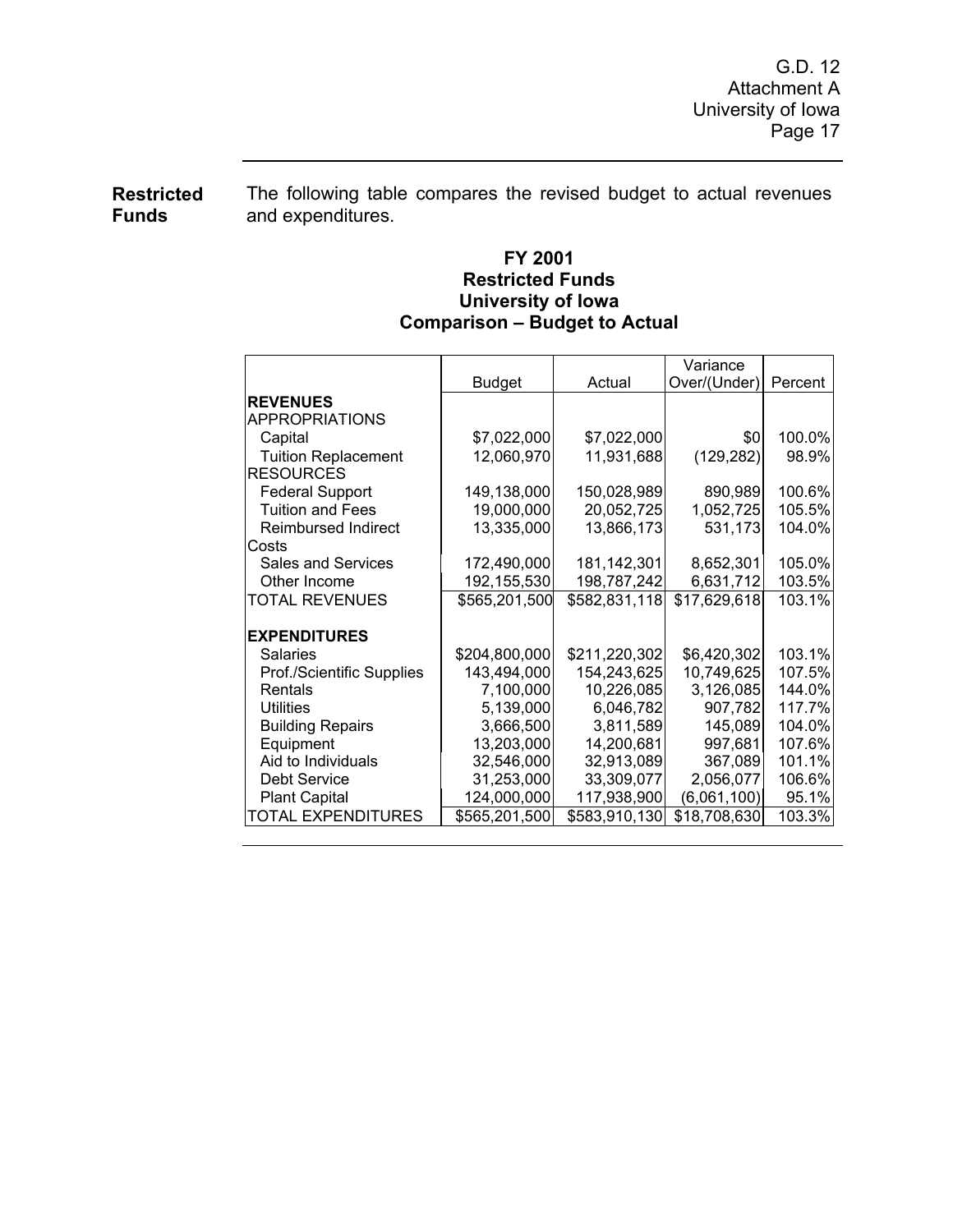Restricted funds at the University of Iowa include such revenue sources as capital and tuition replacement appropriations, federal support, and sales and services. Other University activities within this fund include continuing education programs, medicine and dentistry practice plan funds, sport camp activities, conferences and institutes, various publications and workshops related to academic departments, intercollegiate athletics, residence halls, Memorial Union operations, student health, recreational services, Hancher Auditorium, parking and transportation, and sponsored activities (primarily research and student aid).

Other income includes: non-federal gifts, grants and contracts; interest, dividends and capital gains and losses; workshops and seminars; commissions; royalties; non-credit course fees; rental of equipment; parking and other fines; sales salvage and recycling; and other miscellaneous revenue.

Virtually every department on campus is involved in revenue and expenditure planning of restricted funds. This process is intended to allow the University to meet its most critical needs and provide essential services within the limits of available resources, guided by the strategic plan.

**Residence System**  The following table compares residence system revenues and expenditures with actual revenues and expenditures and identifies the variances.

|                      | <b>Budget</b> | <b>Actual</b>             | Variance<br>Over/(Under) | <b>Percent</b> |
|----------------------|---------------|---------------------------|--------------------------|----------------|
| Receipts             | 20,132,566    | \$28,858,892 \$30,151,057 | \$1,292,165              | 104.5%         |
| <b>Disbursements</b> |               | 22.075.770                | 1,943,204                | 109.7%         |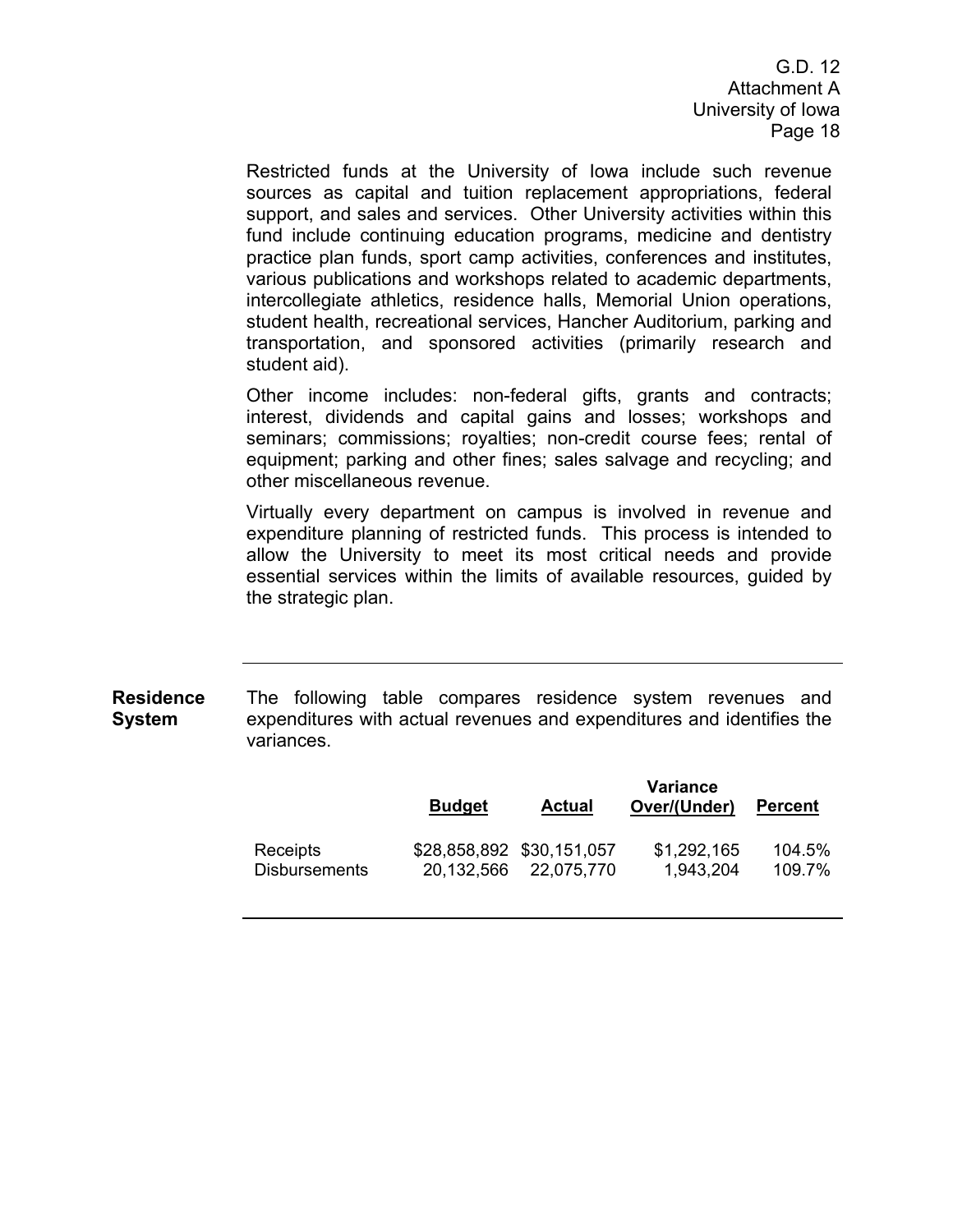#### **Variance Explanations**  Contract revenues were higher than budget due to an increased number of contracts sold and the selection of contracts with more meals-per-week which the University attributes to the popularity of the new Hillcrest Marketplace facility.

Food service guest meal revenue was higher than budget due to faculty, staff, visitors, and off-campus students using the Hillcrest Marketplace facilities.

Cost of food or goods sold was higher than projected due to the increased volume at the Hillcrest Marketplace.

Utilities were higher than budget due to higher rates of gas purchased.

Ethernet connectivity costs were higher than budgeted.

**Intercollegiate Athletics**  The following table compares athletic budgeted revenues and expenditures with actual revenues and expenditures and identifies the variances.

|                      | <b>Budget</b> | <b>Actual</b>             | <b>Variance</b><br>Over/(Under) | <b>Percent</b> |
|----------------------|---------------|---------------------------|---------------------------------|----------------|
| Receipts             |               | \$30,974,880 \$32,202,744 | \$1,227,864                     | 104.0%         |
| <b>Disbursements</b> |               | 30,844,736 32,598,142     | 1,753,406                       | 105.7%         |

**Variance Explanations**  Alumni/Foundation support was the primary increase in revenue due to additional support from private resources.

> Administrative expenses were higher due to the mid-year hire of the Senior Associate Athletic Director and mid-year salary adjustments for Women's Associate Athletic Directors.

> Buildings and Grounds expenses were higher due to increased utility costs.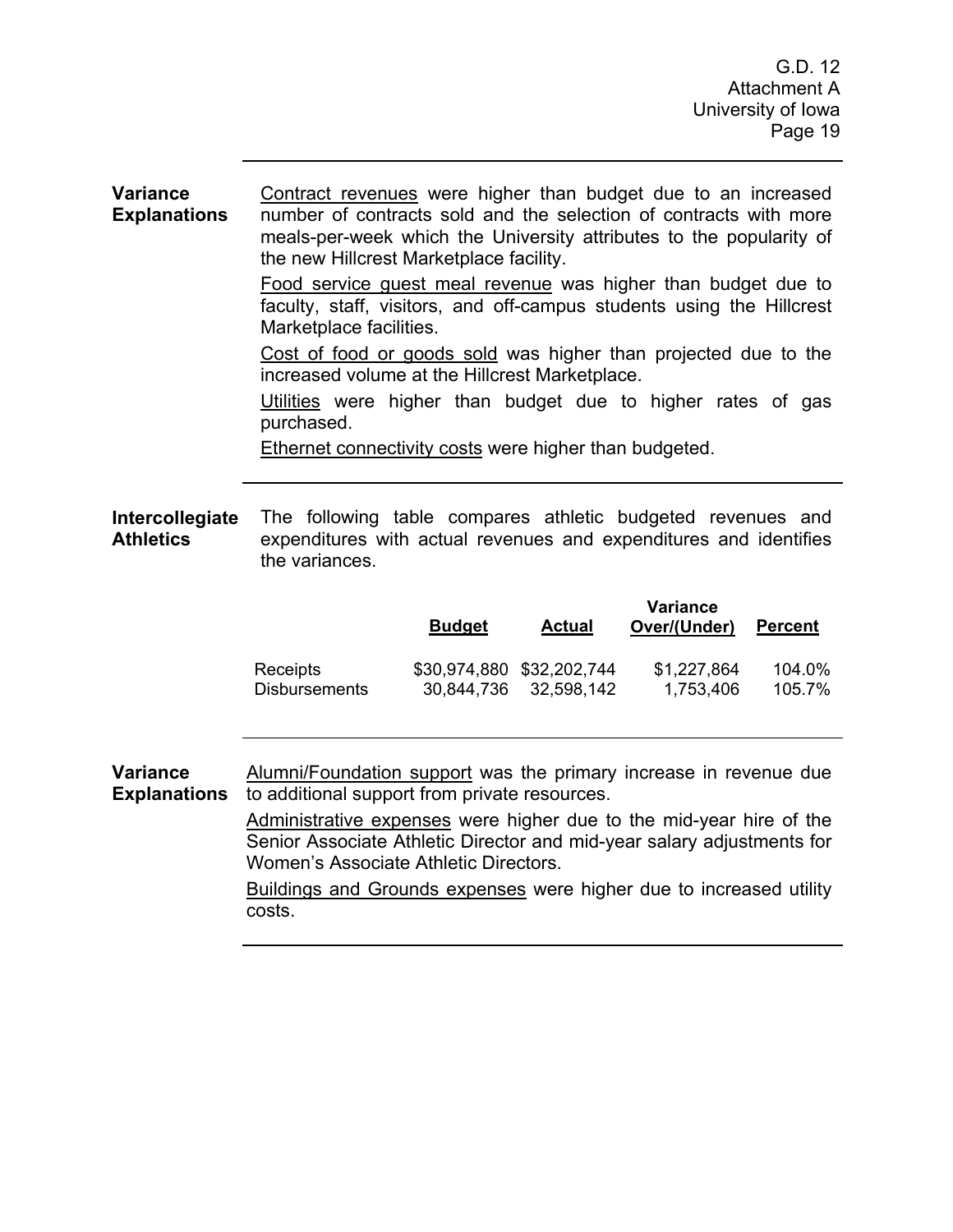# **Attachment B IOWA STATE UNIVERSITY**

**General Operating Fund** 

The following table compares the original budget to actual revenues and expenditures. ISU did not have a budget ceiling adjustment.

## **FY 2001 General Operating Fund Iowa State University Comparison – Budget to Actual**

|                             | Revised       |               | Variance            |            |
|-----------------------------|---------------|---------------|---------------------|------------|
|                             | <b>Budget</b> | Actual        | Over/(Under)        | Percent    |
| <b>REVENUES</b>             |               |               |                     |            |
| <b>APPROPRIATIONS</b>       |               |               |                     |            |
| General                     | 269,897,593   | \$269,897,593 |                     | \$0 100.0% |
| Other                       | 450,000       | 300,000       | (150,000)           | 66.7%      |
| <b>RESOURCES</b>            |               |               |                     |            |
| <b>Federal Support</b>      | 12,425,373    | 12,425,373    | 0                   | 100.0%     |
| Interest                    | 1,185,000     | 1,748,369     | 563,369 147.5%      |            |
| <b>Tuition and Fees</b>     | 102,791,490   | 101,403,362   | (1,388,128)         | 98.6%      |
| Reimbursed                  | 9,530,000     | 10,096,672    | 566,672 105.9%      |            |
| <b>Indirect Costs</b>       |               |               |                     |            |
| <b>Sales and Services</b>   | 373,000       | 262,954       | (110, 046)          | 70.5%      |
| Other Income                | 1,263,000     | 1,603,509     | 340,509 127.0%      |            |
| <b>TOTAL REVENUES</b>       | \$397,915,456 | \$397,737,832 | $($177,624)$ 100.0% |            |
|                             |               |               |                     |            |
| <b>EXPENDITURES</b>         |               |               |                     |            |
| Salaries                    | \$291,728,102 | \$295,206,466 | \$3,478,364         | 101.2%     |
| Prof. /Scientific           | 45,339,545    | 34,650,770    | (10,688,775)        | 76.5%      |
| <b>Supplies</b>             |               |               |                     |            |
| <b>Library Acquisitions</b> | 7,212,594     | 7,409,967     | 197,373             | 102.7%     |
| Rentals                     | 1,128,067     | 1,255,378     | 127,311             | 111.3%     |
| Utilities                   | 18,516,263    | 19,367,574    | 851,311             | 104.6%     |
| <b>Building Repairs</b>     | 8,678,996     | 9,945,195     | 1,266,199           | 114.0%     |
| <b>Auditor of State</b>     | 488,989       | 395,970       | (93,019)            | 81.0%      |
| Equipment                   | 7,044,064     | 9,259,853     | 2,215,789           | 131.5%     |
| Aid to Individuals          | 17,778,836    | 20,313,908    | 2,535,072           | 114.3%     |
| TOTAL                       | \$397,915,456 | \$397,805,081 | (\$110,375)         | 100.0%     |
| <b>EXPENDITURES</b>         |               |               |                     |            |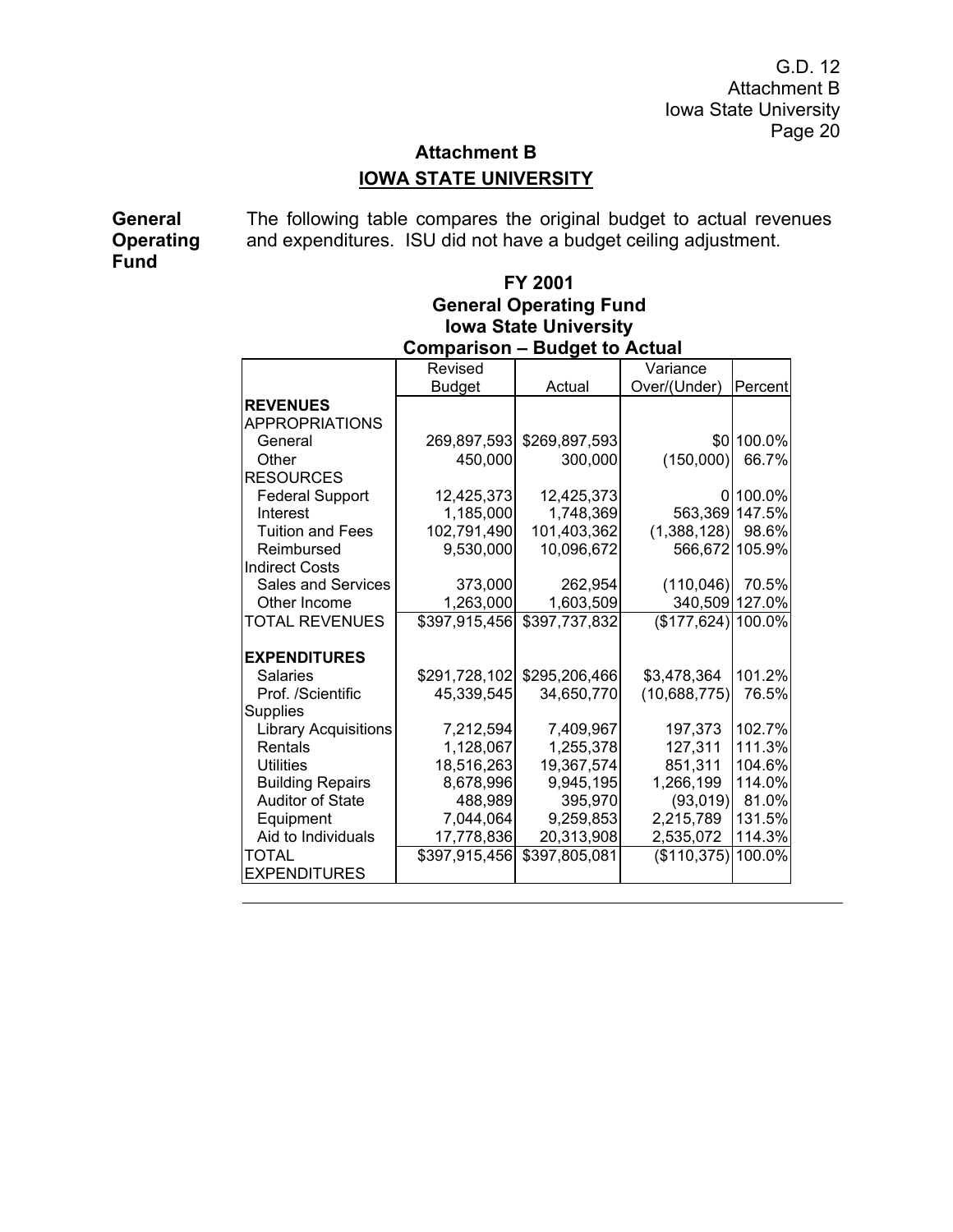| <b>Variance</b><br><b>Explanations</b>                    | General fund revenues and expenditures were consistent with<br>budget.<br>Other Appropriations were less than budget because the lowa<br>Concern Hotline was budgeted and the Legislature did not fund it<br>this past session.<br>Interest Income was higher than budget due primarily to<br>implementation of an earlier fee payment schedule which<br>accelerated cash receipts.<br>Reimbursed indirect costs were higher than budget due to an<br>increase in sponsored funding.<br>Salaries were slightly over budget.<br>Professional and scientific supplies were below budget. These<br>funds were used to cover the dramatic increases in health care<br>benefits for Professional and Scientific employees.<br>Equipment purchases were over budget. Historical trends were<br>used for budgeting. FY 2001 purchases exceeded those trends.<br>Aid to Individuals was over budget due to a misclassification<br>between the general fund and the restricted fund. |
|-----------------------------------------------------------|-----------------------------------------------------------------------------------------------------------------------------------------------------------------------------------------------------------------------------------------------------------------------------------------------------------------------------------------------------------------------------------------------------------------------------------------------------------------------------------------------------------------------------------------------------------------------------------------------------------------------------------------------------------------------------------------------------------------------------------------------------------------------------------------------------------------------------------------------------------------------------------------------------------------------------------------------------------------------------|
| <b>Strategic</b><br><b>Planning</b><br><b>Initiatives</b> | The University utilized \$14.1 million of new revenues<br>and<br>reallocations for strategic planning initiatives as planned:<br>Goal 1 – Learning (\$7.2 million)<br>$\bullet$<br>Goal 2 – Discovery (\$4.8 million)<br>$\bullet$<br>Goal 3 - Engagement (\$2.1 million)<br>$\bullet$                                                                                                                                                                                                                                                                                                                                                                                                                                                                                                                                                                                                                                                                                      |
| <b>State</b><br><b>Appropriations</b>                     | General operating fund appropriations were reduced \$0.6 million<br>from the original FY 2000 base operating appropriations.<br>Salary funding - the allocation of \$7.0 million for the state's salary<br>policy was less than the \$10.6 million needed to fully fund salary<br>increases, excluding health insurance.<br>Plant Sciences appropriation was combined with the<br><b>The</b><br>appropriation for the General University. The total FY 2001 budget<br>for the Plant Sciences Institute was \$4.7 million.                                                                                                                                                                                                                                                                                                                                                                                                                                                   |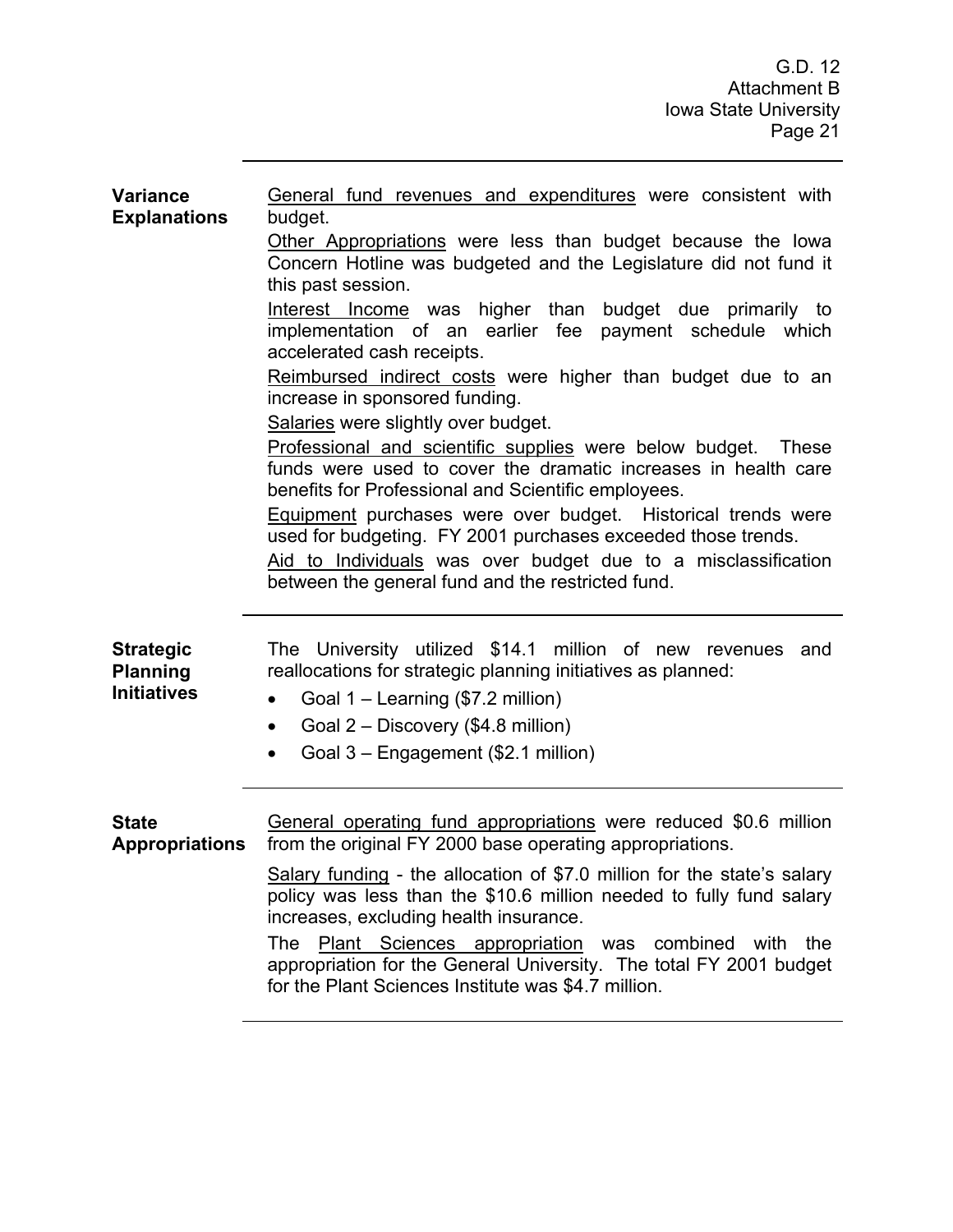| <b>New Tuition</b> | The University utilized the revenue as planned:       |
|--------------------|-------------------------------------------------------|
| <b>Revenues</b>    | Tuition Aid Set-Aside - \$844,589                     |
|                    | Mandatory Cost Increases - \$990,929                  |
|                    | Opening New Buildings - \$1,242,175                   |
|                    | Salary/Benefits Shortfall - \$1,820,153               |
|                    | Student Aid/Scholarships - \$1,440,827                |
|                    | Enrollment Services Strategic Initiatives - \$224,715 |
|                    | LAS Initiatives for Over-enrolled Courses - \$500,000 |

**Reallocations** Reallocations of \$8.6 million were implemented as budgeted. Some examples include:

- The Academic Administration restructured units reallocating funds to Instructional Development, Honors, Instructional Technology, Center for Teaching Excellence, Career Services, and International Education Services.
- Academic Information Technology reallocated funds from operating salaries through program restructuring to ACROPOLIS authentication and Virtual Web Hosting.
- The Library reallocated funds from faculty salaries and print materials to information technology staff support and electronic materials.
- The College of Agriculture reallocated funds from retirements across departments to faculty and staff positions in Plant Pathology, Forestry, Sociology, Food Science/Human Nutrition, and Animal Science.
- The College of Business reallocated funds from Finance to Logistics, Operations, and Management Information Systems for faculty.
- The College of Design reallocated funds from administration and graduate education to systems support specialists, distance education, and undergraduate education.
- The College of Education reallocated funds from joint appointments to faculty, staff, and administrative positions; restructuring in curriculum and instruction; Health and Human Performance; and Teacher Education.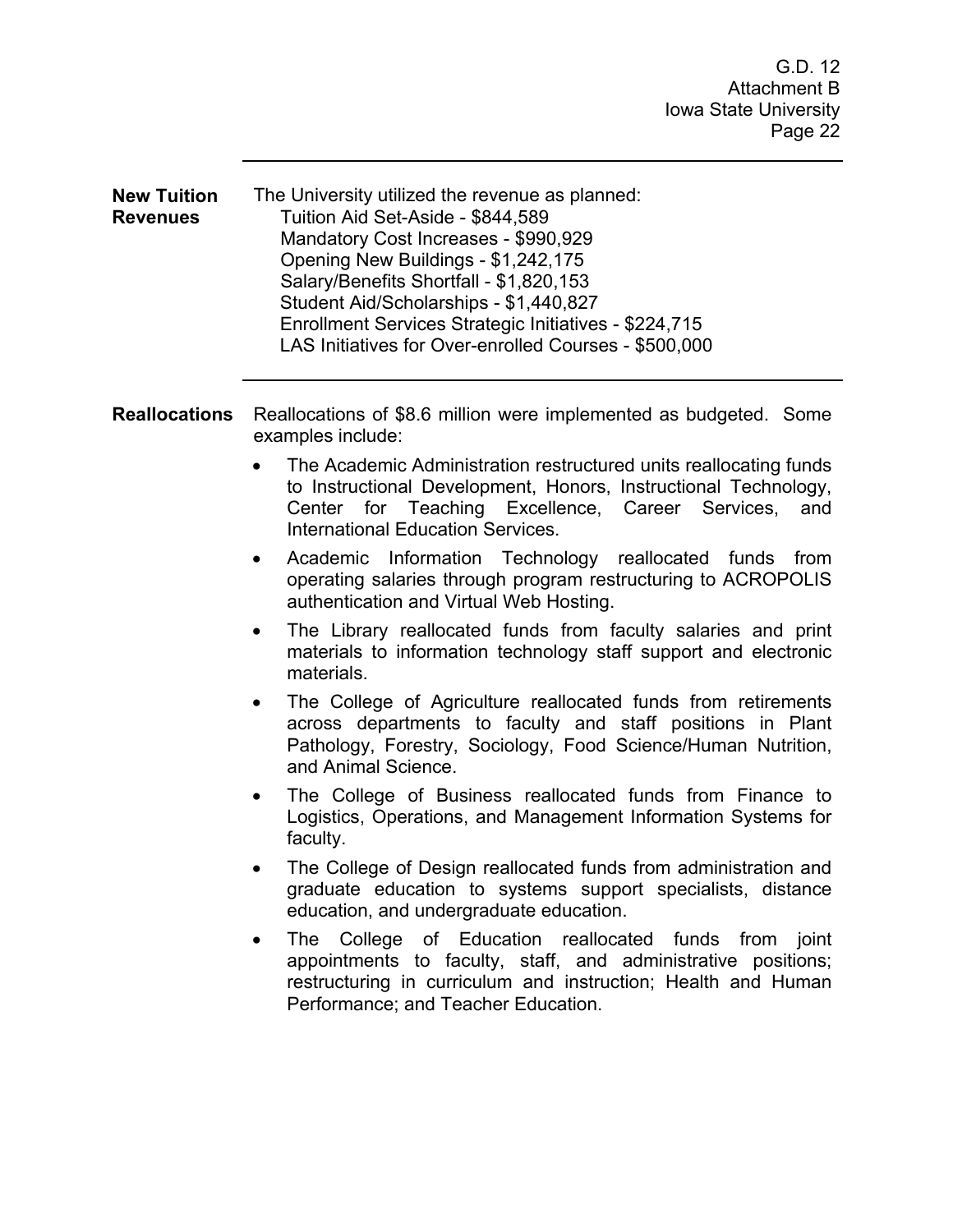- The College of Engineering reallocated funds from Administration, Civil and Construction Engineering, Chemical Engineering, Biomedical Engineering, Alumni Relations, and Special Events to faculty chair positions in Aerospace Engineering and Mechanical Engineering; faculty position in Transportation; faculty start-up packages; Communications / Marketing Services; and research initiatives.
- The College of Family and Consumer Sciences reallocated funds from career services programs and reassigned positions to Human Development and Family Studies; Hotel, Restaurant, and Institutional Management; Family and Consumer Education Studies; and Student Services.
- The College of Liberal Arts and Sciences reallocated funds from vacant positions and implemented adjustments in programs to establish new chaired positions in Biochemistry / Biophysics / Molecular Biology and Chemistry; new faculty position in Computer Science, Math, Bioinformatics; and provided funding for equipment, supplies, and services.
- The College of Veterinary Medicine reallocated funds from faculty retirements to faculty positions in Biostatistics and Internal Medicine; and a system support specialist position.

| <b>Efficiencies</b><br>and<br><b>Effectiveness</b> | The University identified several examples of initiatives that increased<br>efficiency and effectiveness as described below.                                                                                                           |
|----------------------------------------------------|----------------------------------------------------------------------------------------------------------------------------------------------------------------------------------------------------------------------------------------|
|                                                    | • ISU set a new record in sponsored funding $-$ in excess of<br>\$217 million. This represents an increase of \$6.5 million (3.1%)<br>over FY 2000, establishing a new benchmark and entrepreneurial<br>sponsored funding initiatives. |
|                                                    | Significant progress has been made distributing information to<br>$\bullet$<br>units electronically, especially in areas of admissions and<br>enrollment, thus reducing copying expenses.                                              |

• The Graduate Bulletin of Courses and Programs has been merged with the General University Bulletin eliminating printing and distribution of one major publication. Additionally, paper copies of the University's General Bulletin will be provided only to new students. Continuing students will use the electronic version available on the Internet site.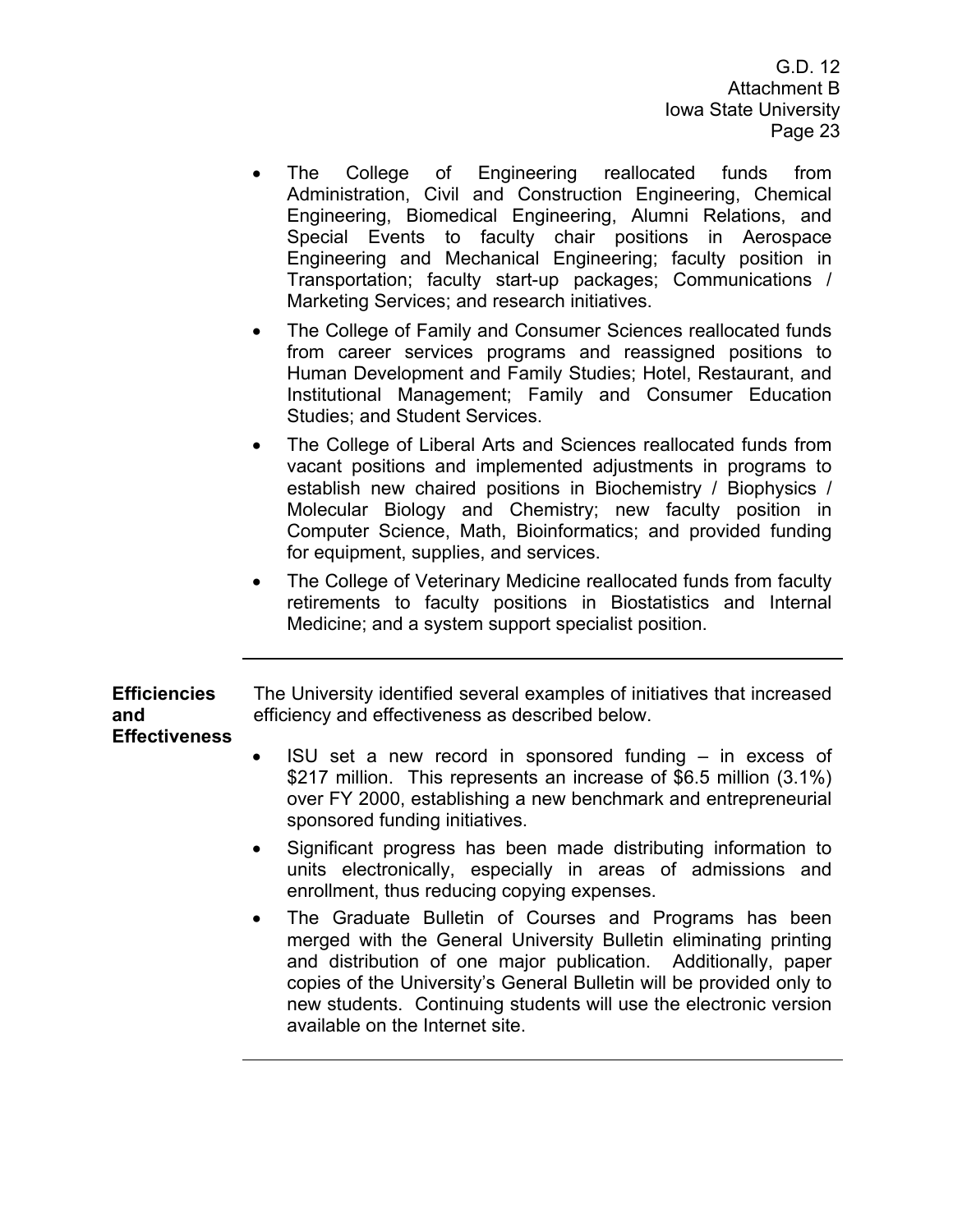**Restricted Funds**  The following table compares the revised budget to actual revenues and expenditures.

## **FY 2001 Restricted Funds Iowa State University Comparison – Budget to Actual**

| Oompanson – Buuget to Actual |               |               |                |         |
|------------------------------|---------------|---------------|----------------|---------|
|                              |               |               | Variance       |         |
|                              | <b>Budget</b> | Actual        | Over/(Under)   | Percent |
| <b>REVENUES</b>              |               |               |                |         |
| <b>APPROPRIATIONS</b>        |               |               |                |         |
| Capital                      | \$15,587,000  | \$3,445,000   | (\$12,142,000) | 22.1%   |
| <b>Tuition Replacement</b>   | 11,235,230    | 11,261,324    | 26,094         | 100.2%  |
| <b>RESOURCES</b>             |               |               |                |         |
| <b>Federal Support</b>       | 87,199,149    | 86,976,005    | (223, 144)     | 99.7%   |
| Interest                     | 4,633,410     | 4,814,845     | 181,435        | 103.9%  |
| <b>Tuition and Fees</b>      | 5,584,729     | 3,496,929     | (2,087,800)    | 62.6%   |
| <b>Reimbursed Indirect</b>   | 3,084,064     | 4,758,761     | 1,674,697      | 154.3%  |
| Costs                        |               |               |                |         |
| <b>Sales and Services</b>    | 18,270,511    | 19,340,491    | 1,069,980      | 105.9%  |
| Other Income                 | 256,544,174   | 260,033,054   | 3,488,880      | 101.4%  |
| <b>TOTAL REVENUES</b>        | \$402,138,267 | \$394,126,409 | (\$8,011,858)  | 98.0%   |
|                              |               |               |                |         |
| <b>EXPENDITURES</b>          |               |               |                |         |
| <b>Salaries</b>              | \$128,880,008 | \$138,009,252 | \$9,129,244    | 107.1%  |
| Prof./Scientific Supplies    | 126,967,998   | 127,937,865   | 969,867        | 100.8%  |
| <b>Utilities</b>             | 6,957,162     | 7,497,019     | 539,857        | 107.8%  |
| <b>Building Repairs</b>      | 12,024,237    | 15,980,032    | 3,955,795      | 132.9%  |
| Equipment                    | 9,863,862     | 10,971,148    | 1,107,286      | 111.2%  |
| Aid to Individuals           | 27,040,000    | 24,499,898    | (2, 540, 102)  | 90.6%   |
| <b>Debt Service</b>          | 23,405,000    | 24,074,929    | 669,929        | 102.9%  |
| <b>Plant Capital</b>         | 67,000,000    | 46,632,350    | (20, 367, 650) | 69.6%   |
| <b>TOTAL EXPENDITURES</b>    | \$402,138,267 | \$395,602,493 | (\$6,535,774)  | 98.4%   |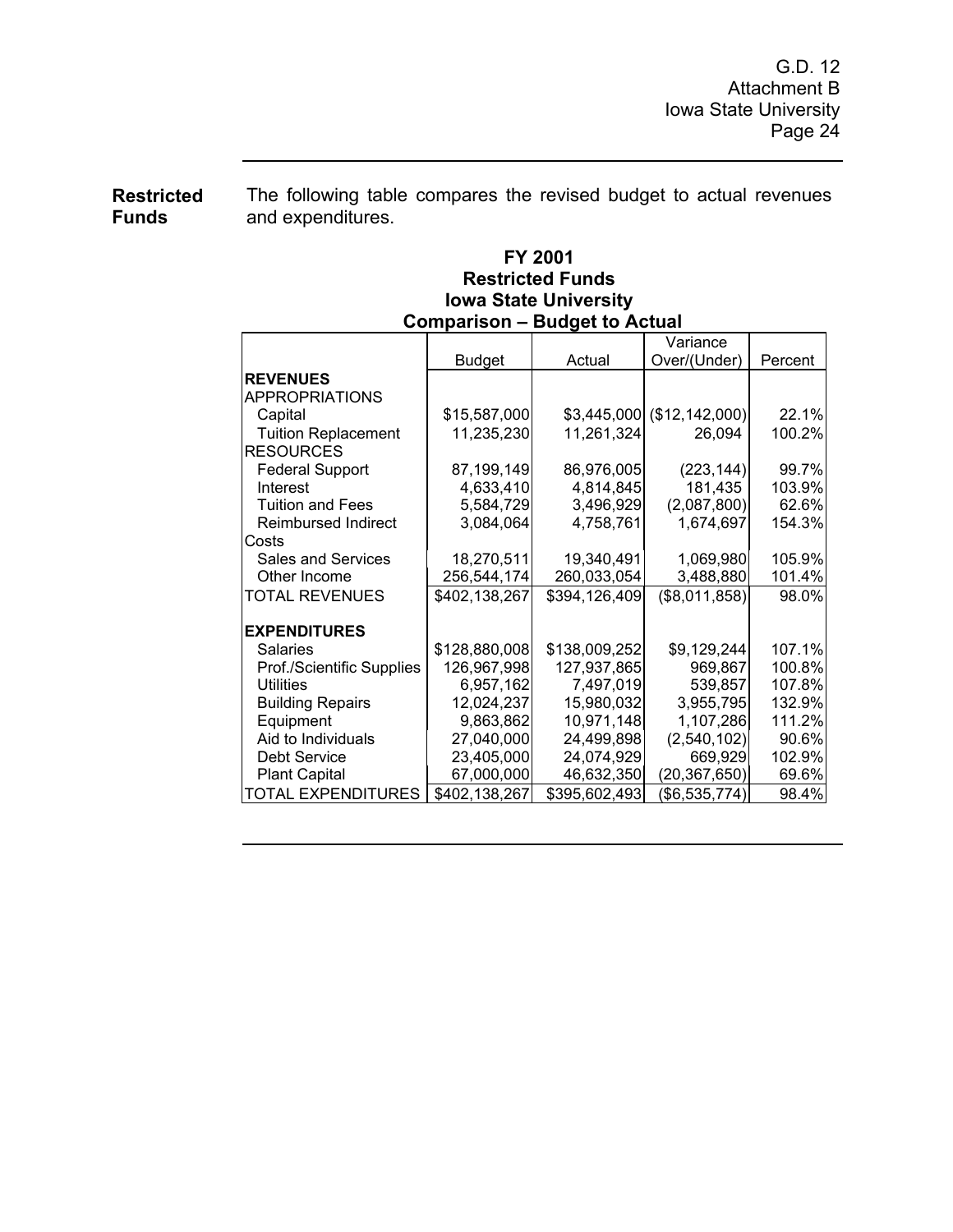#### **Variance Explanations**  Capital appropriations were less than budget due to the construction of Phase II of the Engineering Teaching and Research Center and renovation of Gillman Hall being delayed.

Reimbursed Indirect Costs exceeded the budget due to increased sponsored funding as well as improved recoveries.

Building repairs were over budget due to the timing of projects such as roof repairs.

Aid to individuals was under budget due to a misclassification between the general fund and the restricted fund.

Plant Capital is under budget due to construction projects being delayed.

#### **Residence System**  The following table compares residence system revenues and expenditures with actual revenues and expenditures and identifies the variances.

|                      | <b>Budget</b> | Actual                    | Variance<br>Over/(Under) | <b>Percent</b> |
|----------------------|---------------|---------------------------|--------------------------|----------------|
| Receipts             | 31,693,080    | \$42,498,704 \$45,351,608 | \$2,852,904              | 106.7%         |
| <b>Disbursements</b> |               | 33.547.053                | 1,853,973                | 105.8%         |

**Variance Explanations**  Interest Income was the primary reason for receipts exceeding the budget. This is due to conservative budget practices.

Catering and Convenience Store Sales also exceeded expectations.

Cost of Food was over budget due to increased sales.

Telecommunications were over budget due to an error in budgeting one data port per room instead of two as well as a mid-year decision to provide Digital Subscriber Line (DSL).

Service/Contract Fees were over budget due to the use of contract staffing pending permanent hiring and increased use of Iowa Prison Industries.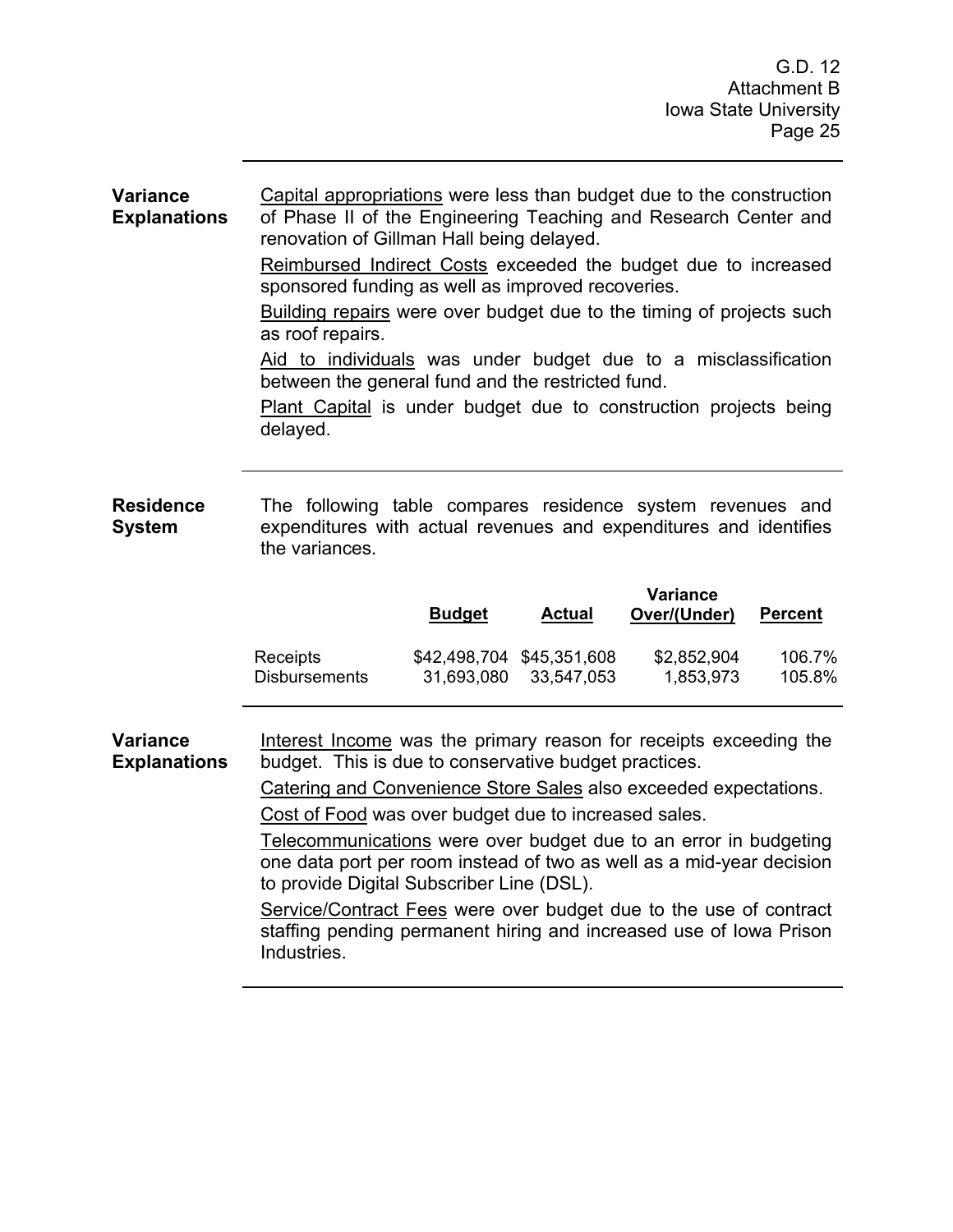**Intercollegiate Athletics**  The following table compares athletic budgeted revenues and expenditures with actual revenues and expenditures and identifies the variances.

|                      | <b>Budget</b> | <b>Actual</b>             | Variance<br>Over/(Under) | <b>Percent</b> |
|----------------------|---------------|---------------------------|--------------------------|----------------|
| Receipts             | 19.917.249    | \$19,917,249 \$22,321,609 | \$2,404,360              | 112.1%         |
| <b>Disbursements</b> |               | 22,321,609                | 2,404,360                | 112.1%         |

**Variance Explanations**  Football Ticket Revenue was higher than budget due to a winning season.

> Big 12 Conference Revenue increased due to additional football television revenue, football championship game, and men's basketball NCAA tournament.

> Other Revenue increased due to an allocation of 1993-97 Cable TV royalty fee, additional revenue from the Physical Therapy Department, and increased revenue from per order service charge due to increased football ticket sales.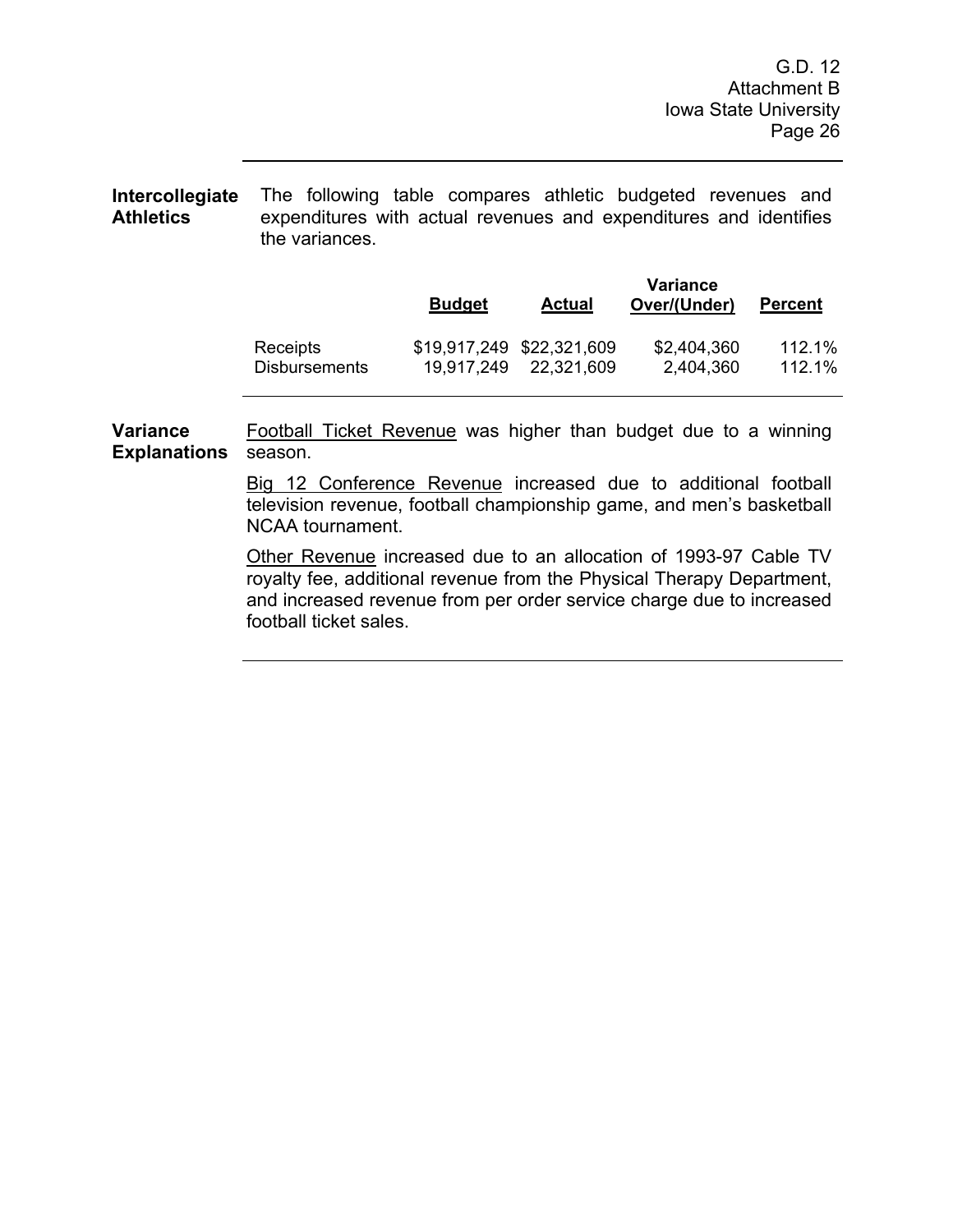G.D. 12 Attachment C University of Northern Iowa Page 27

# **Attachment C UNIVERSITY OF NORTHERN IOWA**

**General Operating Fund**  The following tables show adjustments to original budgets and compare the revised budget to actual revenues and expenditures.

## **FY 2001 General Operating Fund Revenue Budget University of Northern Iowa**

|                                  | Original<br><b>Budget</b> | <b>Budget</b><br>Ceiling<br>Adjustment | Revised<br><b>Budget</b> |
|----------------------------------|---------------------------|----------------------------------------|--------------------------|
| <b>REVENUES</b>                  |                           |                                        |                          |
| <b>APPROPRIATIONS</b>            |                           |                                        |                          |
| General                          | \$91,829,144              |                                        | \$91,829,144             |
| <b>RESOURCES</b>                 |                           |                                        |                          |
| Interest                         | 600,000                   |                                        | 600,000                  |
| <b>Tuition and Fees</b>          | 36,207,937                | 225,000                                | 36,432,937               |
| <b>Reimbursed Indirect Costs</b> | 1,350,000                 | 225,000                                | 1,575,000                |
| <b>Sales and Services</b>        | 625,000                   |                                        | 625,000                  |
| <b>TOTAL REVENUES</b>            | \$130,612,081             | \$450,000                              | \$131,062,081            |

UNI had a budget ceiling adjustment of \$450,000. The University experienced increased enrollments and increased indirect cost recoveries.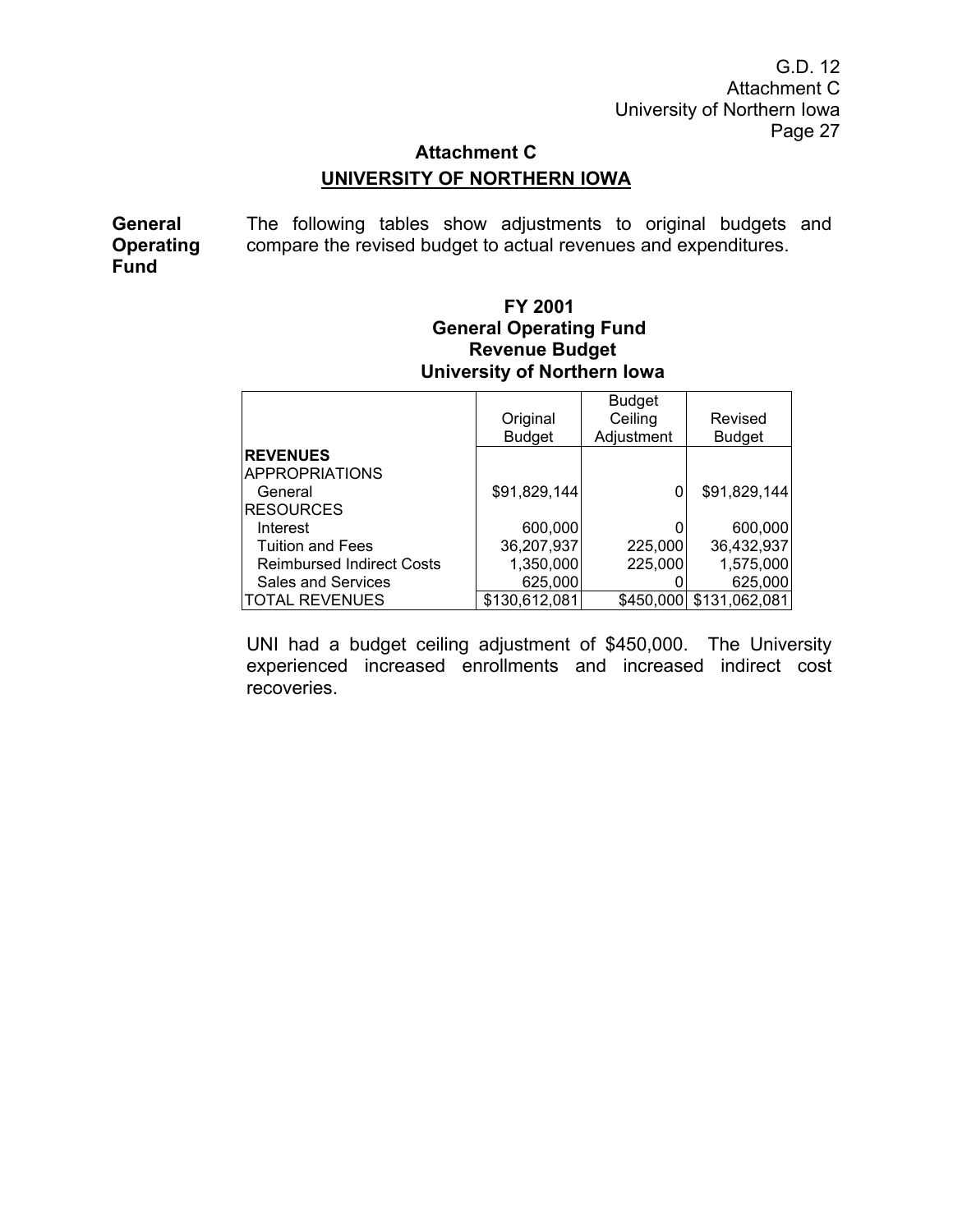G.D. 12 Attachment C University of Northern Iowa Page 28

## **FY 2001 General Operating Fund University of Northern Iowa Comparison – Budget to Actual**

|                         | Revised       |               | Variance     |         |
|-------------------------|---------------|---------------|--------------|---------|
|                         | <b>Budget</b> | Actual        | Over/(Under) | Percent |
| <b>REVENUES</b>         |               |               |              |         |
| <b>APPROPRIATIONS</b>   |               |               |              |         |
| General                 | \$91,829,144  | \$91,829,144  | \$0          | 100.0%  |
| <b>RESOURCES</b>        |               |               |              |         |
| Interest                | 600,000       | 426,180       | (173, 820)   | 71.0%   |
| <b>Tuition and Fees</b> | 36,432,937    | 36,506,393    | 73,456       | 100.2%  |
| Reimbursed              | 1,575,000     | 1,536,354     | (38, 646)    | 97.5%   |
| <b>Indirect Costs</b>   |               |               |              |         |
| Sales and Services      | 625,000       | 656,244       | 31,244       | 105.0%  |
| <b>TOTAL REVENUES</b>   | \$131,062,081 | \$130,954,315 | (\$107,766)  | 99.9%   |
|                         |               |               |              |         |
| <b>EXPENDITURES</b>     |               |               |              |         |
| Salaries                | \$101,249,202 | \$101,987,529 | \$738,327    | 100.7%  |
| Prof. /Scientific       | 12,909,431    | 11,539,315    | (1,370,116)  | 89.4%   |
| <b>Supplies</b>         |               |               |              |         |
| Library Acquisitions    | 1,873,350     | 2,051,090     | 177,740      | 109.5%  |
| Rentals                 | 788,000       | 774,893       | (13, 107)    | 98.3%   |
| Utilities               | 2,659,545     | 3,141,386     | 481,841      | 118.1%  |
| <b>Building Repairs</b> | 2,050,000     | 2,236,707     | 186,707      | 109.1%  |
| Auditor of State        | 135,000       | 130,334       | (4,666)      | 96.5%   |
| Equipment               | 2,124,666     | 1,536,662     | (588,004)    | 72.3%   |
| Aid to Individuals      | 7,272,887     | 7,556,398     | 283,511      | 103.9%  |
| TOTAL                   | \$131,062,081 | \$130,954,314 | (\$107,767)  | 99.9%   |
| <b>EXPENDITURES</b>     |               |               |              |         |
|                         |               |               |              |         |

**Variance**  General fund revenues and expenditures were consistent with budget.

**Explanations**  Salary expenditures were slightly over budget due primarily to early retirement incentives.

> Professional/Scientific Supplies and Equipment expenditures were less than budget. Reduction of expenditures in these categories was planned to redirect operating funds to salaries, library materials, utilities, and student aid.

> Utilities were over budget due to increases in both costs and consumption.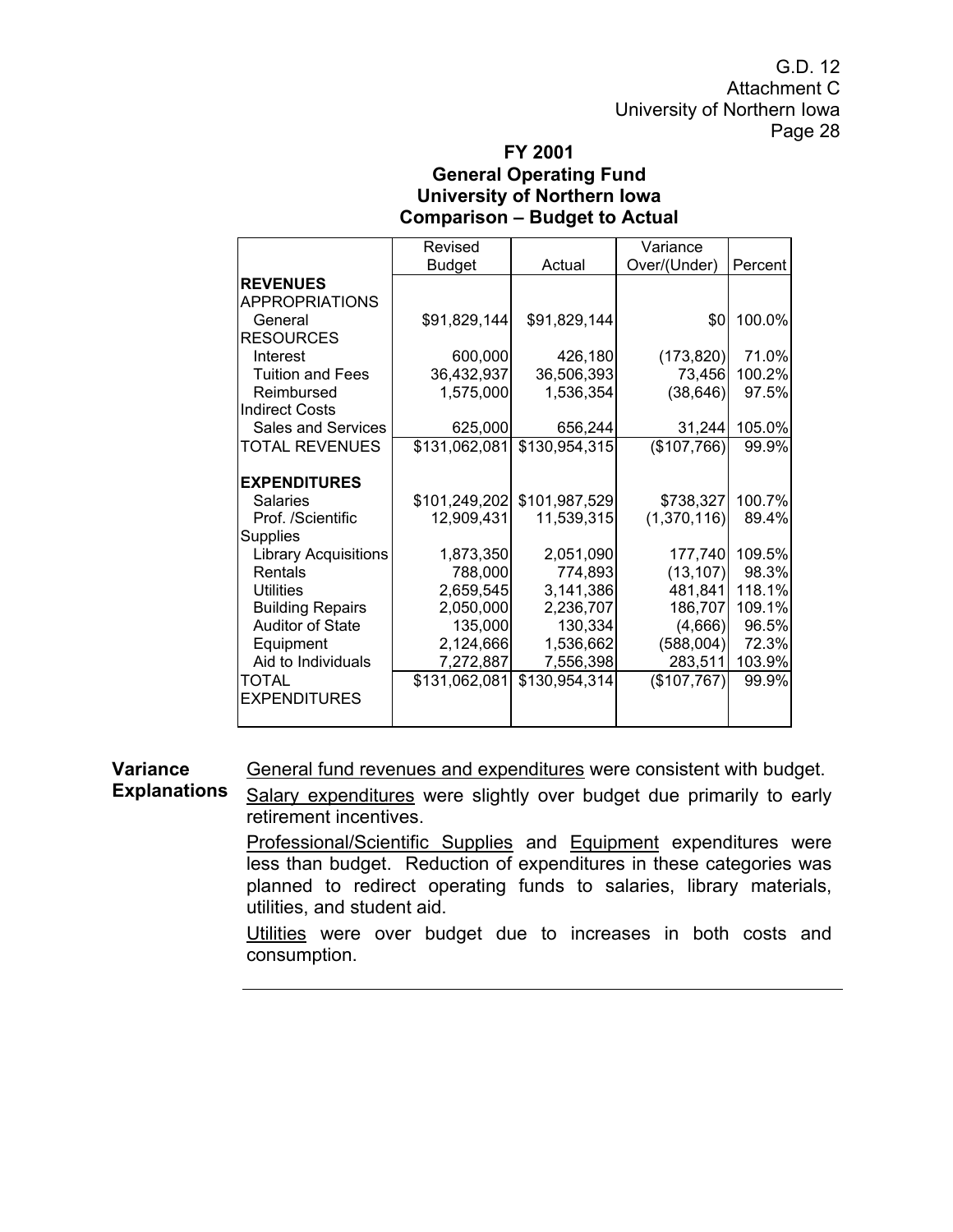| <b>Strategic</b><br><b>Planning</b><br><b>Initiatives</b> | The University utilized \$4.1 million of new revenues and<br>reallocations for strategic planning initiatives as planned:<br>Goal 1 - Intellectual Vitality (\$1,897,314)<br>Goal 2 - Community (307,400)<br>Goal 3 - Resources (\$1,607,289)<br>Goal 4 – External Relations (271,800)                                                                                                                                             |  |  |  |
|-----------------------------------------------------------|------------------------------------------------------------------------------------------------------------------------------------------------------------------------------------------------------------------------------------------------------------------------------------------------------------------------------------------------------------------------------------------------------------------------------------|--|--|--|
| <b>State</b><br><b>Appropriations</b>                     | General operating fund appropriations were increased slightly by<br>\$68,000 from the original FY 2000 base operating appropriations.                                                                                                                                                                                                                                                                                              |  |  |  |
|                                                           | Salary funding - the allocation of \$2.4 million for the state's salary<br>policy was less than the \$4.8 million needed to fully fund salary<br>increases, excluding health insurance.<br>The Masters in Social Work appropriation was combined with the<br>appropriation for the General University. The University reallocated<br>an additional \$173,137 to this initiative. The total FY 2001<br>expenditures were \$473,137. |  |  |  |
| <b>New Tuition</b><br><b>Revenues</b>                     | The University used the majority of the new tuition revenues to meet<br>the shortfall in state appropriations. Most of the University's faculty<br>and staff are covered by collective bargaining agreements.<br>The<br>tuition revenues were used as follows:<br>Tuition Aid Set-Aside - \$277,000<br>Salary/Benefits Shortfall - \$1,618,000                                                                                     |  |  |  |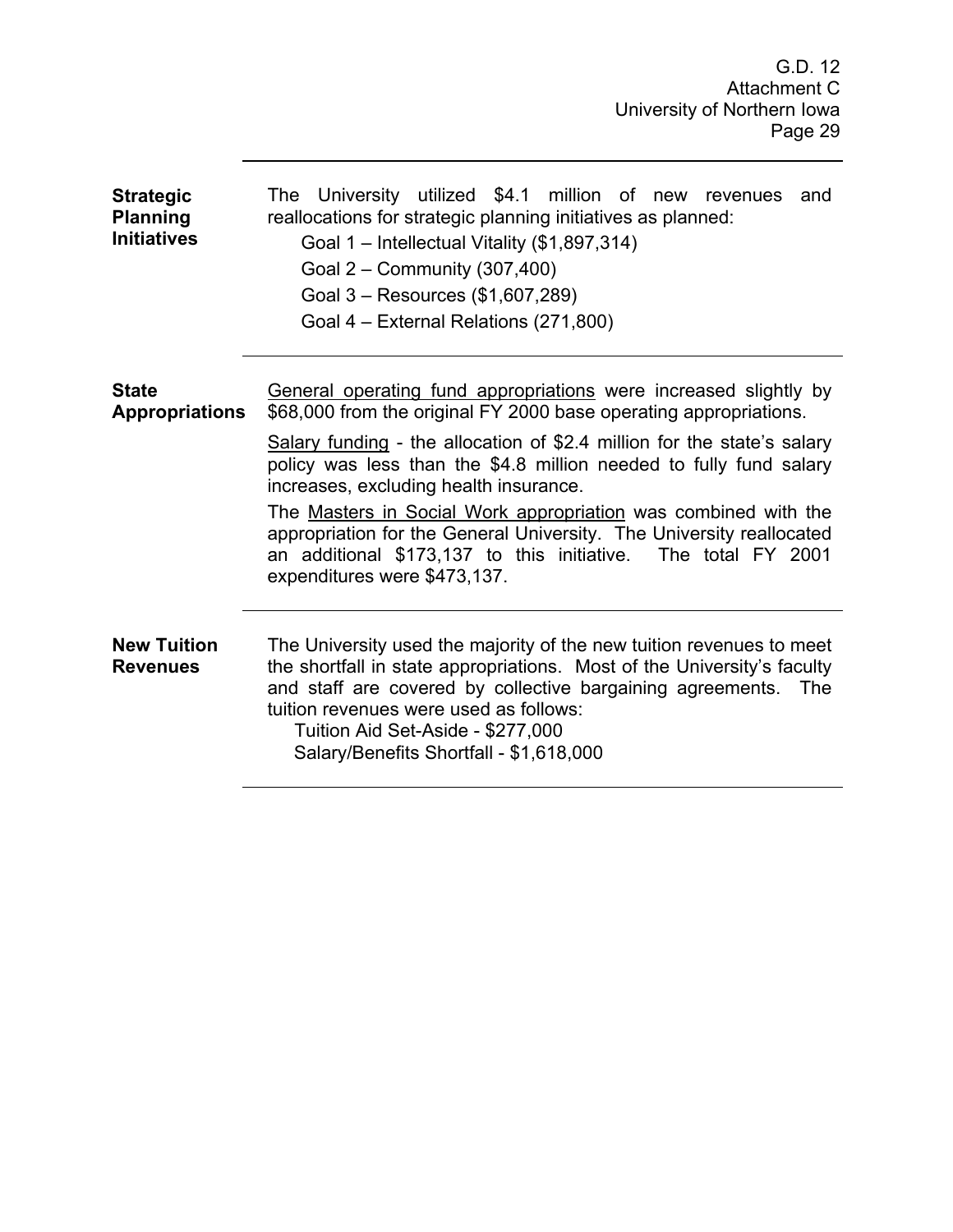- **Reallocations** Reallocations of \$4.9 million were accomplished substantially as budgeted. Rather than reallocating funds to make progress on the University's strategic plan, reallocations were required to meet mandatory cost increases. Examples of reallocations include:
	- Academic Affairs, the Provost's area, has the largest amount of the reallocations (\$4.2 million).
		- Identified sources (from): open lines of colleges; office equipment and supplies; provost office salaries and wages; electronic technicians; College of Natural Sciences student wages; and College of Business faculty (1 resignation and 5 phased retirements).
		- Identified uses (to): Performing Arts Center operations and programs; budget shortfall areas; library inflation; PC support coordinators, trainer, instructional designer, and systems administrator; College of Natural Science undergraduate research stipends; and College of Business academic advisor and two faculty in high demand areas.
		- Academic Affairs reallocated funds to provide new positions for essential areas including Communication Studies, Art Department, and Social and Behavioral Sciences.
	- Reallocations were made from equipment line items to backfill positions for the implementation of the Modern Executive Management and Financial Information Systems (MEMFIS), the University's new administrative systems.
	- Campus-wide, internal reallocations were made to fund inflation for supplies and services, library materials, and equipment.
	- Reallocations of student wages were used to protect as many permanent positions and critical overtime budgets that are essential for operating the campus environment services (i.e. electric and steam support, facility heating ventilation and air conditioning, information technology).
	- The Graduate College reallocated funds from within the College to increase thesis and dissertation assistance and for management of the University's intellectual property.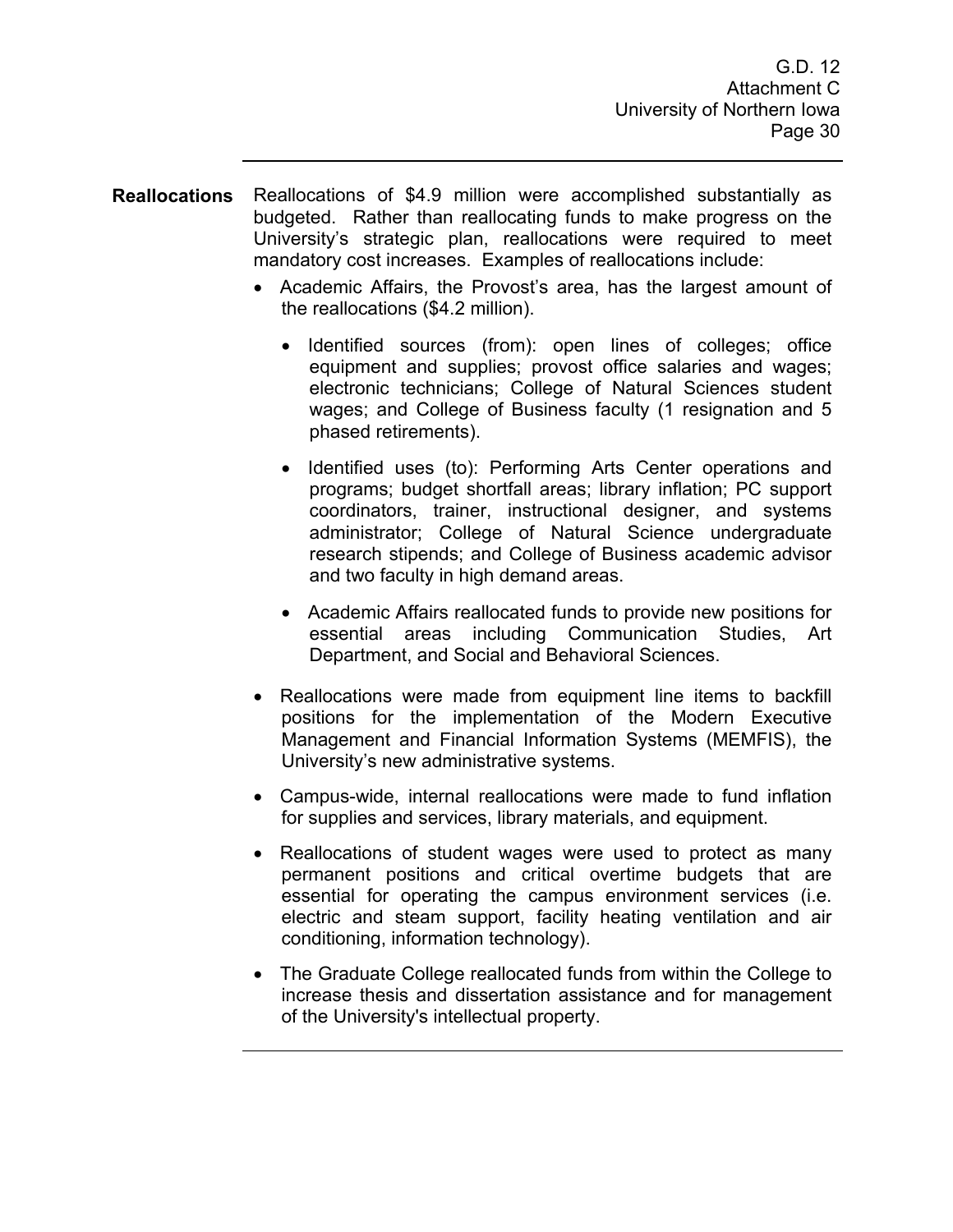**Efficiencies and Effectiveness** 

The University identified several examples of initiatives that increased efficiency and effectiveness. Some examples are provided below.

- UNI re-engineered its summer school calendar adding a four-week May term. This became UNI's most popular session. Undergraduate enrollments in summer increased 8.9% and overall enrollments increased 6.9% with only marginal cost increases in library, health center and other facilities. The new schedule improved service to students and increased tuition revenue with only marginal cost increases.
- UNI has implemented its student online portal project. The portal allows students to access online a personal and customizable window that facilitates access to diverse university services and information. Messages can be posted to selected student groups (e.g., junior business majors) efficiently enabling and enhancing communication. In addition to those services already online, during FY 2001 the following new administrative services were created: students can view their current University bill, graduate students can apply online, prospective students can pay their application fees online, and for the first time housing contracting and re-contracting is done on the Web. In addition, the portal provides online employment opportunities, numerous surveys, balloting, and an advertising board.
- The University Diversity Initiative was begun in FY 2001 to coordinate efforts in the recruitment and retention of minority students across the campus.
- Campbell Dining Center was permanently closed in FY 2001 to make more efficient use of three dining halls on campus instead of four.
- Referred to as the MEMFIS (Modern Executive Management and Information Systems) project, this campus-wide initiative will provide decision-makers better access to information, less duplication of effort, less paper shuffling, and more timely information. As part of the implementation process the university engaged in business process reviews that will streamline business practices and improve operating efficiencies.
- The Office of Marketing and Public Relations now uses e-mail/fax for all standard news releases, eliminating daily postage costs of up to \$51 per day (\$12,000 per year). The Campus News Network publication has been changed from primarily print to electronic in its layout and distribution; estimated savings of \$6,700 last year.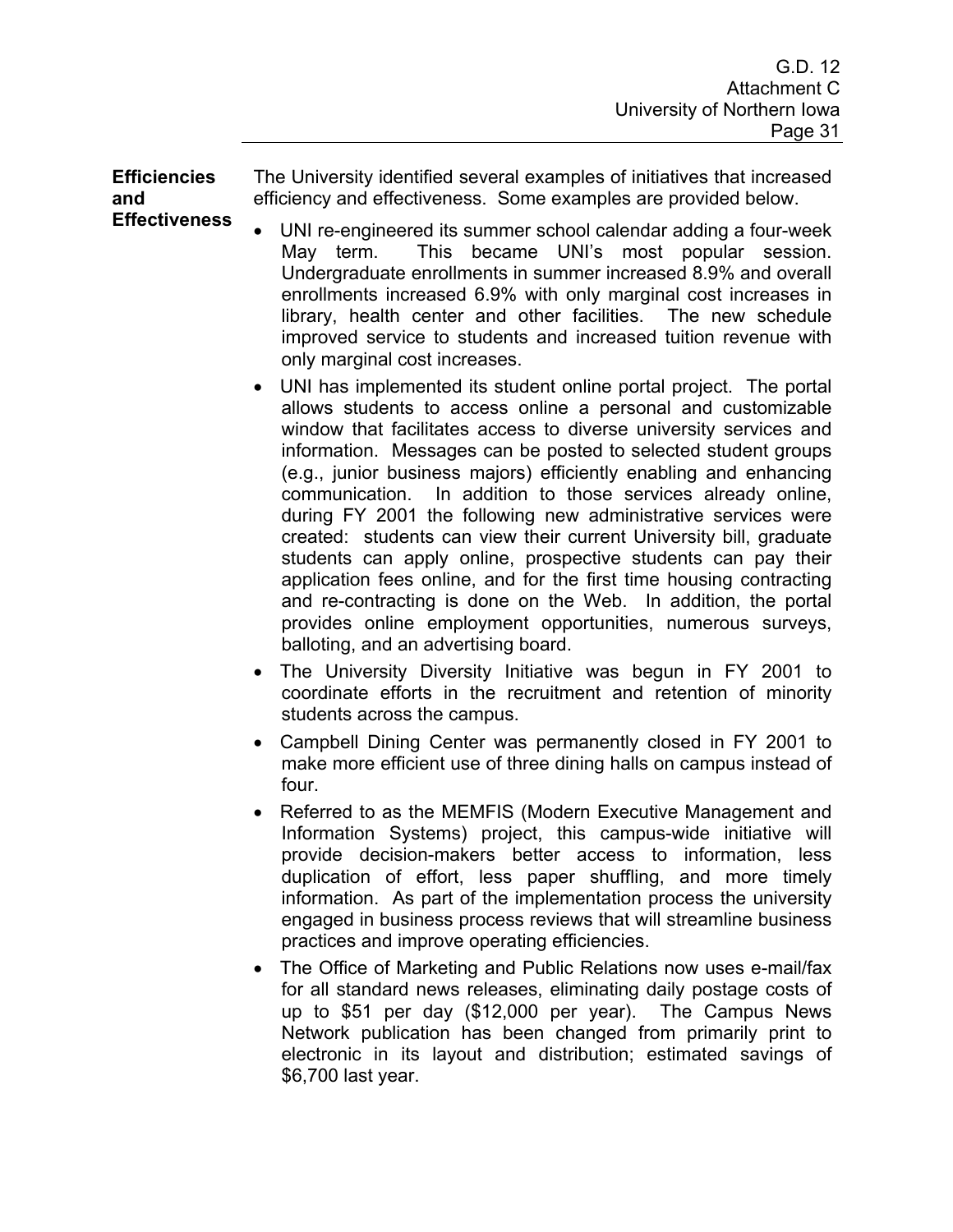G.D. 12 Attachment C University of Northern Iowa Page 32

**Restricted Funds**  The following table compares the revised budget to actual revenues and expenditures.

## **FY 2001 Restricted Funds University of Northern Iowa Comparison – Budget to Actual**

|                             |               |               | Variance            |                |
|-----------------------------|---------------|---------------|---------------------|----------------|
|                             | <b>Budget</b> | Actual        | Over/(Under)        | Percent        |
| <b>REVENUES</b>             |               |               |                     |                |
| APPROPRIATIONS              |               |               |                     |                |
| Capital                     | \$5,598,546   | \$5,349,555   | (\$248,991)         | 95.6%          |
| <b>Tuition Replacement</b>  | 4,878,654     | 5,008,480     | 129,826             | 102.7%         |
| Technology                  | 1,000,000     | 1,000,000     | 0                   | 100.0%         |
| <b>RESOURCES</b>            |               |               |                     |                |
| <b>Federal Support</b>      | 16,000,000    | 17,798,703    | 1,798,703 111.2%    |                |
| Interest                    | 2,945,000     | 3,961,274     | 1,016,274 134.5%    |                |
| <b>Tuition and Fees</b>     | 7,500,000     | 8,282,666     |                     | 782,666 110.4% |
| Sales and Services          | 42,000,000    | 52,296,157    | 10,296,157 124.5%   |                |
| Other Income                | 13,500,000    | 16,951,813    | 4,451,813 133.0%    |                |
| <b>TOTAL REVENUES</b>       | \$93,422,200  | \$110,648,648 | \$17,226,448 118.4% |                |
|                             |               |               |                     |                |
| <b>EXPENDITURES</b>         |               |               |                     |                |
| Salaries                    | \$27,157,000  | \$33,219,911  | 6,062,911           | 122.3%         |
| Prof. /Scientific Supplies  | 33,792,600    | 40,229,132    | 6,436,532           | 119.0%         |
| <b>Library Acquisitions</b> | 3,000         | 1,606         | (1, 394)            | 53.5%          |
| Rentals                     | 565,600       | 908,742       | 343,142             | 160.7%         |
| <b>Utilities</b>            | 2,500,000     | 2,296,973     | (203, 027)          | 91.9%          |
| <b>Building Repairs</b>     | 2,500,000     | 5,800,065     | 3,300,065           | 232.0%         |
| Equipment                   | 3,400,000     | 4,541,131     | 1,141,131           | 133.6%         |
| Aid to Individuals          | 9,000,000     | 9,371,532     | 371,532             | 104.1%         |
| <b>Plant Capital</b>        | 5,206,000     | 14,991,148    | 9,785,148 288.0%    |                |
| <b>Debt Service</b>         | 9,298,000     | 9,240,135     | (57, 865)           | 99.4%          |
| <b>TOTAL EXPENDITURES</b>   | \$93,422,200  | \$120,600,375 | \$27,178,175 129.1% |                |

**Variance Explanations**  Sales and Services Revenue was greater than budget due to Residence System revenues and a full year of activities at the new Gallegher-Bluedorn Performing Arts Center.

> Other Income was greater than budget due to an increase in nonfederal gift and grants. There were increased gifts from the UNI Foundation to Intercollegiate Athletics and additional work on roads that is funded by the Iowa Department of Transportation.

> Salaries, Wages, and Fringe Benefits exceeded the budget due to increases in sponsored projects and the Gallegher-Bluedorn Performing Arts Center.

> Building Repairs and Plant Capital exceeded the budget due to extensive building repairs and progress on capital projects.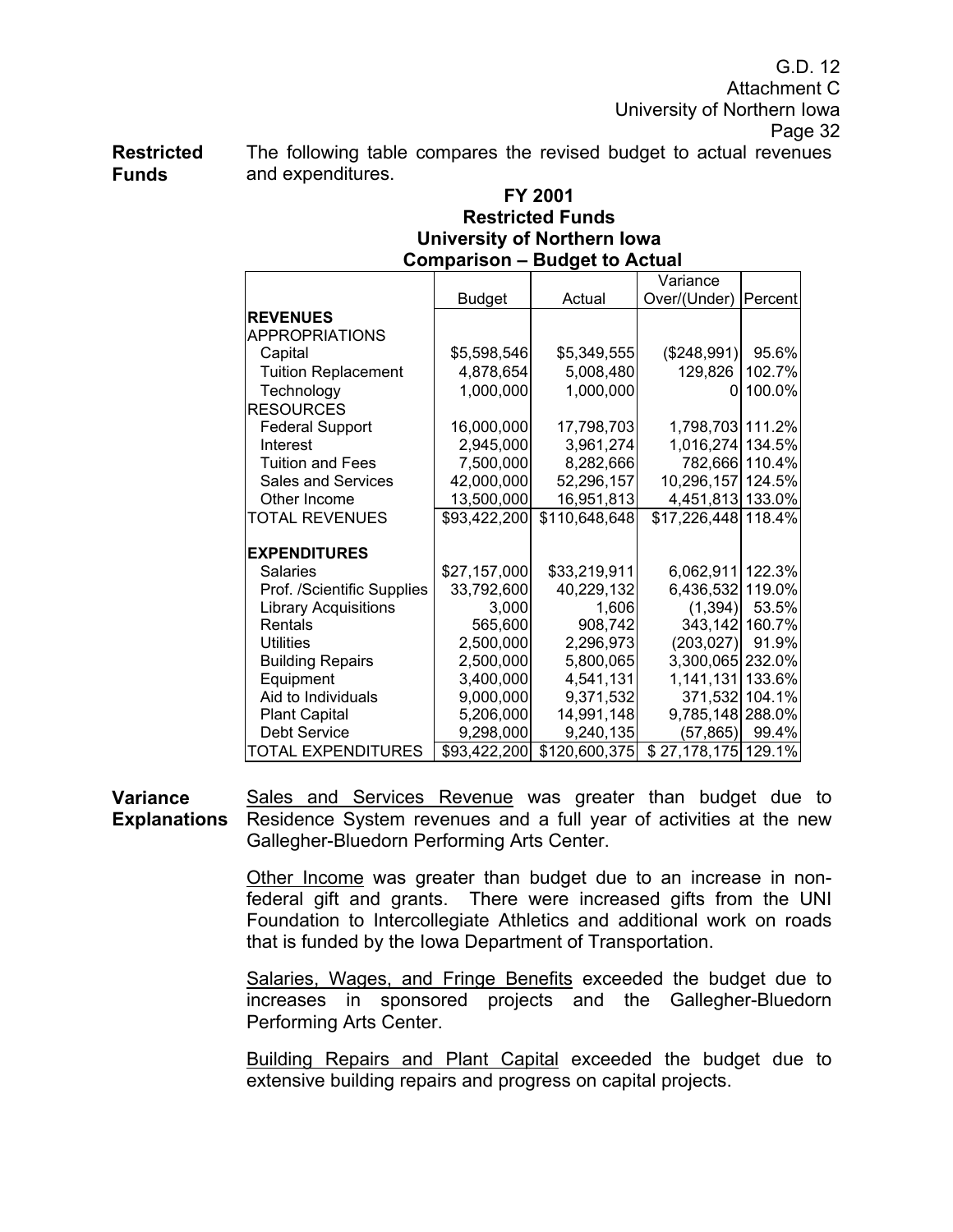G.D. 12 Attachment C University of Northern Iowa Page 33

**Residence System**  The following table compares residence system revenues and expenditures with actual revenues and expenditures and identifies the variances.

|                      | <b>Budget</b> | <b>Actual</b>             | Variance<br>Over/(Under) | <b>Percent</b> |
|----------------------|---------------|---------------------------|--------------------------|----------------|
| Receipts             | 17,628,684    | \$21,709,359 \$24,850,460 | \$3,141,101              | 114.5%         |
| <b>Disbursements</b> |               | 18.041.781                | 413,097                  | 102.3%         |

**Variance Explanations**  Dining Service Revenues and Expenditures exceeded the budget due to more students being on contract than budgeted.

> Investment Income was more than budget since bond proceeds for the Redeker remodeling project were expended at a slower rate than anticipated.

> The Residence System ran new venues in Maucker Union beginning in FY 2001 including Blimpies, Bent Fork, and Freshens. Budgeting for these entities will be refined as the Residence System gains experience in the sales and related costs.

**Intercollegiate Athletics**  The following table compares athletic budgeted revenues and expenditures with actual revenues and expenditures and identifies the variances.

**`** 

|                      | <b>Budget</b> | Actual      | Variance<br>Over/(Under) | <b>Percent</b> |
|----------------------|---------------|-------------|--------------------------|----------------|
| Receipts             | \$6,196,985   | \$6,850,063 | \$653,078                | 110.5%         |
| <b>Disbursements</b> | 6,196,985     | 6,850,063   | 653,078                  | 110.5%         |

**Variance Explanations**  General University Support was greater than budget due to increased scholarship expense for Men's Track, Men's Baseball, Women's Softball, and Women's Swimming. This is part of the University diversity initiatives.

> Alumni Foundation Support was increased to meet revenue shortfalls. Football revenue and student ticket revenue were both lower than prior years.

> Men's Basketball Expenses exceeded budget due to staff changes that increased salary, wage, and benefits.

> Men's Track and Men's Baseball had additional travel expenses due to successful seasons that resulted in additional tournaments.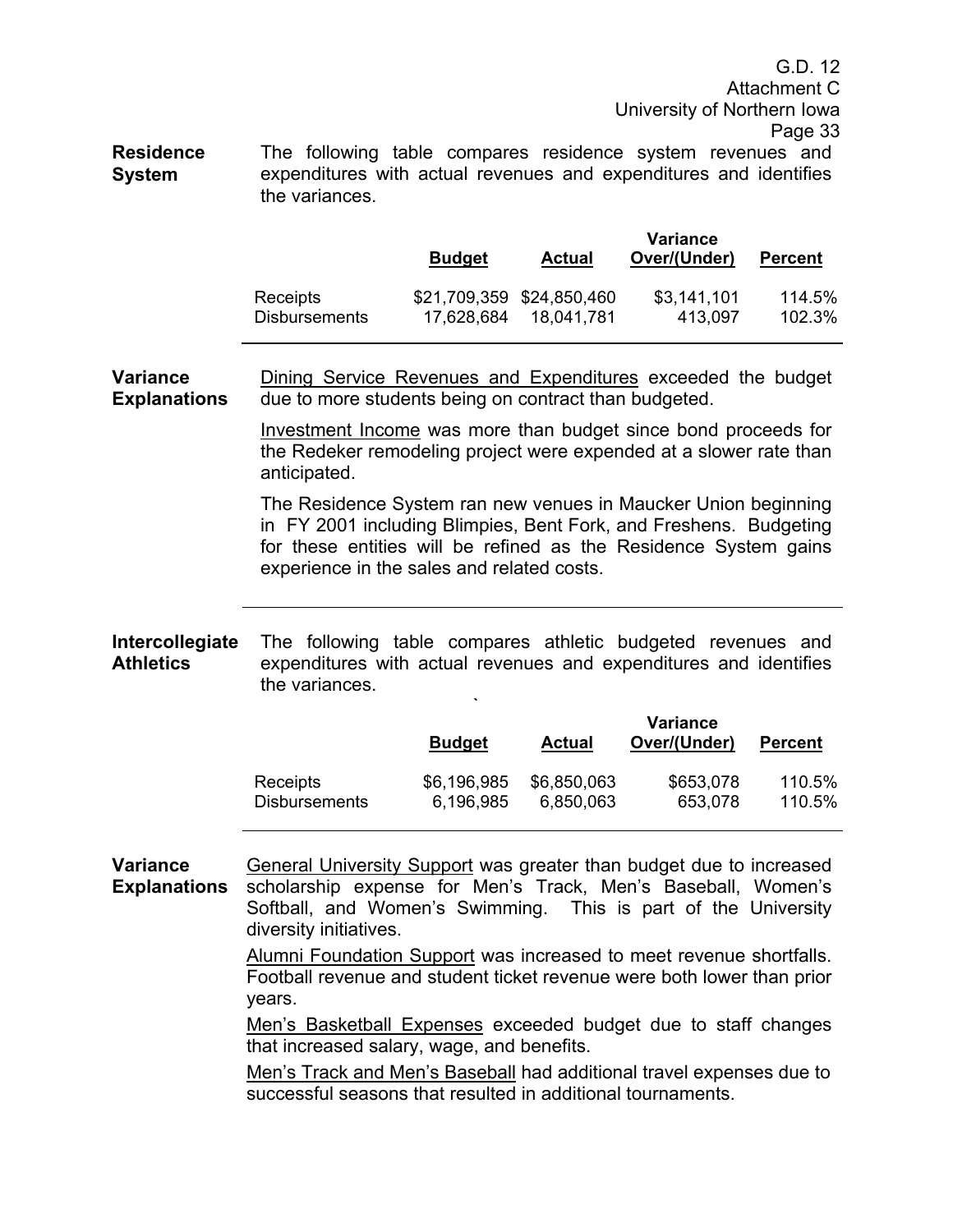G.D. 12 Attachment D Iowa School for the Deaf Page 34

# **Attachment D IOWA SCHOOL FOR THE DEAF**

**General Operating Fund**  The following tables show adjustments to original budgets and compare the revised budget to actual revenues and expenditures.

 $\mathsf{r}$ 

## **FY 2001 General Operating Fund Revenue Budget Iowa School for the Deaf**

|                                  | Original<br><b>Budget</b> | <b>Budget Ceiling</b><br>Adjustment | Revised<br><b>Budget</b> |
|----------------------------------|---------------------------|-------------------------------------|--------------------------|
| <b>REVENUES</b>                  |                           |                                     |                          |
| <b>APPROPRIATIONS</b><br>General | \$8,178,008               |                                     | \$8,178,008              |
| Other (DOE Funds)                | 191,956                   | 932                                 | 192,888                  |
| <b>RESOURCES</b>                 |                           |                                     |                          |
| <b>Federal Support</b>           | 64,000                    |                                     | 64,000                   |
| Interest                         | 53,000                    |                                     | 53,000                   |
| Sales and Services               | 248,625                   | 74,068                              | 322,693                  |
| TOTAL REVENUES                   | \$8,735,589               | \$75,000                            | \$8,810,589              |

ISD had a budget ceiling adjustment of \$75,000. ISD experienced increased Phase III funding, interpreter receipts, lease/rental income and a one-time receipt for the sale of two vehicles.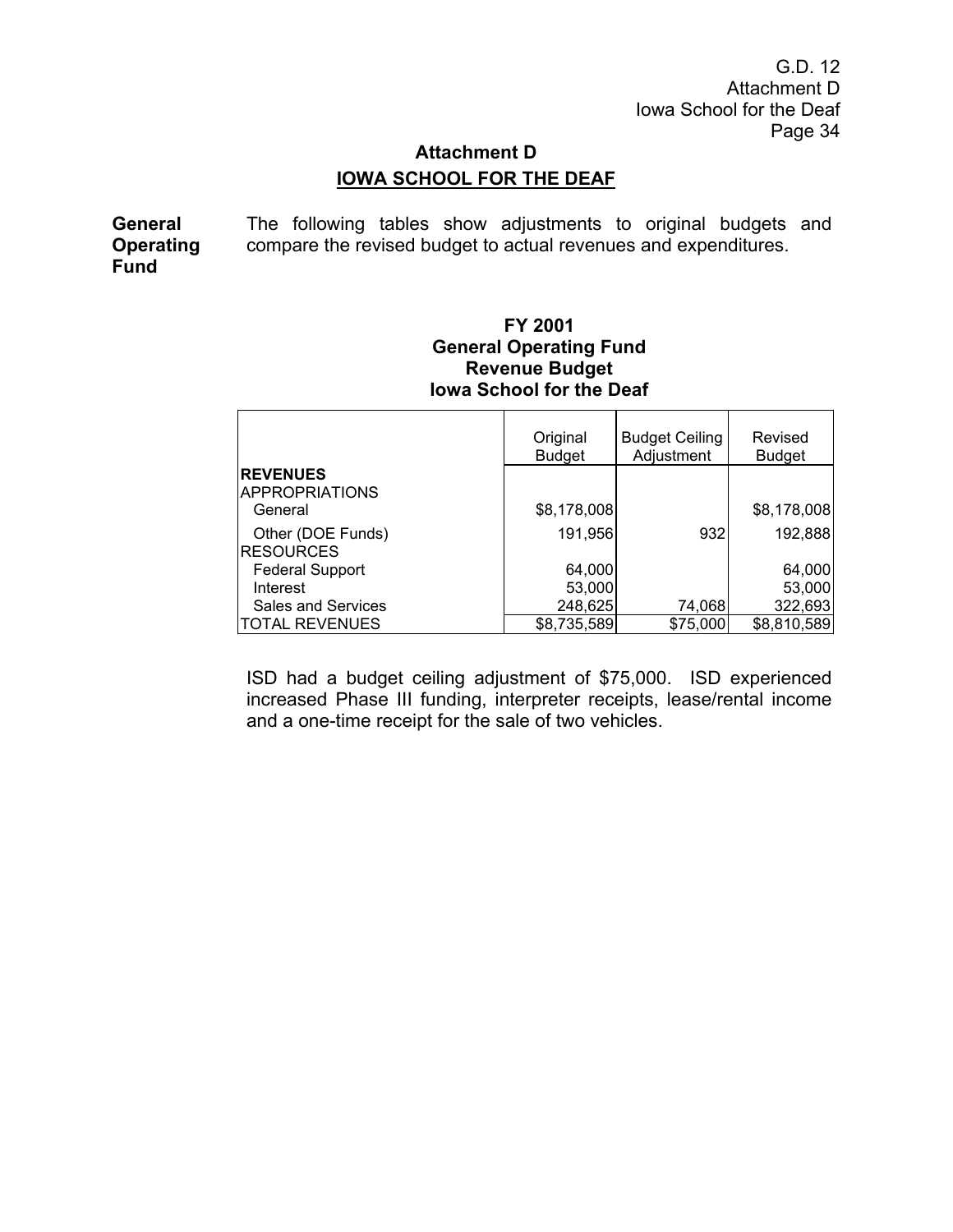G.D. 12 Attachment D Iowa School for the Deaf Page 35

### **FY 2001 General Operating Fund Iowa School for the Deaf Comparison – Budget to Actual**

|                             | Revised       |             | Variance     |         |
|-----------------------------|---------------|-------------|--------------|---------|
|                             | <b>Budget</b> | Actual      | Over/(Under) | Percent |
| <b>REVENUES</b>             |               |             |              |         |
| <b>APPROPRIATIONS</b>       |               |             |              |         |
| General                     | \$8,178,008   | \$8,178,008 | \$0          | 100.0%  |
| Other (DOE Funds)           | 192,888       | 192,888     |              | 100.0%  |
| <b>RESOURCES</b>            |               |             |              |         |
| <b>Federal Support</b>      | 64,000        | 58,709      | (5,291)      | 91.7%   |
| Interest                    | 53,000        | 52,005      | (995)        | 98.1%   |
| <b>Sales and Services</b>   | 322,693       | 313,477     | (9,216)      | 97.1%   |
| TOTAL REVENUES              | \$8,810,589   | \$8,795,087 | (\$15,502)   | 99.8%   |
|                             |               |             |              |         |
| <b>EXPENDITURES</b>         |               |             |              |         |
| Salaries                    | \$6,840,306   | \$6,606,594 | (\$233,712)  | 96.6%   |
| Prof. /Scientific Supplies  | 1,021,799     | 951,597     | (70, 202)    | 93.1%   |
| <b>Library Acquisitions</b> | 8,226         | 7,876       | (350)        | 95.7%   |
| <b>Utilities</b>            | 257,684       | 297,882     | 40,198       | 115.6%  |
| <b>Building Repairs</b>     | 449,994       | 741,221     | 291,227      | 164.7%  |
| <b>Auditor of State</b>     | 57,000        | 56,847      | (153)        | 99.7%   |
| Equipment                   | 175,580       | 133,070     | (42,510)     | 75.8%   |
| TOTAL EXPENDITURES          | \$8,810,589   | \$8,795,087 | (\$15,502)   | 99.8%   |

**Variance**  General fund revenues and expenditures were consistent with budget.

**Explanations**  Federal support from the Federal School Milk Program was below budget due to a decrease in student enrollment.

> Salary expenditures were slightly less than budget as a result of not filling several positions that became vacant during the year.

> Utilities were higher than budget due to the increase in natural gas prices.

> Building Repairs were higher than budget. Salary and equipment savings were used for projects such as deferred maintenance, firesafety issues (door replacements), asbestos abatement, painting and electrical work.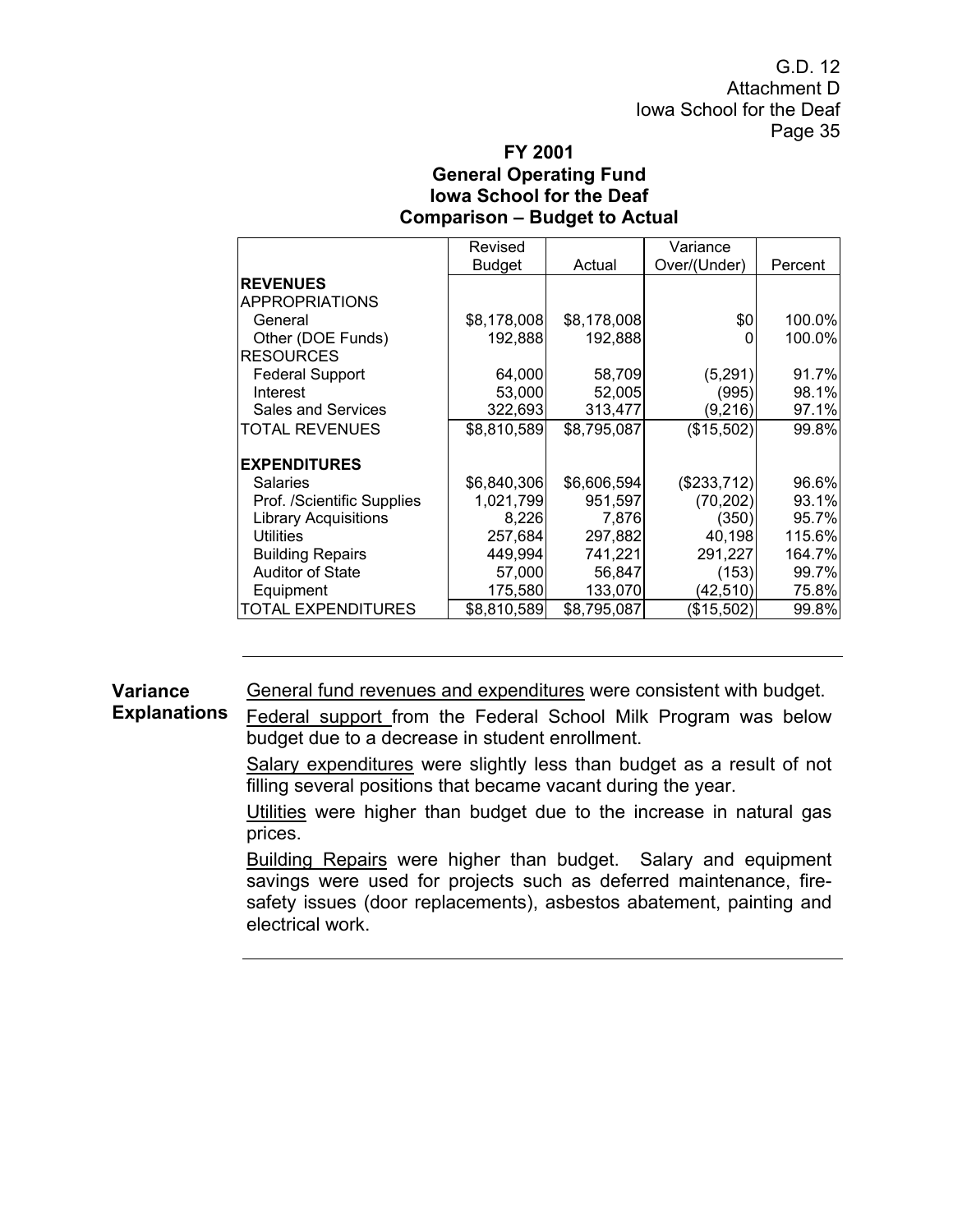| <b>Strategic</b><br><b>Planning</b>   | The school utilized \$206,862 of new revenues and reallocations for<br>strategic planning initiatives as follows:                                                                                                                                                                                  |  |  |  |  |
|---------------------------------------|----------------------------------------------------------------------------------------------------------------------------------------------------------------------------------------------------------------------------------------------------------------------------------------------------|--|--|--|--|
| <b>Initiatives</b>                    | Staff positions that became vacant remained unfilled with the<br>$\bullet$<br>salary savings being reallocated toward increased utility costs.                                                                                                                                                     |  |  |  |  |
|                                       | Improvements of technology in the classroom continued.<br>$\bullet$<br>Computers and related equipment were purchased for the<br>Elementary and High School classrooms as well as the<br>Residential program.                                                                                      |  |  |  |  |
|                                       | Maintaining facilities continued with the removing and abating of<br>$\bullet$<br>facility health hazards and routine upgrading of residential and<br>academic facilities.                                                                                                                         |  |  |  |  |
| <b>State</b><br><b>Appropriations</b> | <u>General operating fund appropriations</u> were reduced \$12,000 from<br>the original FY 2000 base operating appropriations.                                                                                                                                                                     |  |  |  |  |
|                                       | Salary funding - the allocation of \$169,835 for the state's salary<br>policy was less than the \$236,835 needed to fully fund salary<br>increases, excluding health insurance.<br><b>Phase III funding <math>-</math> \$67,000 was appropriated to the Department of</b>                          |  |  |  |  |
|                                       | Education and allocated to the school. This funding was used to<br>fund supplemental pay for faculty for student activities.                                                                                                                                                                       |  |  |  |  |
| <b>Reallocations</b>                  | Reallocations of \$178,862 were accomplished substantially as<br>budgeted.                                                                                                                                                                                                                         |  |  |  |  |
|                                       | The reallocation of resources from the Deaf Resource area has<br>provided increased student instructional time in the area of sign<br>language development as it relates to written English.                                                                                                       |  |  |  |  |
|                                       | Savings from a retired faculty position being filled with staff at a<br>lower salary and a Residential Support staff position not being<br>filled were reallocated to purchase doors, which will meet the<br>Fire Marshall requirements as sited in the most recent State Fire<br>Marshall Report. |  |  |  |  |
|                                       | Additional reallocations occurred in order to cover greatly<br>٠<br>increased utility costs associated with higher natural gas prices<br>and colder than anticipated winter months.                                                                                                                |  |  |  |  |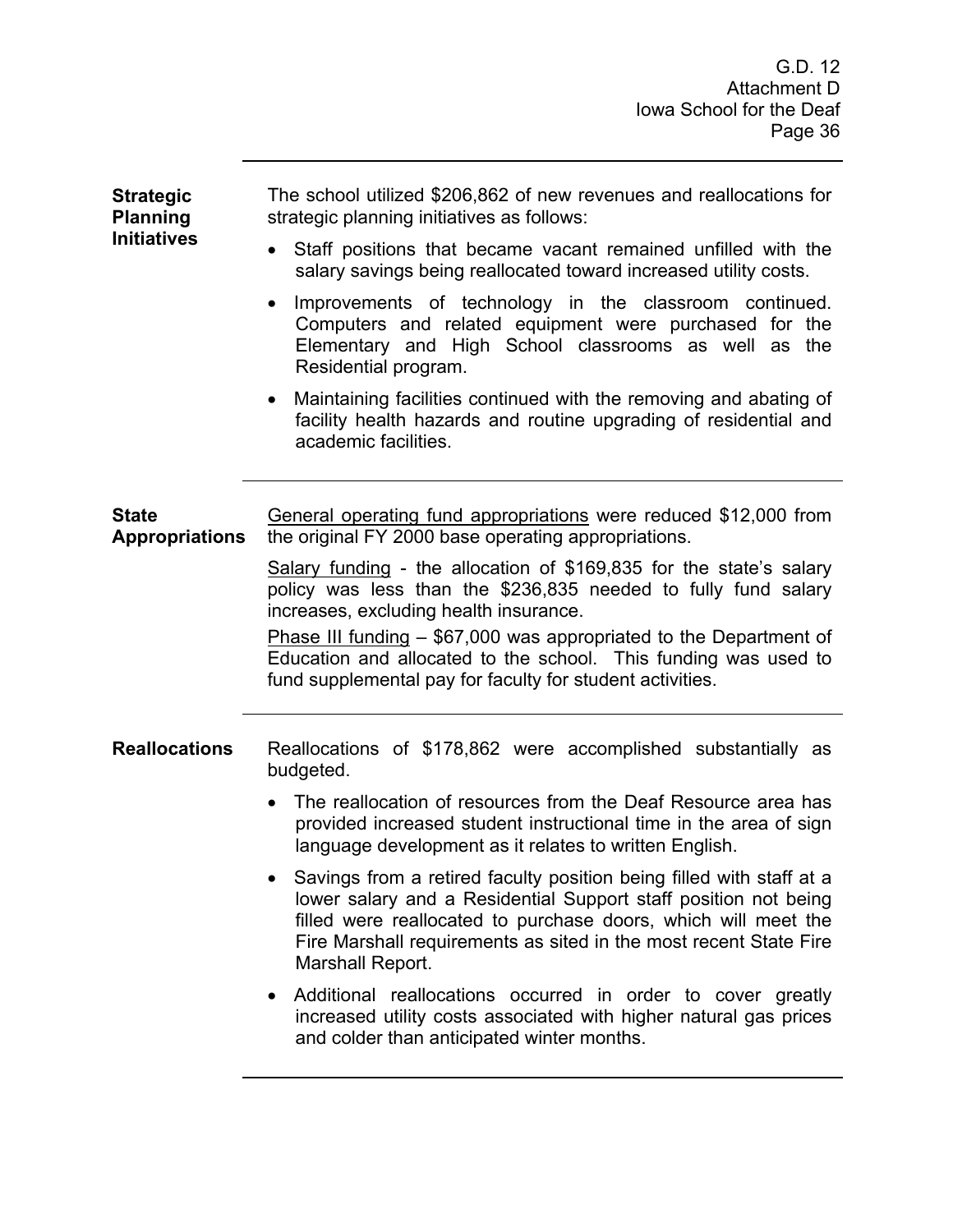#### **Efficiencies and Effectiveness**

- The Iowa School for the Deaf increased efficiencies during FY 2001 by reallocating existing resources to more effectively utilize funds.
- The School continues its cooperative relationship with Regent universities. ISU shares its resources and expertise regarding purchasing, facilities planning and management, asbestos management, campus security, transportation and environmental health and safety. The University of Iowa provides internal audit functions to the School.
- ISD implemented an efficiency program to conserve the use of electricity by shutting off computers and related equipment at the end of the workday. In addition, all air conditioning equipment was shut off at the end of the workday.
- ISD decreased utility consumption by bringing two new, high efficiency boilers on line during FY 2001.
- ISD realized savings when staff paid at a higher salary retired and were replaced with staff at a lower salary. These funds were reallocated and utilized in the continuing upgrade of technology in the classroom as per the Schools Technology Plan. In addition, funds were also used to continue door replacements that adhere to code per the State Fire Marshall requirements. By utilizing reallocated funds, ISD has been able to reduce the backlog of deferred maintenance projects and therefore, reduce the number of State Fire Marshall deficiency notices. Thermal pipe insulation and energy efficient lighting continue to be incorporated in all new and upgrade installations.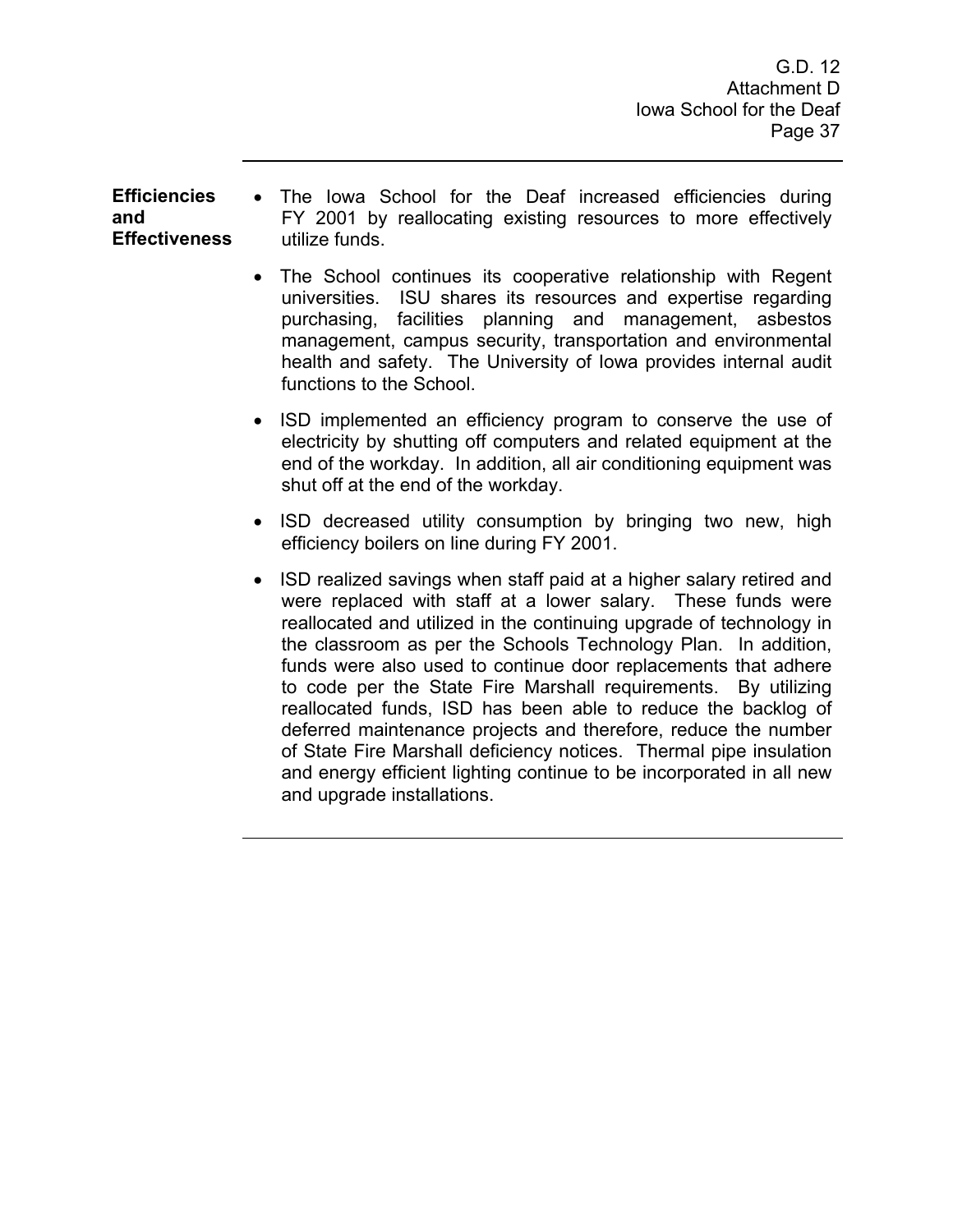**Restricted Funds**  The following table compares the revised budget to actual revenues and expenditures.

## **FY 2001 Restricted Funds Iowa School for the Deaf Comparison – Budget to Actual**

|                            |               |             | Variance              |         |
|----------------------------|---------------|-------------|-----------------------|---------|
|                            | <b>Budget</b> | Actual      | Over/(Under)          | Percent |
| <b>REVENUES</b>            |               |             |                       |         |
| APPROPRIATIONS             |               |             |                       |         |
| Capital                    | \$250,000     | \$1,942,835 | \$1,692,835           | 777.1%  |
| <b>RESOURCES</b>           |               |             |                       |         |
| <b>Federal Support</b>     | 110,924       | 107,310     |                       | 96.7%   |
|                            |               |             | (3,614)               |         |
| Interest                   | 30,000        | 57,398      | 27,398                | 191.3%l |
| <b>Sales and Services</b>  | 1,004,144     | 1,062,680   | 58,536                | 105.8%  |
| Other Income               | 5,000         | 45,440      | 40,440                | 908.8%  |
| <b>TOTAL REVENUES</b>      | \$1,400,068   | \$3,215,663 | $($1,815,595)$ 229.7% |         |
|                            |               |             |                       |         |
| <b>EXPENDITURES</b>        |               |             |                       |         |
| <b>Salaries</b>            | \$479,257     | \$484,505   | 5,248                 | 101.1%  |
| Prof./Scientific Supplies  | 207,861       | 121,223     | (86, 638)             | 58.3%   |
| <b>Library Acquisition</b> | 5,000         |             | (5,000)               | $0.0\%$ |
| <b>Utilities</b>           | 10,000        |             | (10,000)              | $0.0\%$ |
| <b>Building Repairs</b>    | 642,387       | 1,974,020   | 1,331,633             | 307.3%  |
| <b>Auditor of State</b>    | 5,000         |             | (5,000)               | $0.0\%$ |
| Equipment                  | 50,563        | 96,105      | 45,542                | 190.1%  |
| TOTAL EXPENDITURES         | \$1,400,068   | \$2,675,853 | 1,275,785             | 191.1%  |

**Variance Explanations**  Capital appropriations were over budget due to the timing of the drawdown for the Recreation Complex.

> Other Income was over the budget due to receiving the Iowa Star School grant from Iowa Public Television.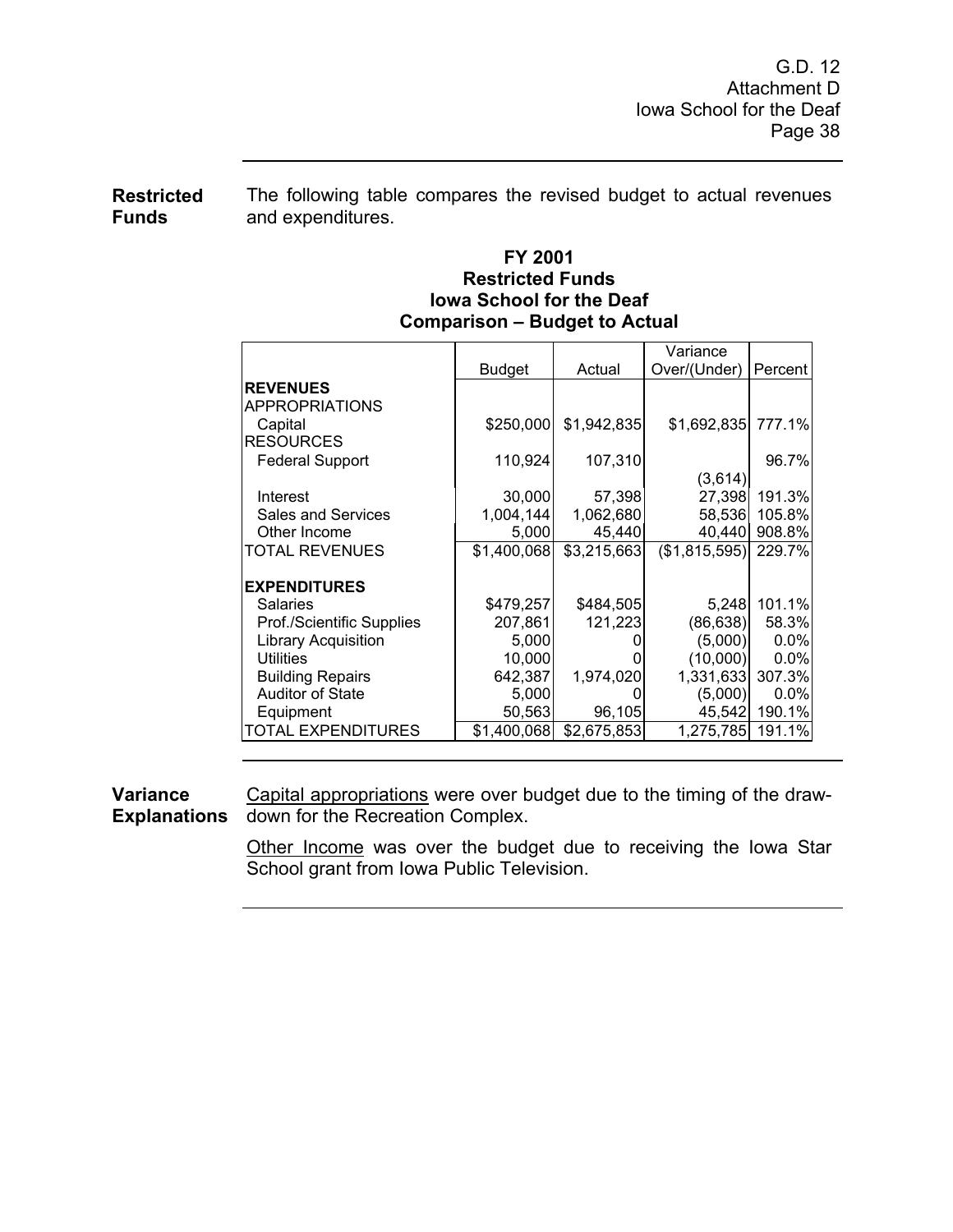G.D. 12 Attachment E Iowa Braille and Sight Saving School Page 39

# **Attachment E**

# **IOWA BRAILLE AND SIGHT SAVING SCHOOL**

**General Operating Fund**  The following tables show adjustments to original budgets and compare the revised budget to actual revenues and expenditures.

## **FY 2001 General Operating Fund Revenue Budget Iowa Braille and Sight Saving School**

|                                  | Original      | <b>Budget Ceiling</b> | Revised       |
|----------------------------------|---------------|-----------------------|---------------|
|                                  | <b>Budget</b> | Adjustment            | <b>Budget</b> |
| <b>REVENUES</b>                  |               |                       |               |
| <b>APPROPRIATIONS</b>            |               |                       |               |
| General                          | \$4,568,379   |                       | \$4,568,379   |
| Other (DOE Funds)                | 102,644       | (932)                 | 101,712       |
| <b>RESOURCES</b>                 |               |                       |               |
| <b>Federal Support</b>           | 140,690       | (26, 390)             | 114,300       |
| Interest                         | 26,000        | (3,000)               | 23,000        |
| <b>Reimbursed Indirect Costs</b> | 23,349        | 4,651                 | 28,000        |
| Sales and Services               | 50,235        | 28,265                | 78,500        |
| <b>TOTAL REVENUES</b>            | \$4,911,297   | \$2,594               | \$4,913,891   |

IBSSS had a budget ceiling adjustment of \$2,594. This net increase is a result of an increase in sales and services for billable itinerant services and a decrease in federal revenues.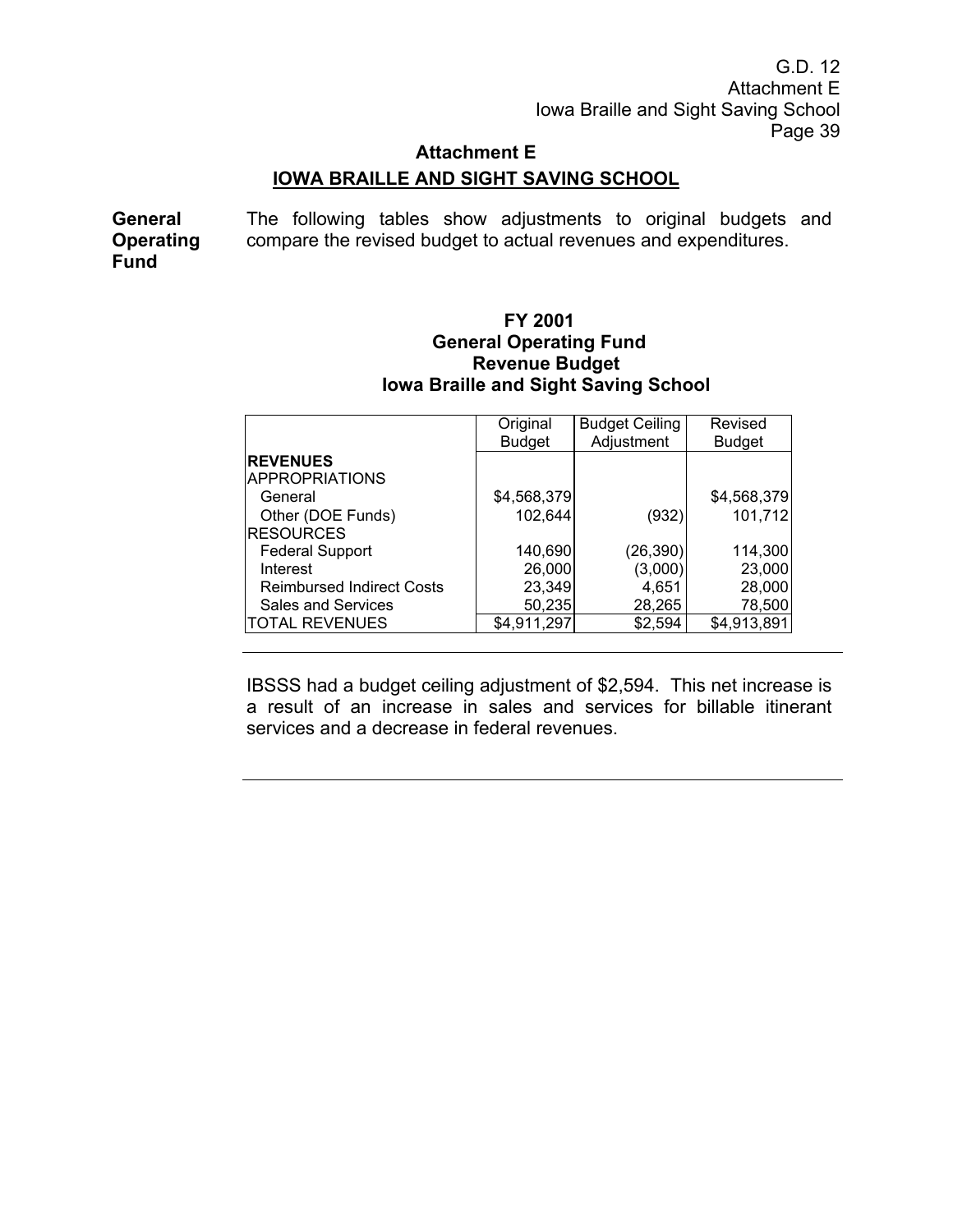G.D. 12 Attachment E Iowa Braille and Sight Saving School Page 40

# **FY 2001**

### **General Operating Fund Iowa Braille and Sight Saving School Comparison – Budget to Actual**

|                             | Revised       |             | Variance     |         |
|-----------------------------|---------------|-------------|--------------|---------|
|                             | <b>Budget</b> | Actual      | Over/(Under) | Percent |
| <b>REVENUES</b>             |               |             |              |         |
| <b>APPROPRIATIONS</b>       |               |             |              |         |
| General                     | \$4,568,379   | \$4,568,379 | \$0          | 100.0%  |
| Other (DOE Funds)           | 101,712       | 101,712     | 0            | 100.0%  |
| <b>RESOURCES</b>            |               |             |              |         |
| <b>Federal Support</b>      | 114,300       | 108,159     | (6, 141)     | 94.6%   |
| Interest                    | 23,000        | 22,106      | (893)        | 96.1%   |
| <b>Reimbursed Indirect</b>  | 28,000        | 25,694      | (2,306)      | 91.8%   |
| Costs                       |               |             |              |         |
| <b>Sales and Services</b>   | 78,500        | 79,197      | 697          | 100.9%  |
| TOTAL REVENUES              | \$4,913,891   | \$4,905,247 | (\$8,643)    | 99.8%   |
| <b>EXPENDITURES</b>         |               |             |              |         |
| <b>Salaries</b>             | \$3,963,945   | \$3,784,395 | (\$179,550)  | 95.5%   |
| Prof. /Scientific Supplies  | 550,368       | 515,638     | (34, 730)    | 93.7%   |
| <b>Library Acquisitions</b> | 8,569         | 8,874       | 305          | 103.6%  |
| <b>Utilities</b>            | 152,874       | 151,685     | (1, 189)     | 99.2%   |
| <b>Building Repairs</b>     | 180,041       | 417,608     | 237,567      | 232.0%  |
| <b>Auditor of State</b>     | 26,754        | 21,652      | (5, 102)     | 80.9%   |
| Equipment                   | 31,340        | 5,396       | (25, 944)    | 17.2%   |
| TOTAL EXPENDITURES          | \$4,913,891   | \$4,905,248 | (\$8,643)    | 99.8%   |

**Variance**  General fund revenues and expenditures were consistent with budget.

**Explanations**  Salary expenditures were slightly less than budget as a result of no unemployment claims, difficulty in filling position vacancies, and elimination of a position.

> Professional/Scientific Supplies and Equipment expenditures were less than budget. Reduction of expenditures in these categories was planned to redirect operating funds to critical building repair projects.

> Building Repair expenditures were over budget due to repair and waterproofing of the tunnel system and increased costs associated with the Rice Hall HVAC project.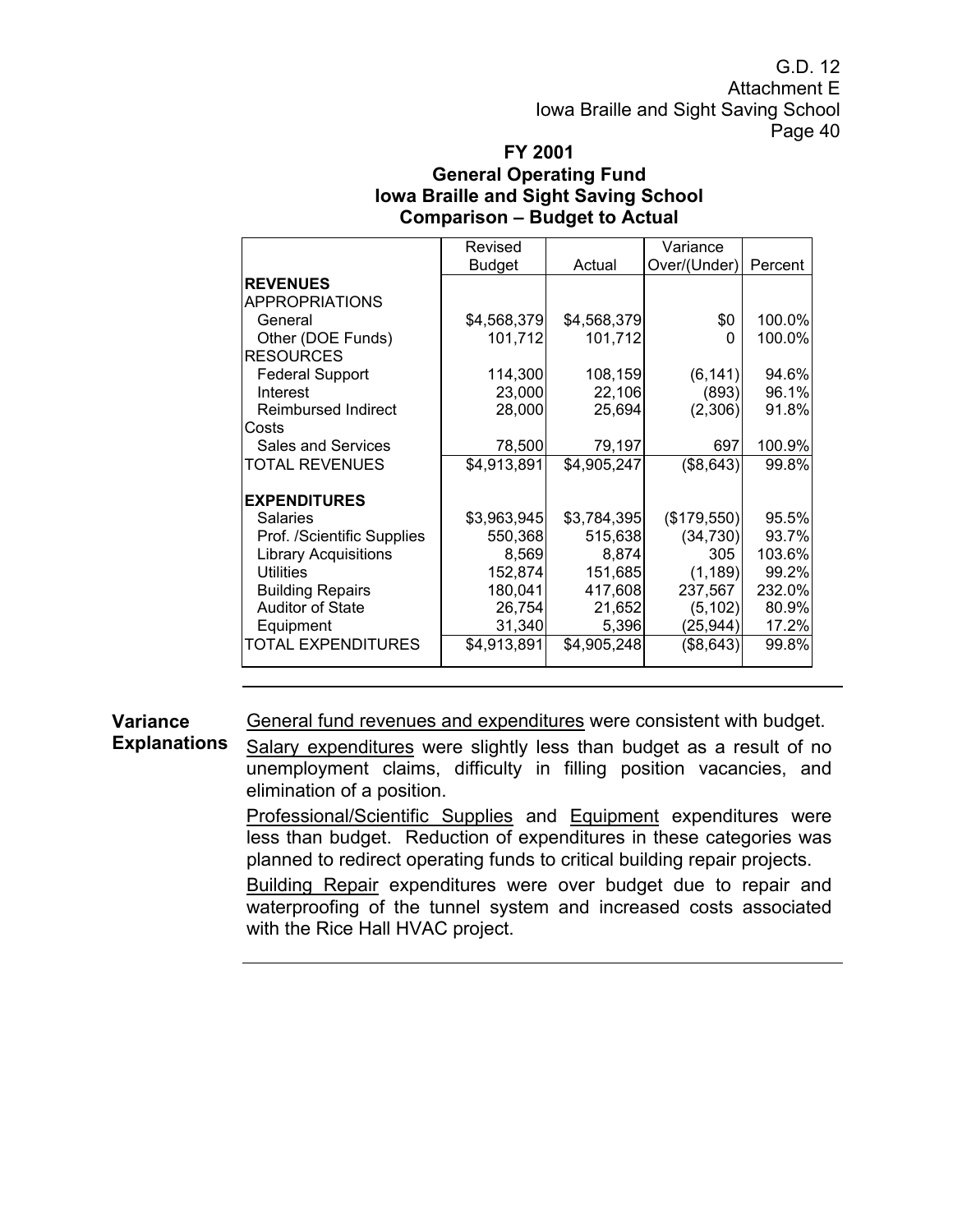**Strategic Planning Initiatives**  The school utilized \$417,559 of new revenues and reallocations for strategic planning initiatives as follows:

- Implementing the reorganization plan as approved by the Board in March 2000;
- Creating and implementing two statewide consultant positions for daily living skills and students with multiple disabilities;
- Collaborating with the Department of Education to provide professional staff development to all personnel and families of children and youth with visual impairments;
- Providing technical assistance to "Iowa's Systems Change Project for Deafblindness" in the form of assessment and consultation to students with deafblindness;
- Collaborating on a research project with Professors from Texas Tech University and the University of Iowa that resulted in the publication of a paper on the topic of literacy considerations for children with visual impairments;
- Initiating an Early Childhood Study group, a collaborative effort with the Area Education Agencies and the University of Northern Iowa's Behavioral Research Center;
- Participating with AEA's in meetings to inform parents about vision services available for student and families at the local, regional, and state level.
- Creating a parent conference/family weekend with on-campus accommodations being offered to parents and family members;
- Continuing technology initiatives;
- Addressing deferred maintenance;
- Creating a Human Resource Specialist position resulting in many HR improvements.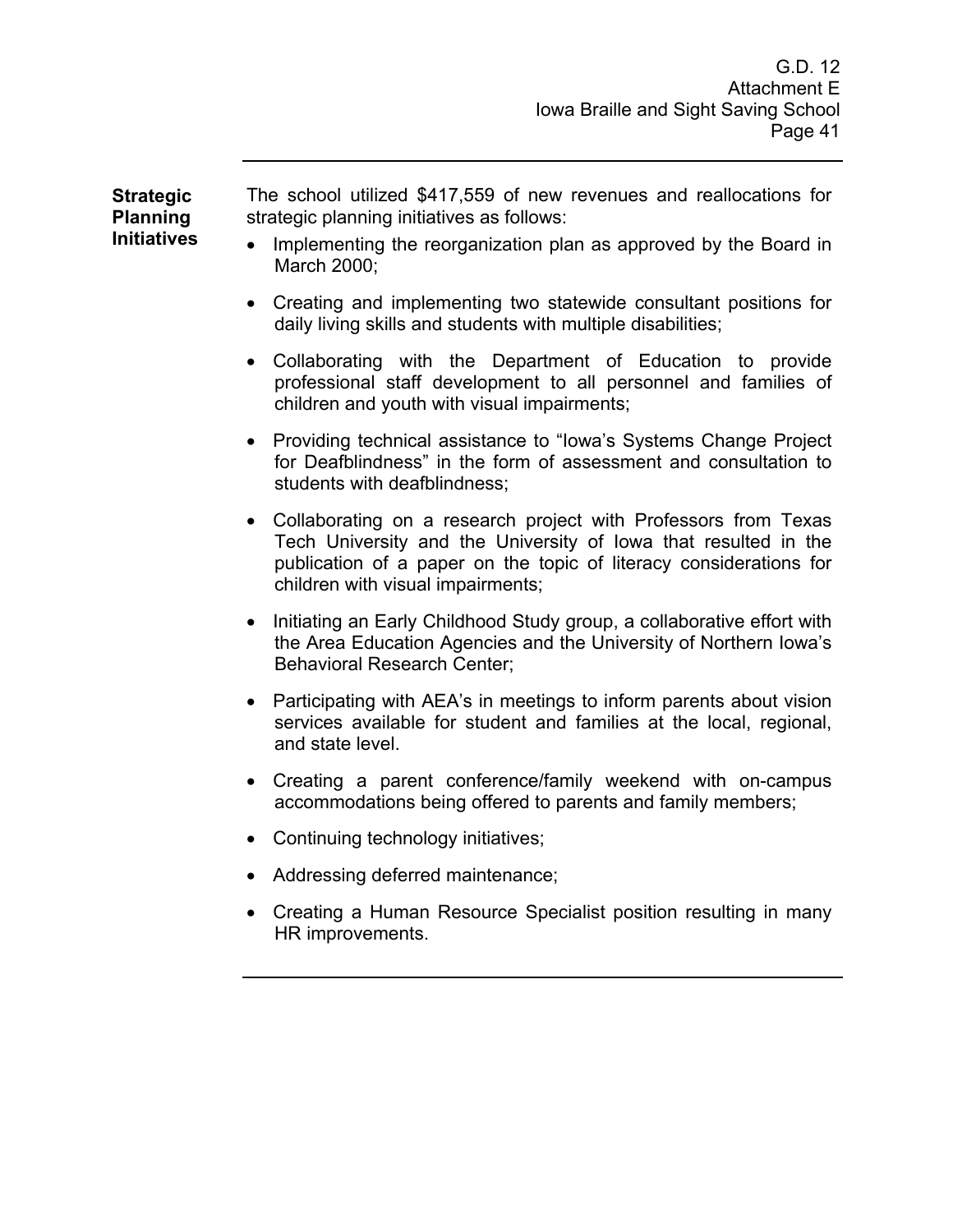| <b>State</b><br><b>Appropriations</b>              | General operating fund appropriations were reduced \$7,000 from<br>the original FY 2000 base operating appropriations.                                                                                                                                                                                                                                                            |  |  |  |  |
|----------------------------------------------------|-----------------------------------------------------------------------------------------------------------------------------------------------------------------------------------------------------------------------------------------------------------------------------------------------------------------------------------------------------------------------------------|--|--|--|--|
|                                                    | Salary funding - the allocation of $$101,855$ for the state's salary<br>policy was less than the \$154,123 needed to fully fund salary<br>increases, excluding health insurance.                                                                                                                                                                                                  |  |  |  |  |
|                                                    | <b>Phase III funding - \$33,000 was appropriated to the Department of</b><br>Education and allocated to the school. This funding was used to<br>fund various supplemental pay and staff development activities<br>previously funded with general fund monies.                                                                                                                     |  |  |  |  |
| <b>Reallocations</b>                               | Reallocations of \$488,166 were accomplished substantially as<br>budgeted. The school recognized salary, equipment, supply, and<br>service savings that were redirected to building repair projects.                                                                                                                                                                              |  |  |  |  |
| <b>Efficiencies</b><br>and<br><b>Effectiveness</b> | Reorganization – The new organizational structure allows the<br>$\bullet$<br>school to more comprehensively serve the total number of<br>students throughout the state.                                                                                                                                                                                                           |  |  |  |  |
|                                                    | The school automated its Individualized Education Program<br>$\bullet$<br>(IEP). The new process allows all staff electronic access to<br>read/review, edit, or update information on all center-based<br>student IEP's.                                                                                                                                                          |  |  |  |  |
|                                                    | The School enhanced communication by implementing an<br>$\bullet$<br>electronic, master calendar to track meetings, student and staff<br>off-campus activities, etc.                                                                                                                                                                                                              |  |  |  |  |
|                                                    | The addition of the Human Resource Specialist position resulted<br>$\bullet$<br>in improvements in Human Resources (HR) such as the creation<br>of an electronic substitute database, creation of a monthly HR<br>bulletin, enhanced recruitment services, new photo identification<br>badges for all staff, and making a variety of information available<br>electronically.     |  |  |  |  |
|                                                    | The Iowa's Systems Change Project for Deafblindness went<br>through a federal grant site review in May 2001. The Registry<br>referral form and Technical Assistance request form have been<br>streamlined and changed as a result of suggestions from the<br>federal site reviewers. The creation of a Project web page has<br>allowed for extended use of information and forms. |  |  |  |  |